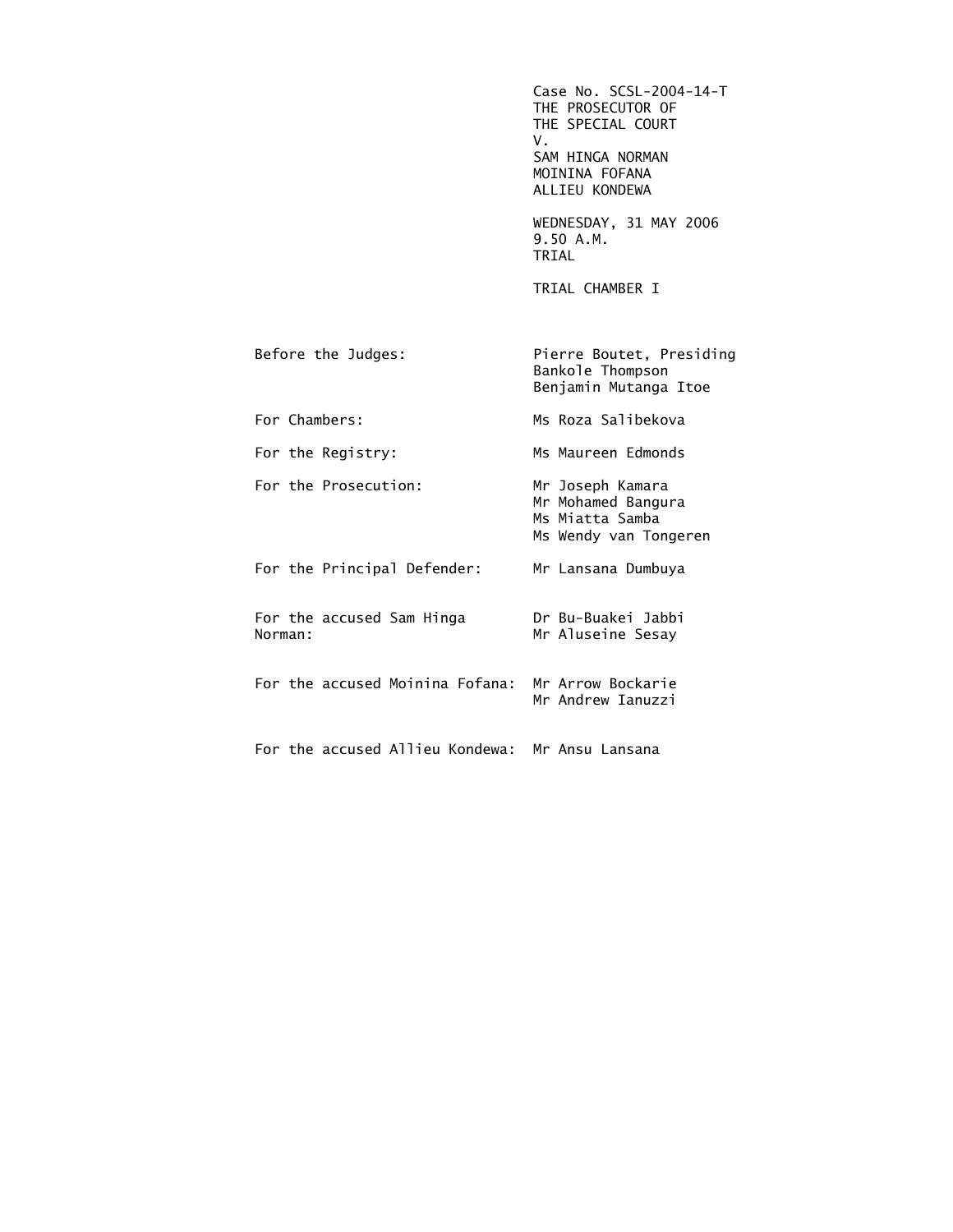1 [CDF31MAY06A - RK] 2 Tuesday, 31 May 2006 3 **Example 2 [The accused present]** 4 [The witness entered court] 09:45:40 5 [Open session] 6 [Upon commencing at 9.50 a.m.] 7 PRESIDING JUDGE: Good morning, counsel. Good morning, 8 Mr Witness. Dr Jabbi. 9 MR JABBI: Good morning, My Lord. 09:52:07 10 PRESIDING JUDGE: Good morning. Where are we in the 11 presentation of your evidence and, before we do, let me just 12 allow me to state for the record that this morning there appears 13 to be no representation by counsel for the third accused in 14 court. 09:52:27 15 JUDGE ITOE: And even for the second. 16 PRESIDING JUDGE: I was going to the second. Thank you, my 17 dear friend, even for the second accused. We know that 18 Mr Ianuzzi is there, but he is not authorised to be acting for 19 the accused. So there is no representation at this stage for the 09:52:51 20 third and second accused. 21 MR KAMARA: My Lord, the third accused, Mr Lansana is 22 around. He was here a few minutes ago. He guess maybe he is 23 outside. 24 PRESIDING JUDGE: Well, maybe, but for now, from what I can 09:53:06 25 observe, there's nobody. We will wait to see if indeed there is 26 any representation for the third accused. 27 Dr Jabbi, you have a witness. Is this the witness that was 28 to be there at the time? Is it the witness that you had 29 announced would be heard this morning?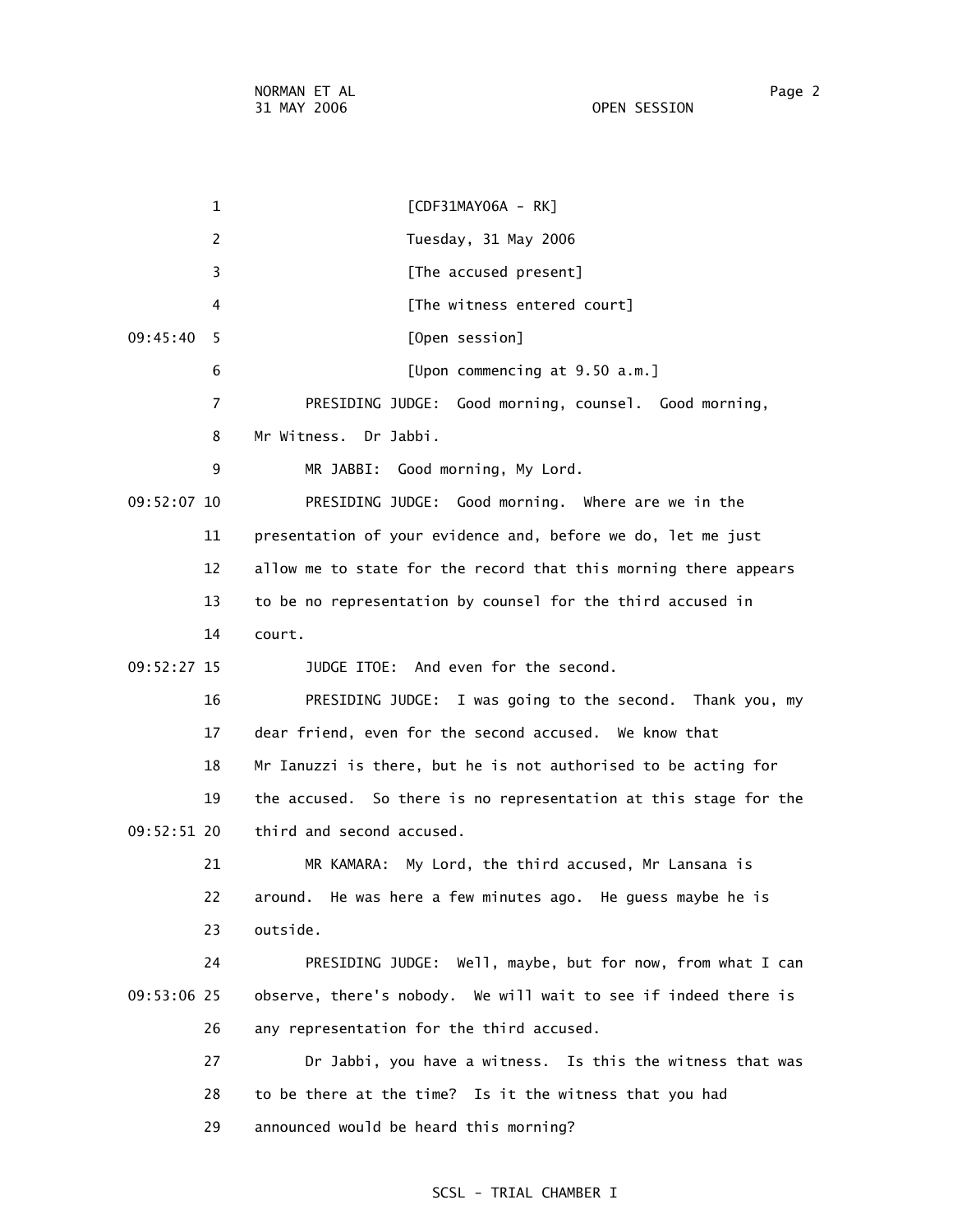1 MR JABBI: Yes, My Lord. 2 PRESIDING JUDGE: So which one is this? 3 MR JABBI: This is witness Lansana Bockarie, number 18 from 4 the back-up list. 09:53:50 5 PRESIDING JUDGE: That is the one that was - if I can use 6 this term - activated from the back-up list to the core list. 7 MR JABBI: Yes, My Lord. 8 PRESIDING JUDGE: It's Lansana Bockarie. You were to 9 provide all the parties with a detailed summary of the evidence 09:54:06 10 of this witness. I have seen some activities about that on my 11 computer yesterday afternoon which would seem to indicate, but I 12 stand to be corrected on that, that that information may have 13 been disclosed certainly by Court Management, if that is the 14 case, sometime in the afternoon yesterday. 09:54:26 15 MR JABBI: I believe so, My Lord. 16 PRESIDING JUDGE: So we will see what the other parties -- 17 certainly with the Prosecution at this time if there is any 18 difficulty to proceed with this witness, because that was not my 19 understanding when we met on Monday. 09:54:42 20 MR JABBI: Yes, indeed, My Lord. If I may just briefly 21 explain what led to that circumstance. My Lord, after our 22 session on Monday morning, somehow the witnesses who were 23 available were informed that they would not be needed until 24 Wednesday, today. Their understanding apparently of that was 09:55:06 25 that they didn't need to stay at the witness centre. So, in 26 fact, by the time we arrived there, they had all gone into town 27 without leaving any indication as to where they could be 28 obtained. I did a lot of frantic efforts to get at them and 29 couldn't at all until at night. So I immediately got to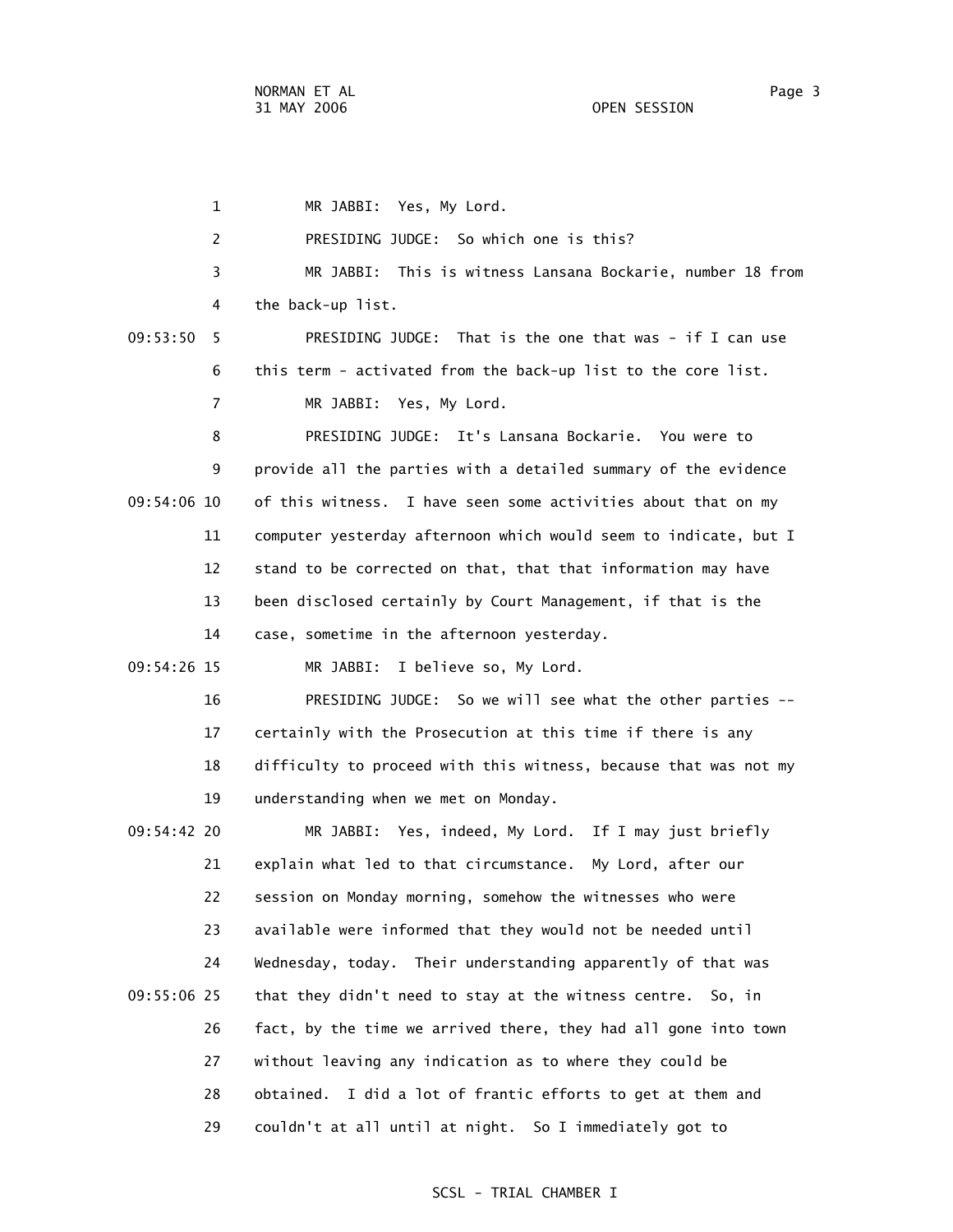1 Prosecution and I also requested my legal assistant to inform 2 Court Management that, in that event, it was not going to be 3 possible to present the summary that afternoon, but that effort 4 would be made to present it as soon as possible thereafter. That 09:55:59 5 is how, My Lord, the summary had to come late. 6 PRESIDING JUDGE: Who informed them? I thought they were

 7 your witnesses and essentially you are the ones that had called 8 them to come into town and you are the one that would say you may 9 or may not go. At least that is my understanding as to how the 09:56:18 10 system works. So who authorised them to go to town?

 11 MR JABBI: I don't know if it was specifically so 12 authorised, but at least they got to know. Somebody told them 13 that they were not going to be needed until Wednesday and the 14 implication of that to them apparently was that they did not even 09:56:37 15 need to be around. So by the time I got to them, they had 16 disappeared and it was not easy to get at them at all until late 17 at night.

 18 PRESIDING JUDGE: We will see where we go with this. And I 19 would like to tell you too that we will need to correct the 09:56:57 20 record as well because information you provided to the Court on 21 Monday appears to be not quite accurate from some additional 22 information we obtained from the victim and witness section. We 23 listened to your presentation and your comments on Monday and I 24 am not quite in agreement with the way you have described the 09:57:20 25 situation, but we'll get to it later.

26 MR JABBI: Which situation, My Lord?

 27 PRESIDING JUDGE: About the witnesses that were available 28 and not available, efforts made, the difficulties you may have 29 had and the lack of support to allow witnesses to go back to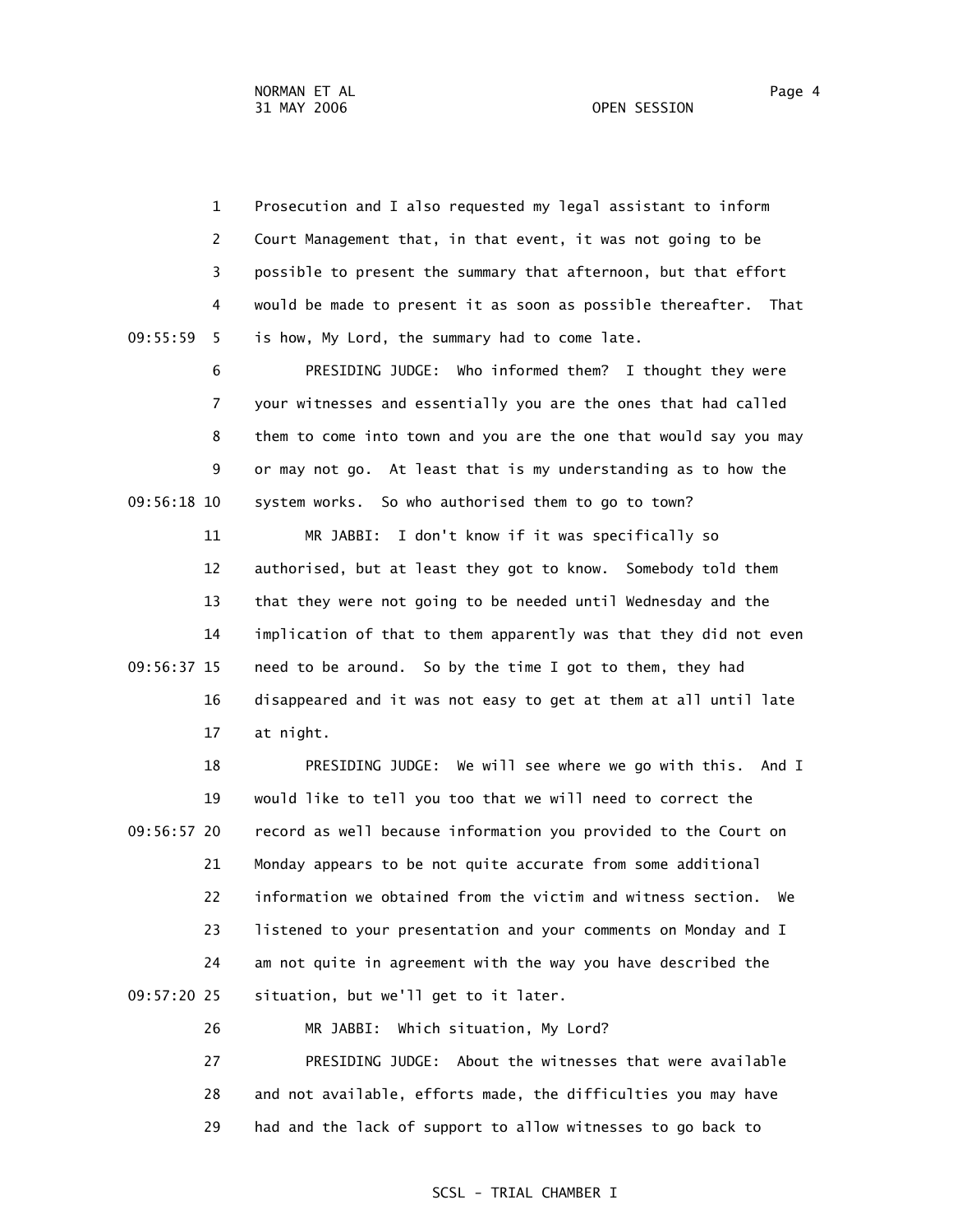1 their hometown when needed and so on. It is clearly disputed by 2 the VWS people. In fact, we have documents to that effect that 3 many of your witnesses who were here, some of them even went back 4 to their home place five times during the period they were here 09:57:51 5 which contradicts largely what you were saying that witnesses 6 were not allowed to go back. Of 35 witnesses, we are being told, 7 15 of your witnesses were allowed to go back more than once to 8 their hometown which is not what you informed the Court of on 9 Monday. I have statistics on that, Dr Jabbi, so I can provide 09:58:09 10 that. 11 MR JABBI: When it comes to deal with it, I will. 12 Apparently I am not required to say anything about it right now. 13 PRESIDING JUDGE: We will deal with this witness, once we 14 have finished -- that's why I would look like to have some 09:58:24 15 candour from your part as to what is taking place and to make 16 sure that the information you provide to the Court is as adequate 17 and accurate as possible in the circumstances. So I would urge 18 you, as an officer of the Court, to be upfront with the Court and 19 inform the Court correctly of the situation as you know it. 09:58:39 20 MR JABBI: I can only say at this stage that I have always, 21 without exception, proceeded that way, My Lord. 22 PRESIDING JUDGE: Fine, Dr Jabbi. And we have accepted 23 your comments in that way up to this moment as well. 24 JUDGE ITOE: Let me say that as we were going through the 09:59:01 25 exercise and the explanations, the witness unit was following us 26 very attentively on their screen. The witness unit, they

> 27 followed you very attentively to the letter and to what you said. 28 So they were surprised and they have come out with a document

29 where they deny what you have said. So we do not know were the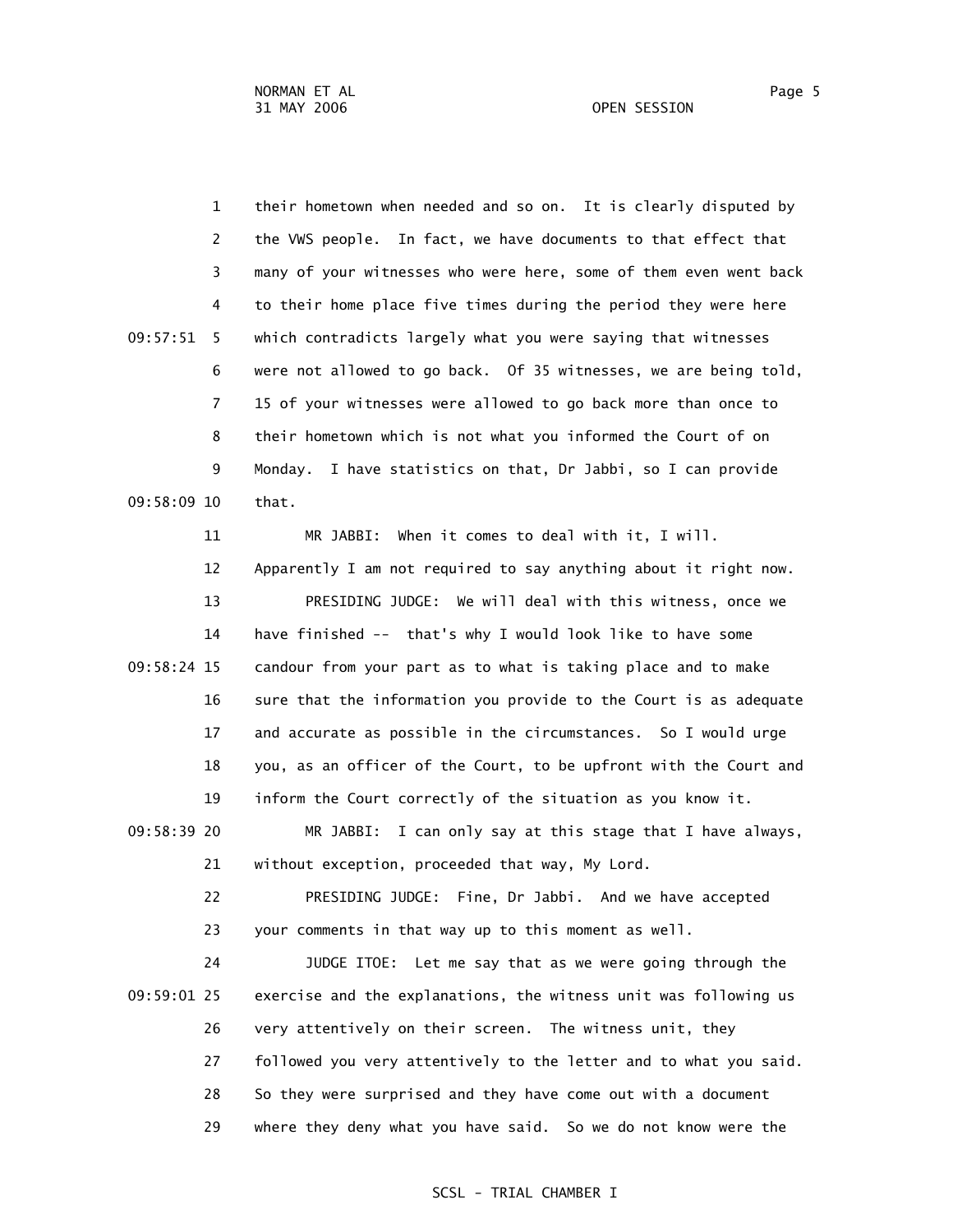1 truth lies, but that is the situation. 2 MR JABBI: I hope I will have had access to that document 3 before I have to make -- 4 JUDGE ITOE: Yes, I am sure. It is not a document to hide, 09:59:41 5 it is going to be made available to you. 6 PRESIDING JUDGE: It will be made available for the record 7 and before we do so it will be made available to you, obviously, 8 Dr Jabbi, because, as we don't like ambushes, we don't want 9 people to be caught by ambushes as well. So you will be given 09:59:59 10 all the information required in due course. 11 MR JABBI: Thank you, My Lord. 12 PRESIDING JUDGE: Before we proceed with the examination of 13 this witness, I need to hear, just to clarify the issue to the 14 situation for the second accused. I notice there is 10:00:16 15 representation from the Principal Defender's office in Court. 16 That has been the custom and the practice in the past when one 17 accused was not represented by his assigned counsel, that the 18 Principal Defender's office, or the Defence office, could act. 19 You have been assigned to the CDF, if I'm not mistaken. 10:00:36 20 MR DUMBUYA: Yes, Your Honour. 21 PRESIDING JUDGE: So you could represent the second accused 22 for this session in the morning? 23 MR DUMBUYA: Your Honour, I could, but for the fact that I 24 have not received instructions from counsel. 10:00:49 25 PRESIDING JUDGE: We will take a short adjournment. Please 26 make sure you have received the proper instruction to act on 27 behalf of the second accused. 28 MR DUMBUYA: As Your Honour pleases. 29 PRESIDING JUDGE: We need to make sure things are done in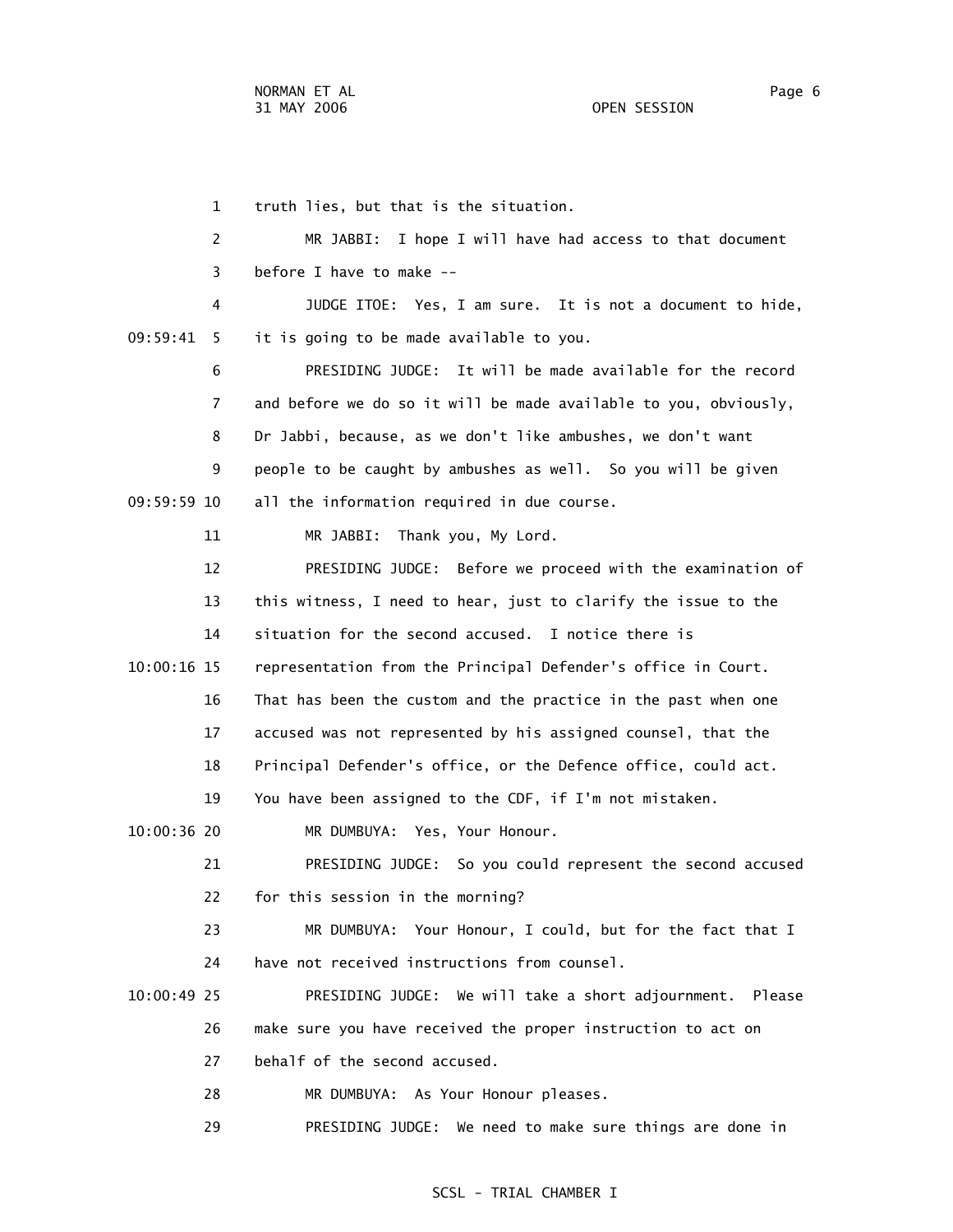1 the proper fashion. I know it is part of your general duties, 2 but in the past when we've asked that to be done, you had a 3 specific assignment from counsel, so I would ask that you seek 4 that assignment and that authority this morning in the short 10:01:12 5 recess we're going to take. 6 MR DUMBUYA: I will, Your Honour. 7 PRESIDING JUDGE: Mr Lansana, my question is: are you 8 ready to proceed, given the fact that the disclosure was only 9 yesterday rather than Monday, as originally agreed about the 10:01:33 10 disclosure of the summary of the information given by this 11 witness? 12 MR LANSANA: Your Honour, I have no problems with that. 13 PRESIDING JUDGE: Thank you. Mr Prosecutor? 14 MR KAMARA: No, My Lord, we will go with that. 10:01:49 15 PRESIDING JUDGE: Very well. Given that we need to clarify 16 the situation about the representation for the second accused, we 17 will adjourn briefly. I would say no more and no later than 18 10.15. I would ask that you make sure you get the proper 19 authorisation, and if you get authorisation before 10.15, ask the 10:02:12 20 Court officer to inform us and we'll come back immediately. 21 Thank you, court is adjourned. 22 [Break taken at 10.03 a.m.] 23 [Upon resuming at 10.15 a.m.] 24 PRESIDING JUDGE: Thank you. May I ask you to please 10:17:22 25 identify yourself for the record so we have a very clear 26 understanding as to who's acting at this stage, under whose 27 authority, for the second accused. 28 MR DUMBUYA: Your Honours, I have received instructions 29 from lead counsel through the Deputy Principal Defender and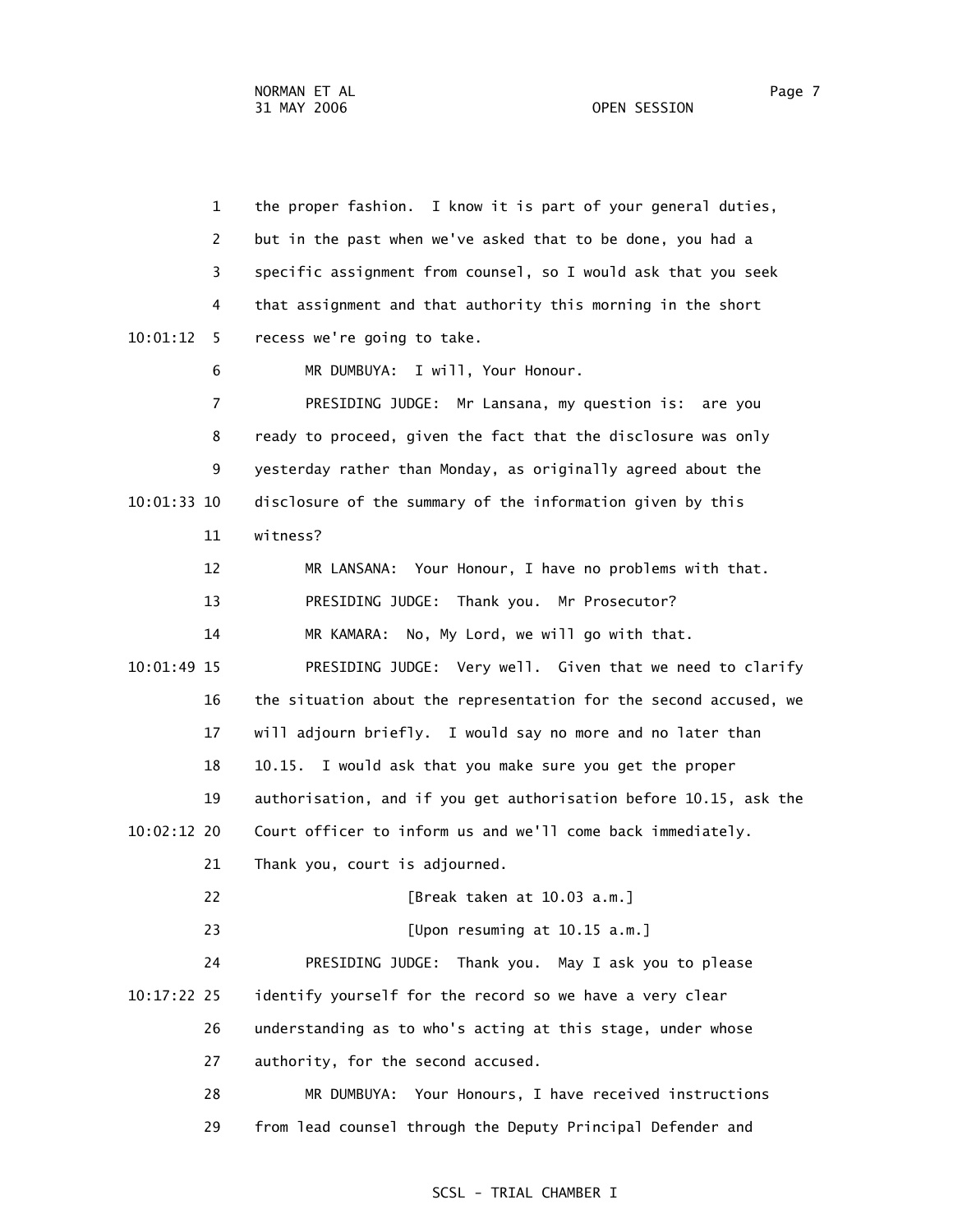1 subsequently, when I came to court, I also received instructions 2 from the client and I have informed him accordingly about the 3 instructions received from lead counsel. 4 PRESIDING JUDGE: That's fine. Can you please identify 10:17:52 5 yourself for the record? I know you are from the Principal 6 Defender's Office, the Defence office, but what is your name? 7 MR DUMBUYA: My name is Lansana Dumbuya. Your Honours, I 8 have to be candid to this Court that my instructions are limited 9 insofar as, when it comes to cross-examination, I will be 10:18:18 10 pleading with Your Honours to grant me the opportunity of a few 11 minutes to go back into the office and do some consultations 12 before we come back to court. 13 PRESIDING JUDGE: We will. We are not trying to put you in 14 an untenable position. We are very much conscious of the fact 10:18:40 15 that you are now being assigned to represent the second accused 16 at this moment for the evidence to be given by this witness, but 17 maybe the principal will be back before we finish with the 18 examination-in-chief. We will see. 19 MR DUMBUYA: As Your Honour pleases. 10:19:08 20 PRESIDING JUDGE: Dr Jabbi. Your witness. Which number is 21 this witness? 22 MR JABBI: 26. 23 PRESIDING JUDGE: What is the language of the witness? 24 MR JABBI: He will testify in Mende. 10:19:29 25 PRESIDING JUDGE: Is he to be sworn on the Koran or the 26 Bible? 27 MR JABBI: I believe it is the Koran, My Lord. 28 PRESIDING JUDGE: Mr Witness, you wish to be sworn on the 29 Koran or the Bible?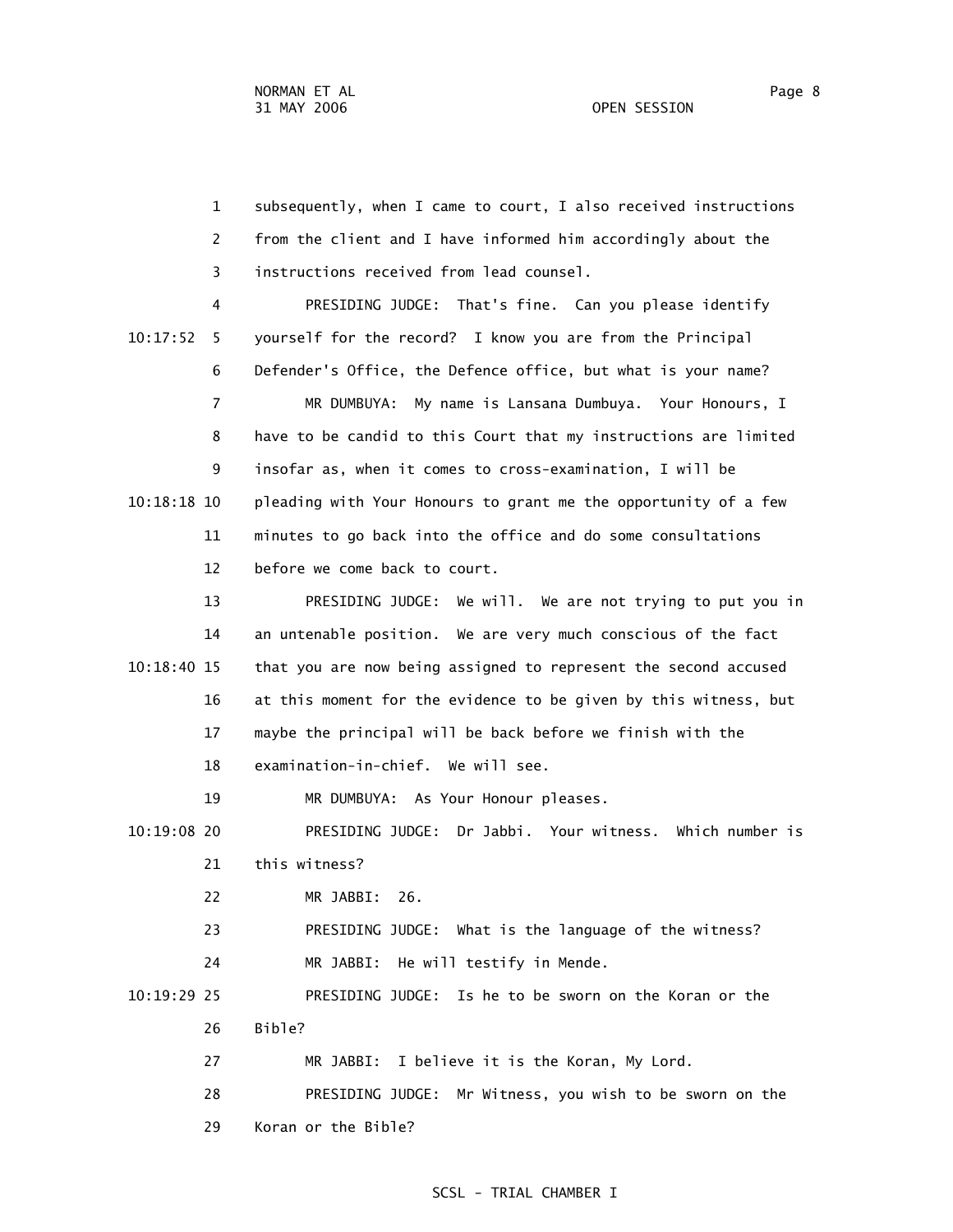1 THE WITNESS: The Koran. 2 PRESIDING JUDGE: Very well. Madam Court Officer, you may 3 proceed to take the oath. 4 WITNESS: LANSANA BOCKARIE [Sworn] 10:20:41 5 [Witness answered through interpreter] 6 PRESIDING JUDGE: Dr Jabbi, you may proceed with the 7 examination-in-chief of your witness. 8 MR JABBI: Thank you, My Lord. 9 EXAMINED BY MR JABBI: 10:20:58 10 Q. Good morning, Mr Witness. 11 PRESIDING JUDGE: Mr Witness, do you hear what we are 12 saying to you? 13 THE WITNESS: Yes. 14 PRESIDING JUDGE: So you hear this in Mende? 10:21:16 15 THE WITNESS: Yes. 16 PRESIDING JUDGE: Okay. 17 MR JABBI: 18 Q. Morning, Mr Witness. 19 A. Good morning, lawyer. 10:21:30 20 Q. Now I will be asking you a series of questions and I 21 implore you to answer as slowly as possible so that you allow 22 time for what you have said to be interpreted and also written; 23 okay? 24 A. Accepted. 10:22:06 25 Q. Now, Mr Witness, can you tell the Court your full name? 26 A. My name is Lansana Bockarie. 27 Q. And your age, please? 28 A. I am 45 this year. 29 Q. Where were you born?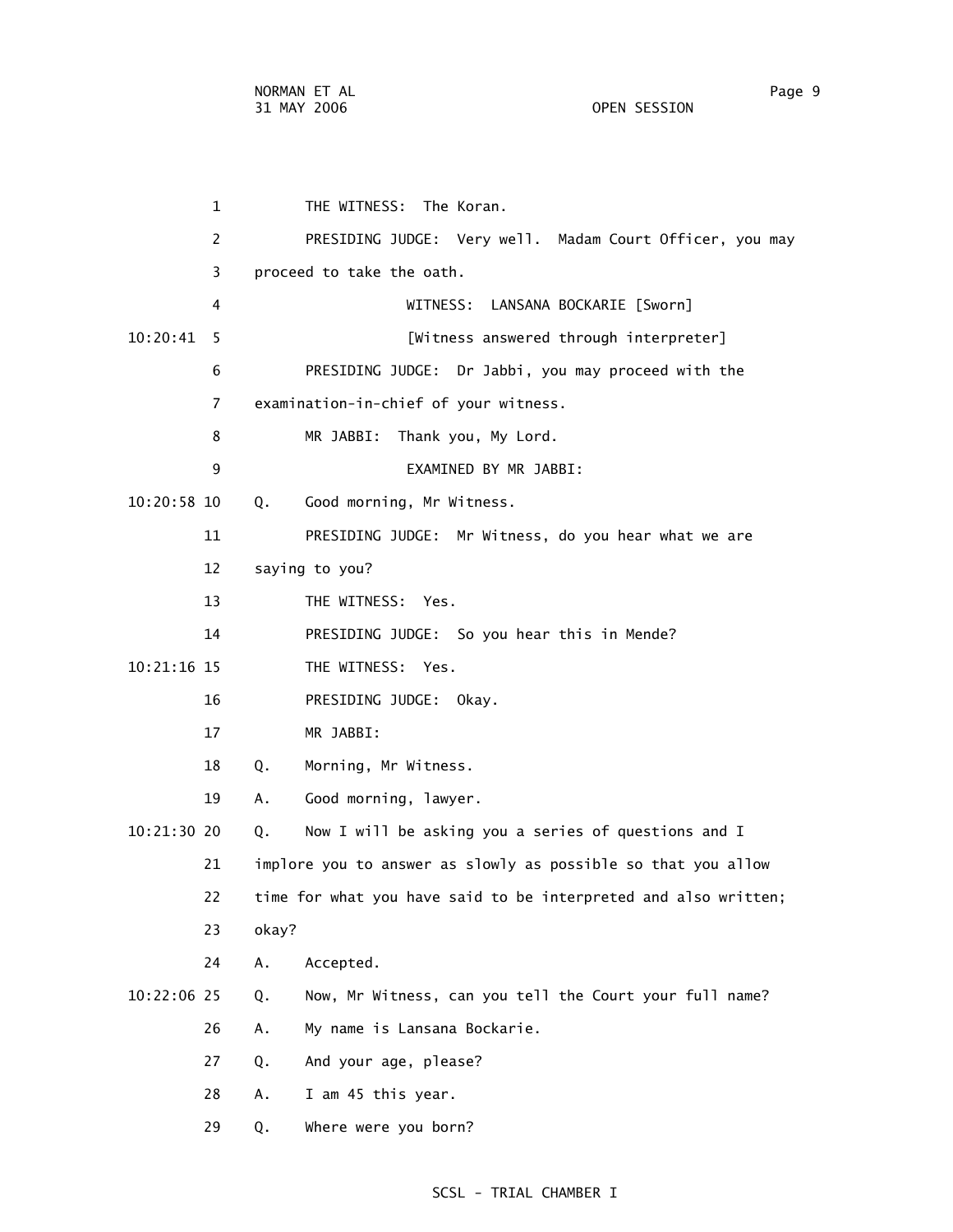| 1              | Tolobu, Malegohun Chiefdom.<br>Α.                                  |
|----------------|--------------------------------------------------------------------|
| 2              | Any help with Tolobu, My Lords?<br>MR JABBI:                       |
| 3              | PRESIDING JUDGE: No, that is fine, Dr Jabbi.                       |
| 4              | MR JABBI:<br>Thank you.                                            |
| 10:22:58<br>5. | What is your address?<br>Q.                                        |
| 6              | Number 4 Massaquoi Lane, Lumbebu, Kenema.<br>Α.                    |
| 7              | Now, what work do you do for a living?<br>Q.                       |
| 8              | I do farming, and I do the work of a contractor.<br>Α.             |
| 9              | Now, where were you when civil war broke out in Sierra<br>Q.       |
| 10:24:01 10    | Leone?                                                             |
| 11             | At my birthplace that I talked about a while ago, Tolobu,<br>Α.    |
| 12             | Malegohun Chiefdom in the Kenema District.                         |
| 13             | Were there any soldiers in that area during the early part<br>Q.   |
| 14             | of the war?                                                        |
| 10:24:40 15    | Yes, but they were not in that chiefdom.<br>Α.                     |
| 16             | Did you personally get involved in the war at that stage?<br>Q.    |
| 17             | That is a very big question. In what way?<br>Α.                    |
| 18             | In any way you want to tell the Court that you know of?<br>Q.      |
| 19             | If that is the case, yes, I was involved, but on the<br>Α.<br>Yes. |
| 10:25:46 20    | side of the government.                                            |
| 21             | What was your involvement?<br>Q.                                   |
| 22             | Is that what I should start explaining?<br>Α.                      |
| 23             | Just briefly, please. Very briefly, please.<br>Q.                  |
| 24             | When the war started, it sent us in disarray. We were<br>Α.        |
| 10:26:32 25    | The soldiers who were on the side of the government,<br>confused.  |
| 26             | we saw them chasing those bad people away.                         |
| 27             | PRESIDING JUDGE: Can you clarify that, Dr Jabbi? I don't           |
| 28             | know who is chasing who.                                           |
| 29             | MR JABBI:                                                          |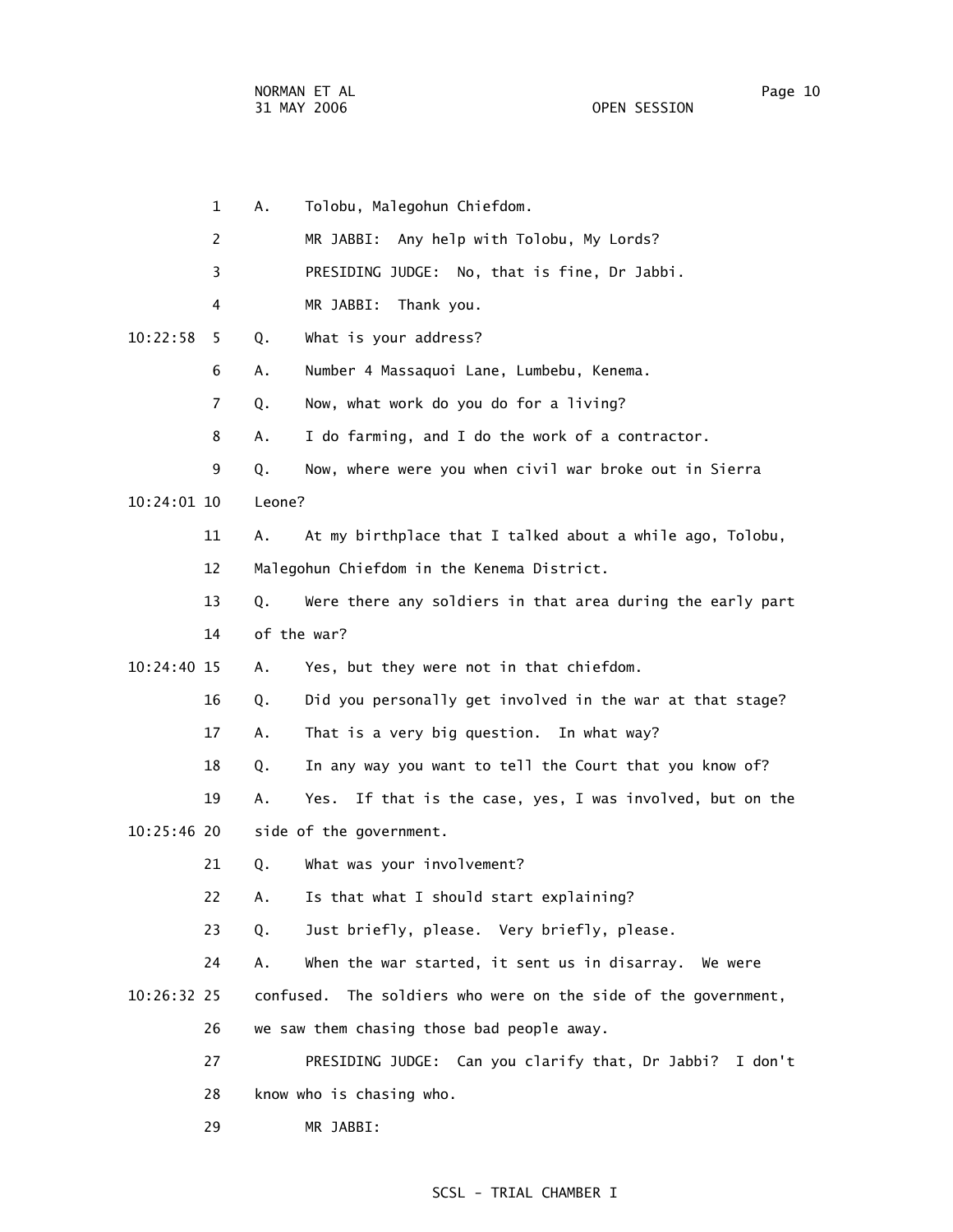1 Q. Who were chasing who away? 2 A. The government soldiers were chasing the rebels, who had 3 brought this war, away. 4 Q. Yes, please? 10:27:27 5 A. They did it for quite some time and there was a difficulty. 6 Q. Yes? 7 A. Those soldiers whom they had taken from Freetown and Makeni 8 where the war had started to Kailahun, they did not know the 9 bushes, the terrain, they did not know the towns. 10:28:09 10 Q. So what happened? 11 A. They implored the chiefs in those towns where they were. 12 They said, "The way we have seen this, so we do not know the 13 towns. They would call the town that the rebel has come to, but 14 we do not know the route to that place". 10:28:39 15 Q. Mr Witness, please continue watching the pace at which you 16 talk; okay? 17 A. Yes. 18 Q. Yes? 19 A. Then they told our people that, "What would be good for us, 10:28:57 20 we need some active young men. These places that the war has 21 entered, they should show us the terrain so that we would go 22 there." 23 Q. Yes? 24 A. The way the war was affecting all of us, men volunteered 10:29:28 25 and said, "We are going to show you the route," just so that the 26 war would not displace us. 27 Q. What was your own personal involvement at that time? 28 A. I sitting here, we were the ones who joined the soldiers 29 just to help them to find the routes, just so that the war would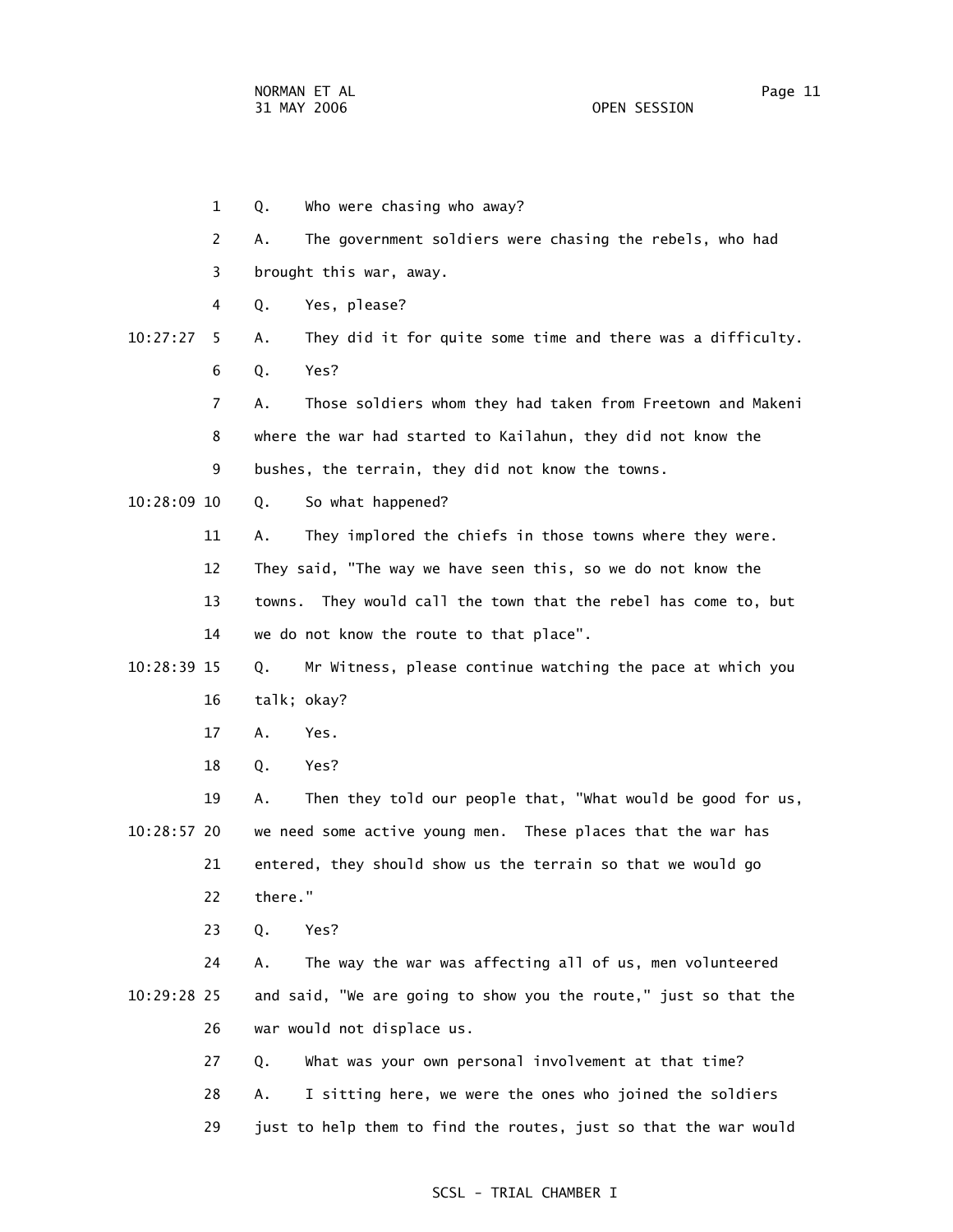1 not reach us. 2 Q. Now, how was that selection done? 3 A. When that happened, our people before they could ask 4 somebody to join you, they would screen them properly to find out 10:30:40 5 that the person is not a criminal, because the government 6 soldiers are there and you cannot just put a criminal among them. 7 Q. Now, how was that group of volunteers helping the soldiers? 8 How was it called? 9 A. Wherever the rebels attacked, the route to that place or 10:31:17 10 the route to that place who would lead them to show them those 11 places. 12 PRESIDING JUDGE: Take your question again. 13 MR JABBI: 14 Q. My question was: the group that helped the soldiers, how 10:31:35 15 was it called? Did it have any name? 16 A. Yes. 17 Q. What was it called? 18 A. At first they started by saying they would turn them into 19 Vigilantes. 10:32:08 20 Q. You said at first, what about subsequently? 21 A. Afterwards, those whom they had said were Vigilantes, when 22 they went, because some of them were received -- some of them 23 were shot, so they became frightened to go to the war front 24 because they were not carrying guns. 10:32:39 25 Q. So what happened? 26 A. Then they said to the chiefs that would be good were that 27 they are those shotguns, the cartridge guns -- you people have 28 them. We would not like to be taking people along who are not 29 carrying guns to defend themselves in the least. We have limited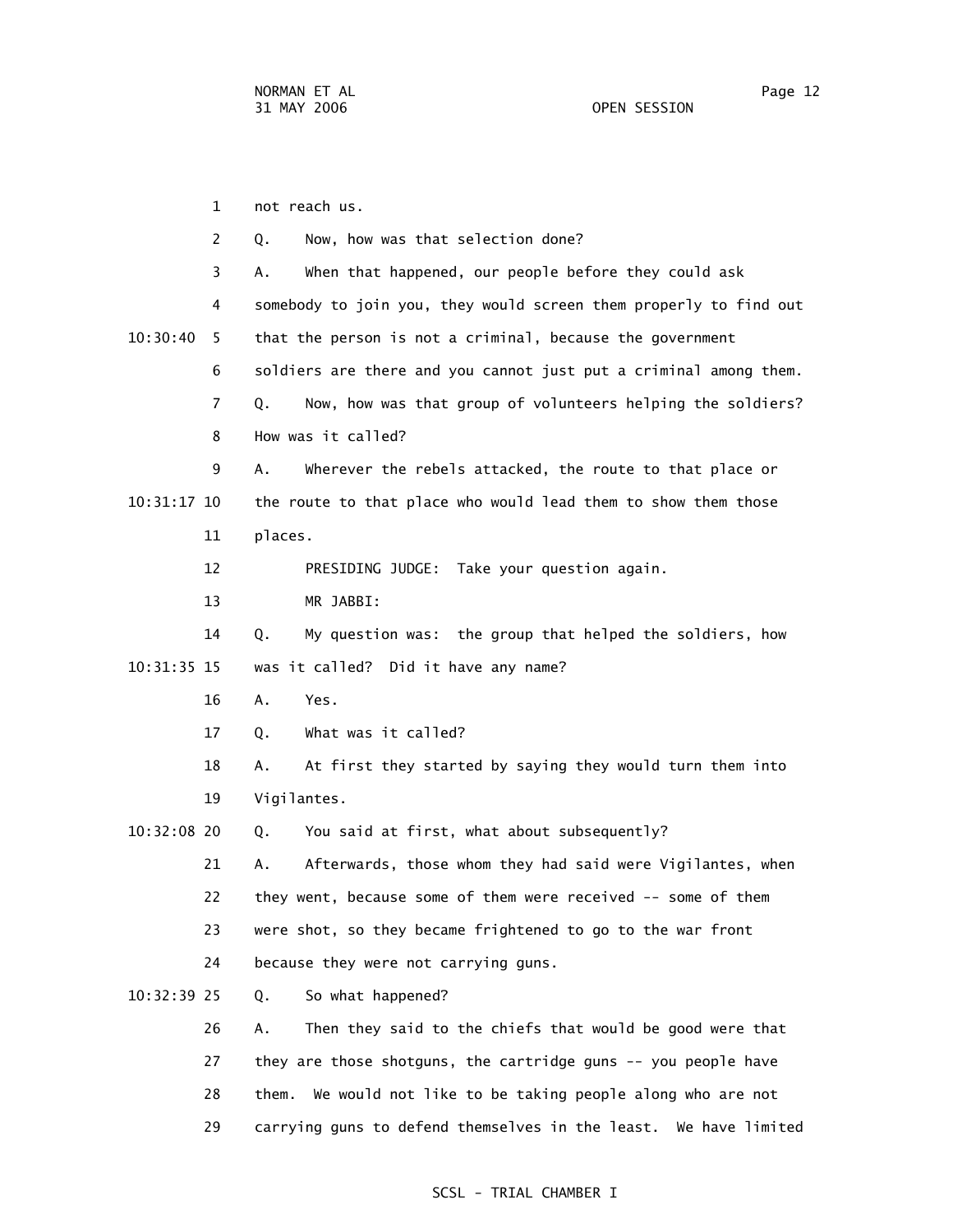|             | 1  | guns, so we would give them some guns, but those guns that you     |
|-------------|----|--------------------------------------------------------------------|
|             | 2  | people have, the chiefdom people, you should give your children,   |
|             | 3  | so that when we go, all of us will be fighting together.           |
|             | 4  | PRESIDING JUDGE: Yes, Dr Jabbi.                                    |
| 10:33:36    | 5  | MR JABBI:                                                          |
|             | 6  | Yes, Mr Witness, did that go on for long?<br>Q.                    |
|             | 7  | Yes. Yes, for quite some time.<br>Α.                               |
|             | 8  | PRESIDING JUDGE: Are you still being called Vigilantes by          |
|             | 9  | that time?                                                         |
| 10:34:00 10 |    | THE WITNESS: When they said that our people should give            |
|             | 11 | some of the people guns, that is when the Mende Kamajor business   |
|             | 12 | started. They who had those shotguns, they were hunters in the     |
|             | 13 | bush, so they used to call them Kamajors. At the time that they    |
|             | 14 | said they should take those guns so that they would join them in   |
| 10:34:19 15 |    | the fighting, it stopped being Vigilantes and they became          |
|             | 16 | Kamajors among the soldiers.                                       |
|             | 17 | MR JABBI:                                                          |
|             | 18 | Mr Witness, can you go over that again slowly, please?<br>Q.       |
|             | 19 | PRESIDING JUDGE: We're okay, we have no problem.                   |
| 10:34:39 20 |    | Thank you, My Lords.<br>MR JABBI:                                  |
|             | 21 | If you want me to repeat it --<br>THE WITNESS:                     |
|             | 22 | PRESIDING JUDGE: No, thank you, Mr Witness. It is okay.            |
|             | 23 | THE WITNESS:<br>Okay.                                              |
|             | 24 | MR JABBI:                                                          |
| 10:35:01 25 |    | The Kamajors at that stage, when the local hunters joined<br>Q.    |
|             | 26 | the Vigilantes to help the soldiers, did those Kamajors at that    |
|             | 27 | stage have to join any society before doing so?                    |
|             | 28 | At that time there was no initiation.<br>Α.<br>No.<br>There was no |
|             | 29 | initiation.                                                        |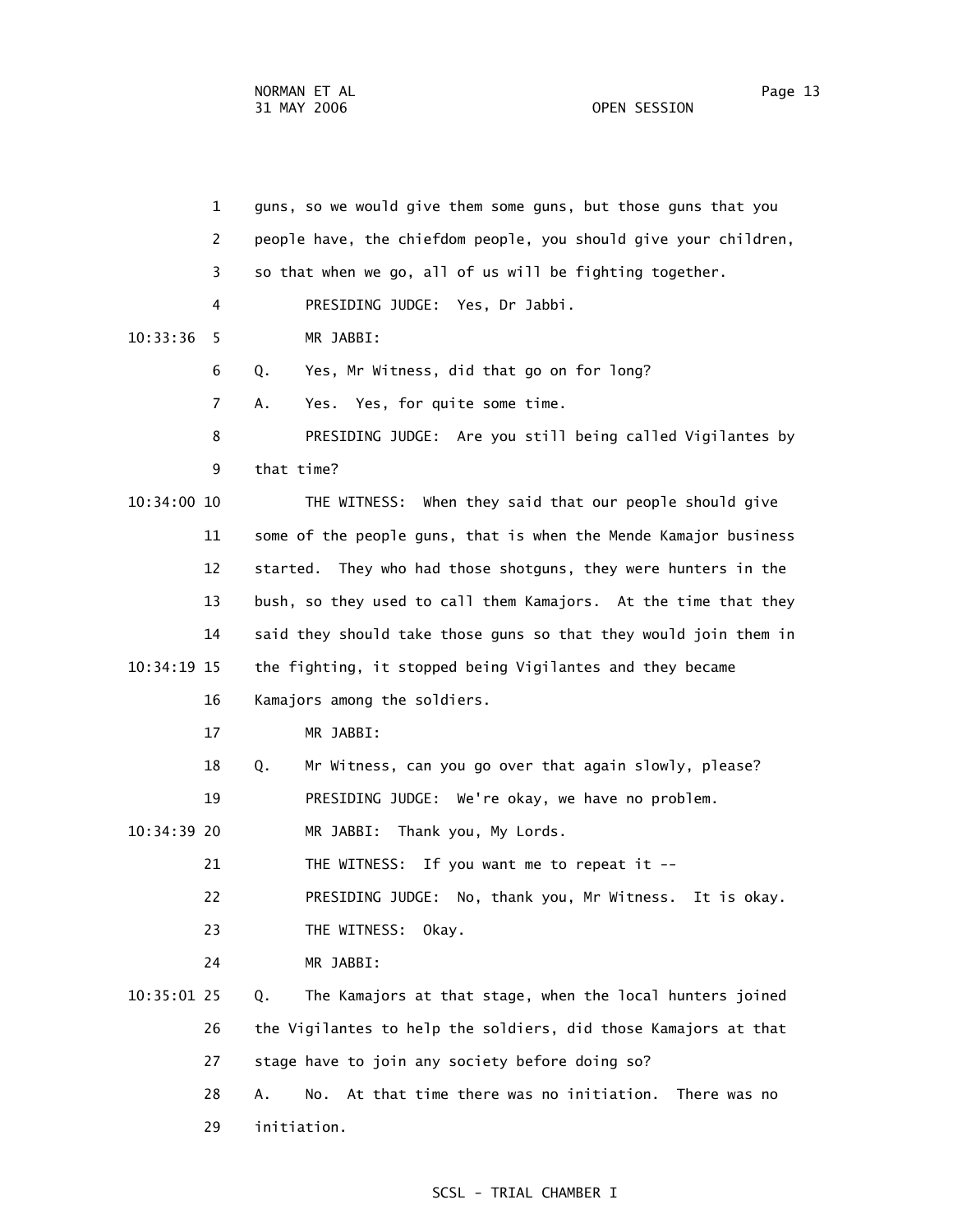1 Q. Can you tell the Court the relationship between the 2 soldiers and the Kamajors during that time? 3 A. The soldiers were the bosses. They were the ones who would 4 organise the Kamajors. 10:36:10 5 PRESIDING JUDGE: Dr Jabbi, may I suggest that you try to 6 give us some time frame as to when this is taking place according 7 to this witness? 8 MR JABBI: 9 Q. Mr Witness, what time frame would you say covers all the 10:36:30 10 narrative you have told so far in relation to the war? 11 A. I can't dispute telling the date, but I am only telling the 12 incident. You can put dates to them, but it was that same year 13 that the war started that this thing happened. Because the war 14 started, it was not up to three months then Kailahun was 10:37:06 15 captured. Then they started coming to Kenema District and Kono 16 District. 17 Q. You said at that time there was no initiation of the 18 Kamajors. Was there a time when initiation took place? 19 A. Yes. 10:37:48 20 Q. Can you tell the Court roughly the time frame for the 21 commencement of initiations? 22 A. Just like I said a while ago, you can forgive me for not 23 telling the date because I just can't, but I will tell you the 24 events and you place dates to them. 10:38:24 25 Q. Would you say, for example, roughly a number of so many 26 years after the beginning the war for the initiation to commence? 27 A. Yes. 28 Q. Give us a rough idea in number of years, please? 29 A. Three years up to -- going to three years before the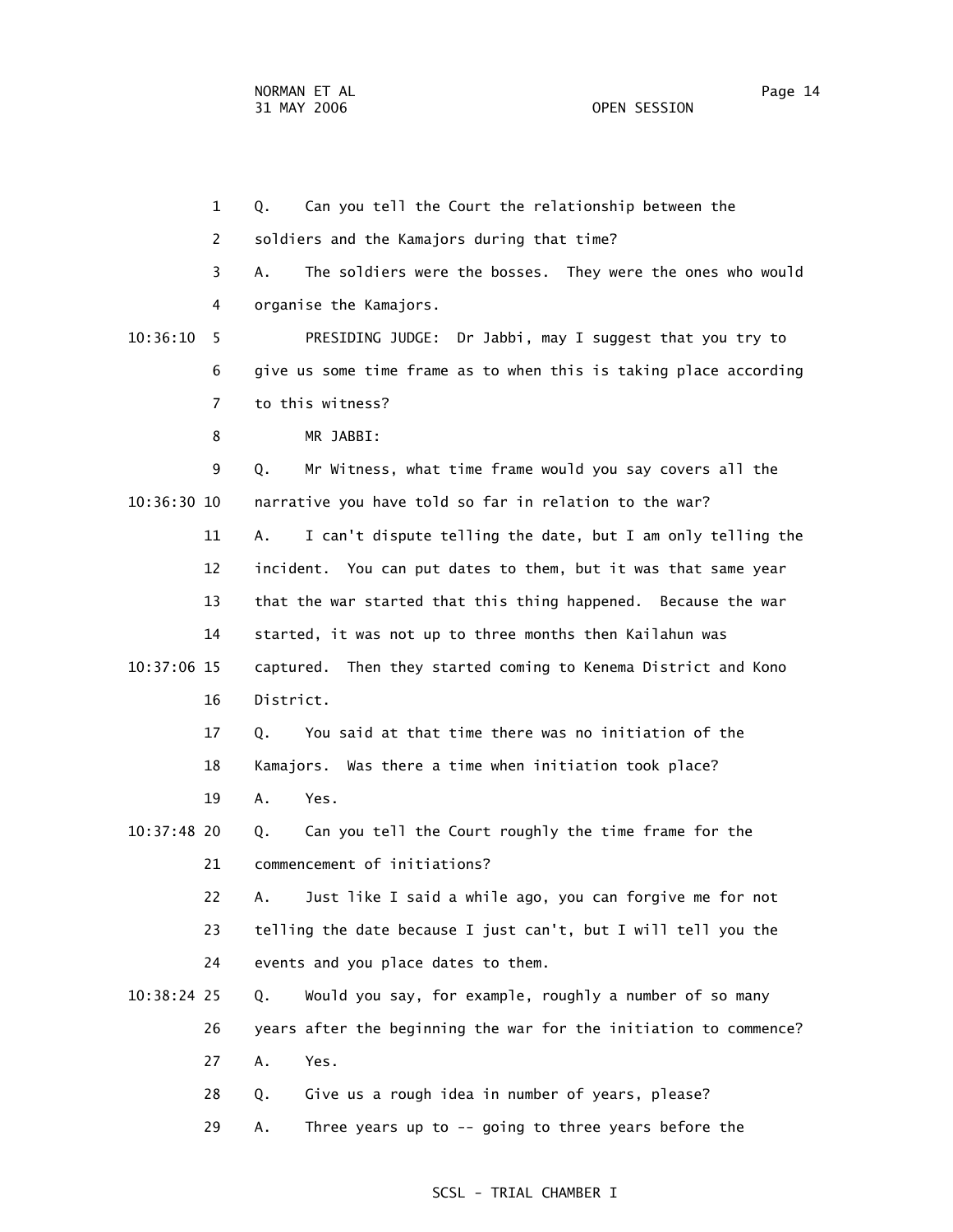1 Kamajor initiations started. 2 Q. Now, up to around the time Kamajor initiations started, can 3 you say what the state of relationship between Kamajors and 4 soldiers was? 10:39:29 5 A. When the initiations started or before the initiations 6 started? 7 Q. Just before initiations started. 8 A. That is what I told you a while ago, that those Kamajors 9 they were just there for the soldiers. They would lead them to 10:39:54 10 go wherever. Whatever they were doing, they were leading them 11 where they went. 12 JUDGE ITOE: Dr Jabbi, there we are clear. I'm sure you 13 want to know was the relationship cordial. That's what you want 14 to know from the witness, isn't it? 10:40:12 15 MR JABBI: Yes, My Lord. 16 THE WITNESS: Yes, it was cordial. That's what I said, it 17 was cordial. If it were not cordial, you wouldn't give him 18 directives and want him to take them. Yes, there was unity in 19 it. 10:40:35 20 MR JABBI: 21 Q. Now, where were you when Kamajor initiations started? 22 A. Those places that I named a while ago, even in my 23 birthplace, we were all displaced and we came to Kenema. The 24 rebels took all those places, so we were in Kenema when we heard 10:40:57 25 that initiations started from the Bo end, that they were giving 26 initiation in Bo. And that these people who have been initiated 27 were going to their own places and dislodging the rebels. 28 Q. Mr Witness, don't forget to be talking slowly, please? 29 PRESIDING JUDGE: That is okay, Dr Jabbi. If we get into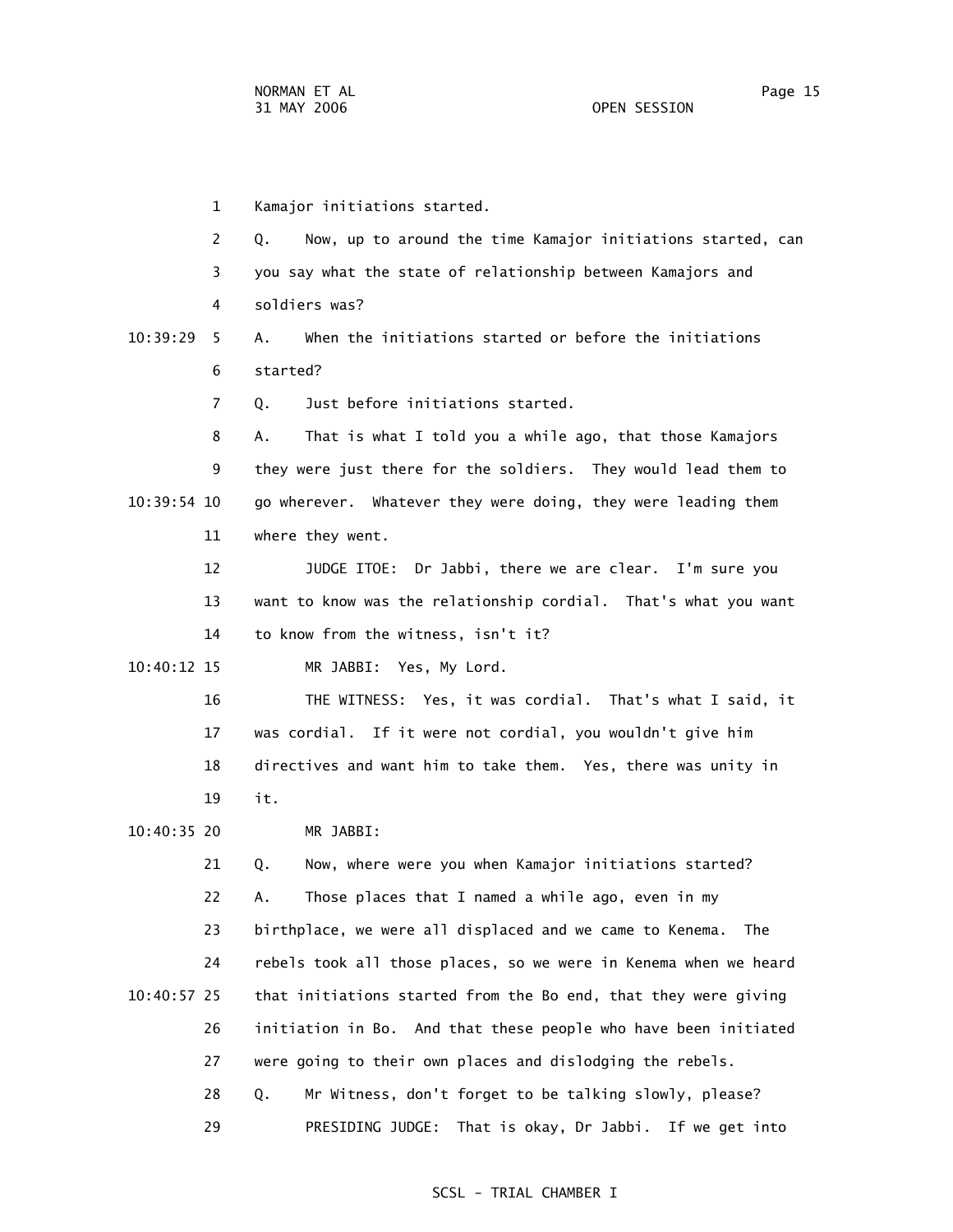1 some difficulties, we will let you and the witness know. Thank 2 you. Please proceed. 3 MR JABBI: 4 Q. So you were in Kenema by the time the initiations started; 10:41:43 5 is that what you are saying? 6 A. Yes. 7 Q. According to you, you heard it had already been happening 8 in places like Bo; not so? 9 A. Yes. 10:42:13 10 Q. Can you explain the initial stages of initiation in Kenema 11 where you were? 12 A. When we heard that initiation had started in the south, 13 that the Kamajors were now going and dislodging rebels from the 14 areas, we were very happy in Kenema. 10:42:54 15 PRESIDING JUDGE: Put your question again, please. 16 MR JABBI: 17 Q. Yes. Can you continue? 18 A. When that happened, we heard that Blama and the Small Bo 19 Chiefdom, that they have gone for one of the kamohs and they 10:43:20 20 brought him to Blama. 21 Q. Yes. 22 A. Those chiefdoms who were in the Kenema District, all of the 23 chiefs came together that they have heard that they are doing 24 initiations in the south, and the initiates would be able to 10:43:49 25 fight this war. So we, too, should allow initiation to happen in 26 our own place. 27 Q. Did it happen? 28 A. Yes. That was when the Blamas brought one of the priests

29 to Blama and they did one initiation there.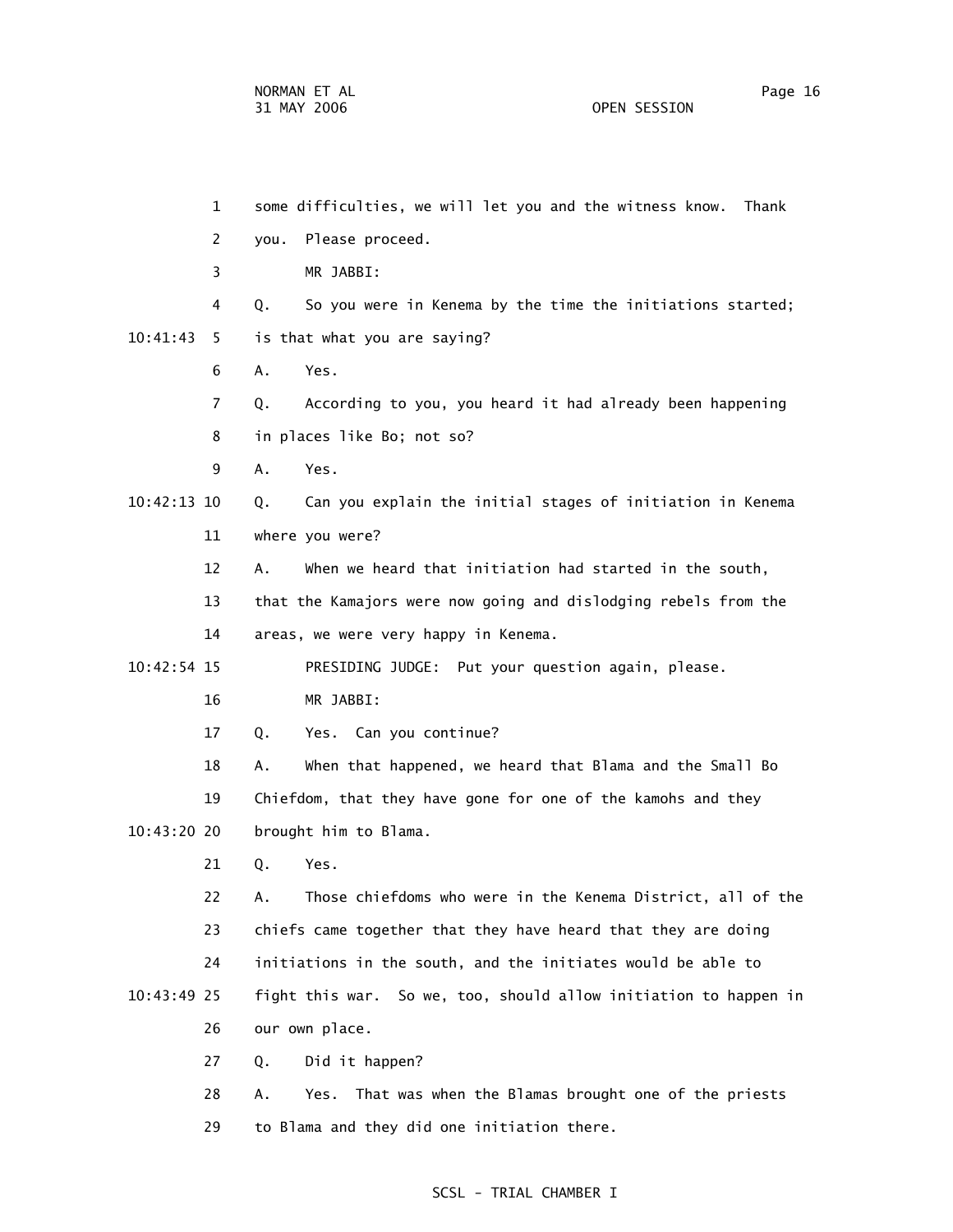1 Q. Was Blama the only centre for initiation in Kenema 2 District? 3 A. No. They started in Blama. Then the Kenema chiefs came 4 together and said that kind of priest should be brought to 10:44:34 5 Kenema. That was the district headquarters so that they would be 6 there and that the initiation would continue and we would do it 7 well. 8 Q. Was it brought to Kenema? 9 A. Yes, they brought the priests to Kenema. 10:45:10 10 Q. Did initiations in fact take place in Kenema? 11 A. Yes. 12 Q. Who was the initiator in Blama and Kenema at that time? 13 A. There was one priest, but in fact they are all deceased 14 now; Kamoh Lahai Bangura and Kamoh Brima Bangura. 10:46:07 15 Q. Do you have any idea -- 16 JUDGE ITOE: Kamoh Lahai Bangura and who? 17 THE WITNESS: Brima Bangura. 18 MR JABBI: My Lord, the witness said Kamoh Lahai Bangura 19 and Kamoh Brima Bangura. 10:46:38 20 THE WITNESS: Yes. 21 JUDGE ITOE: And he says the two are deceased. 22 MR JABBI: They are now deceased, yes, My Lord. 23 THE WITNESS: Yes. 24 Q. Now, can you give the Court an idea of the number of people 10:46:53 25 who got initiated into the Kamajor society in Kenema District? 26 A. It was by chiefdom. That initiation, every chiefdom would 27 bring its Kamajors for them to be initiated. The chiefdoms, the 28 chiefdom people would have their documents. I wouldn't have 29 that.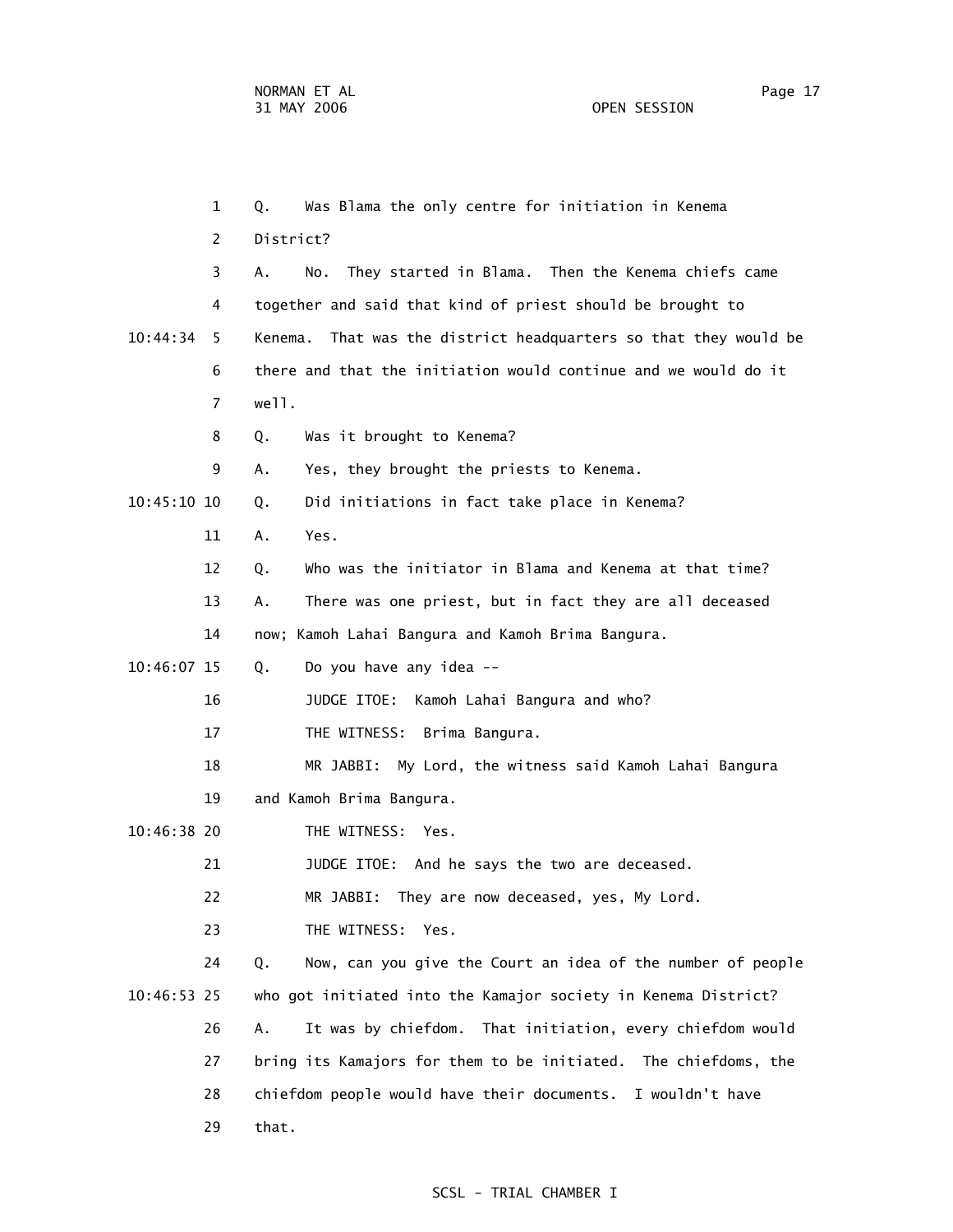1 Q. Did you yourself get initiated into the Kamajor society? 2 [CDF31MAY06B - EKD] 3 A. Yes, but under my chiefdom. 4 Q. What was the chiefdom? 10:48:01 5 A. Malegohun Chiefdom. 6 Q. Can you tell the Court how Kamajors, after the initiation 7 started in Kenema, got involved in the war, if at all? 8 A. It was not only this initiation that led them to get 9 involved into the war. It was the soldiers themselves who got 10:48:39 10 them involved into the war. 11 Q. Can you give us a few examples of fighting by Kamajors 12 during the war, just one or two? 13 A. After the initiation in Blama and Kenema, all the paramount 14 chiefs in that district came together. At that time Bo-Kenema 10:49:25 15 Highway was a dangerous place. You'll not go there even to find 16 firewood; they'll kill you. 17 Q. Why was it dangerous? 18 A. The rebels had a camp in a town called Zogoda. They called 19 the place Zogoda. They were coming from their camp to the 10:49:56 20 street, ambushing the vehicles. That happened for several months 21 and several people died in those circumstances. 22 Q. What, according to you, did the people in Kenema do after 23 the initiation? 24 A. The chiefdom people used to spend a lot of money for people 10:50:34 25 to -- 26 THE INTERPRETER: Your Honours, may the witness go over 27 his -- 28 MR JABBI: 29 Q. Mr Witness, can you watch your pace, please, and go over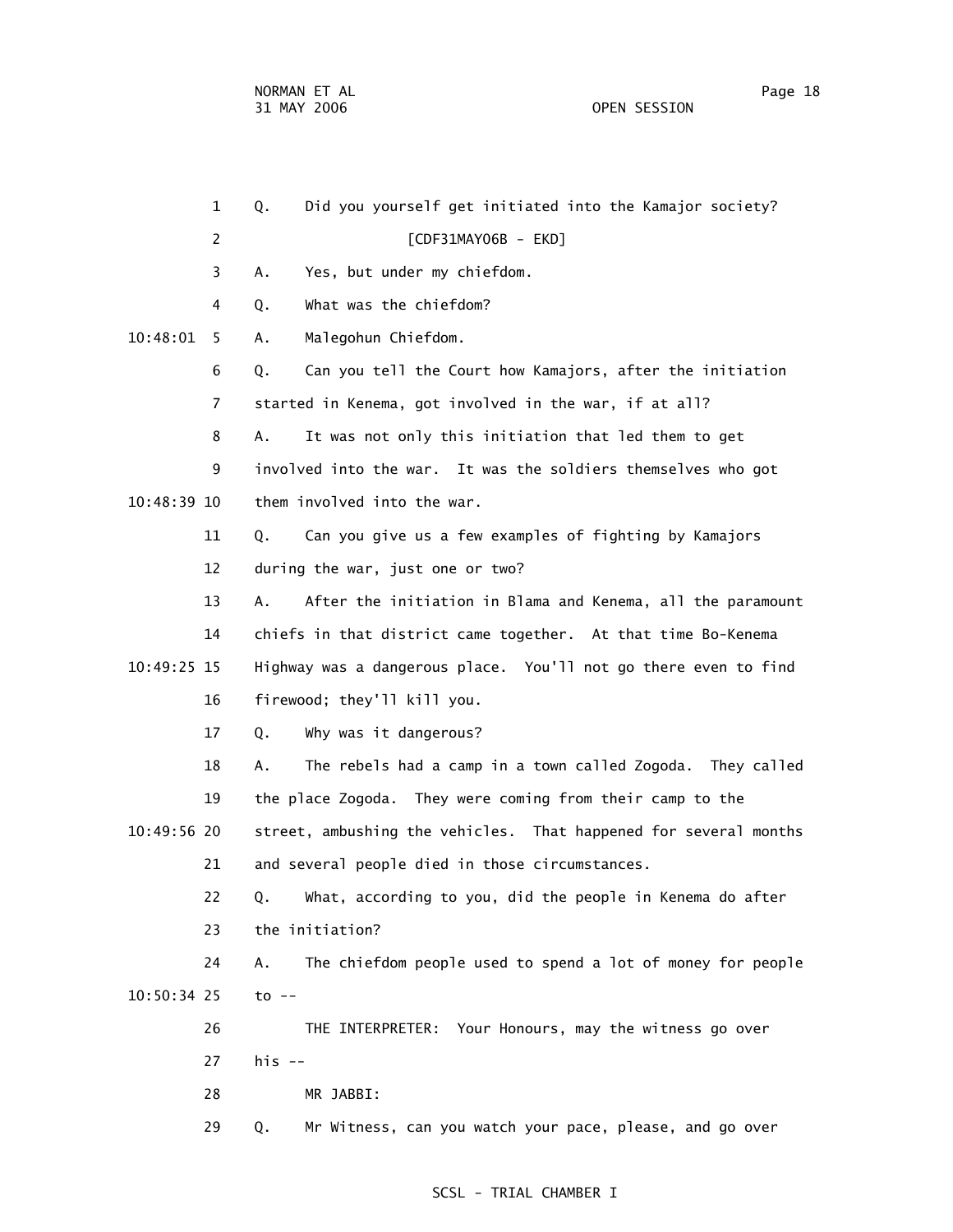1 what you started saying just now?

|               | 2  | That initiation, those chiefdoms who would bring their<br>Α.      |
|---------------|----|-------------------------------------------------------------------|
|               | 3  | Kamajors to be initiated, they would have to spend money to the   |
|               | 4  | initiators. If the Kamajors themselves who would be in that       |
| 10:51:09      | 5  | town, even if they would have to take three or four days, the     |
|               | 6  | chiefdom people would have to feed them. So there was a lot of    |
|               | 7  | expenditure. When they saw that they had killed several           |
|               | 8  | Kamajors -- sorry, that they had initiated several Kamajors, they |
|               | 9  | said, "Go and test yourself. Go and see if you could capture the  |
| 10:51:43 10   |    | place, because this Zogoda has destroyed this town, so go and see |
|               | 11 | if this initiation is actually effective."                        |
|               | 12 | Q.<br>Yes?                                                        |
|               | 13 | The Kamajors started going, using that road to Zogoda,<br>Α.      |
|               | 14 | where the rebels were based, and they started attacking them.     |
| $10:52:24$ 15 |    | Where were you when these Kamajors started going towards<br>Q.    |
|               | 16 | Zogoda?                                                           |
|               | 17 | Α.<br>Kenema.                                                     |
|               | 18 | Yes?<br>Q.                                                        |
|               | 19 | That attack that we attacked them, even Foday Sankoh was<br>Α.    |
| $10:52:57$ 20 |    | In fact, they were holding their meeting in that camp.<br>there.  |
|               | 21 | That first attack that we attacked them was when the civilians    |
|               | 22 | left and told us that even Foday Sankoh had left today, on that   |
|               | 23 | day he left.                                                      |
|               | 24 | On which day do you say Foday Sankoh --<br>Q.                     |
| $10:53:18$ 25 |    | I told you today that not to be asking me so much about<br>Α.     |
|               | 26 | dates because I can't remember the dates. It's so long.<br>Just   |
|               | 27 | think about the time now.<br>You would know.                      |
|               | 28 | The question was to elicit the event that you say drove<br>Q.     |

29 Foday Sankoh from Zogoda. Can you tell the Court what event you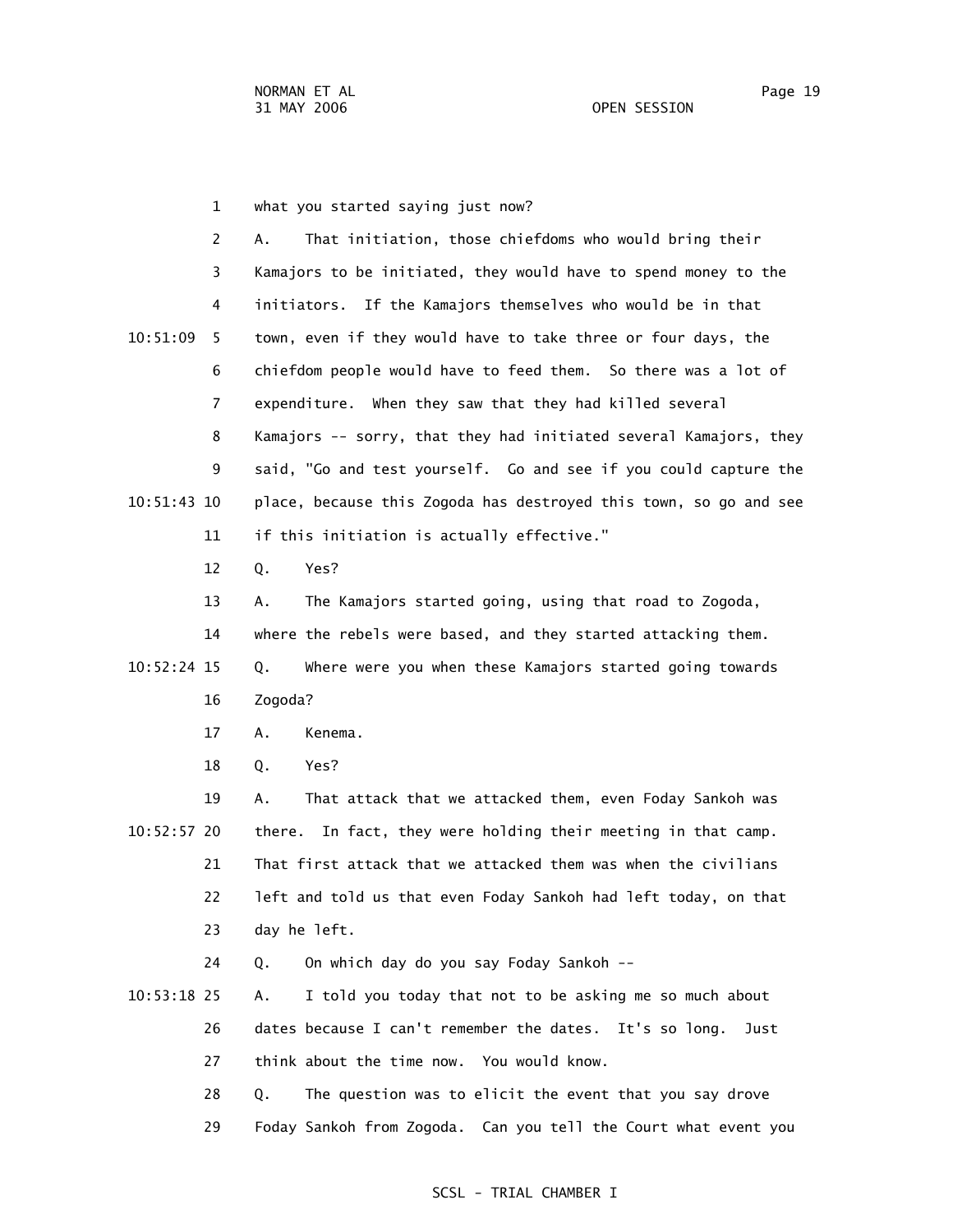1 are talking about that led to Foday Sankoh leaving Zogoda? 2 A. That attack that we attacked the place. 3 Q. Did you personally take part in that Kamajor attack on 4 Zogoda? 10:54:10 5 A. Yes. 6 Q. Apart from the Kamajors, were any other groups involved in 7 the attack on Zogoda at that time? 8 A. Yes, other groups were involved. 9 Q. Can you name them, please? 10:54:52 10 A. In fact, whenever we would go to attack, we are working 11 under the soldiers. When we wanted to attack Zogoda we told them 12 we wanted to go, but they said they were not going. We went, 13 they did not go. We fought for up to three days and on the 14 fourth day -- 10:55:21 15 Q. Yes, please? 16 A. The brigade commander who was in Kenema, called 17 Fallah Sewa, invited us. 18 Q. Yes? 19 A. He said, "That attack that you had launched on Zogoda, we 10:55:56 20 have been hearing about it and we have had instructions to help 21 you." 22 Q. What brigade is that? Is that a Sierra Leone Army brigade? 23 A. The Sierra Leonean soldiers, the brigade headquarters in 24 Kenema. 10:56:22 25 Q. Did they come to your help? 26 A. Yes. They told us again that they had got instructions to 27 help us, because even the government had known that they were 28 pursuing the war and they were indeed fighting it. 29 Q. Were any other groups involved?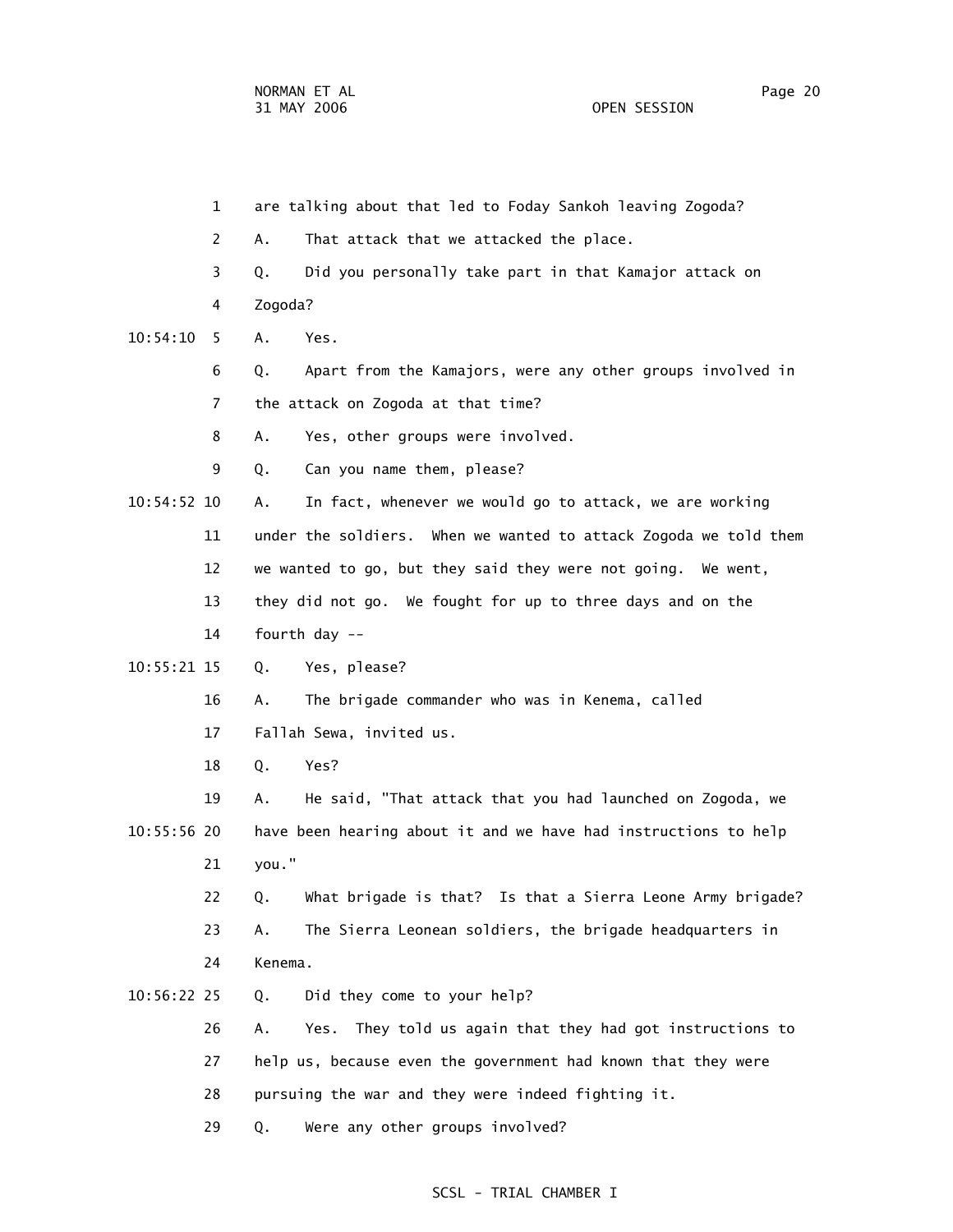| $\mathbf{1}$  | Α.<br>Yes.                                                        |
|---------------|-------------------------------------------------------------------|
| 2             | Name them, please?<br>Q.                                          |
| 3             | He also invited the Guinean commander in that meeting and<br>А.   |
| 4             | the South Africans who were in this country, their leader was     |
| 10:57:00<br>5 | also invited. We're all sitting on the same table.                |
| 6             | Guinean soldiers, did you say?<br>Q.                              |
| 7             | Yes, I said the Guinean soldiers and the South Africans.<br>А.    |
| 8             | PRESIDING JUDGE: I thought he had said Guinean commander,         |
| 9             | but that's okay.                                                  |
| 10:57:30 10   | THE WITNESS: We were sitting and they explained to us that        |
| 11            | these three groups, we've also had instructions to help you --    |
| 12            | MR JABBI:                                                         |
| 13            | What was the South African group called?<br>Q.                    |
| 14            | -- but the Guineans didn't know our terrain.<br>А.<br>They were   |
| 10:57:51 15   | called in English the Executive Outcomes.                         |
| 16            | That is the South African group, is it?<br>Q.                     |
| 17            | Yes.<br>А.                                                        |
| 18            | You said just now that the Guineans did not know the<br>Q.        |
| 19            | So what role did they play?<br>terrain.                           |
| 10:58:05 20   | Just as the brigade commander, Mr Fallah Sewa, told us,<br>Α.     |
| 21            | that these Guineans will go using the Dama Road, because the      |
| 22            | weapons that they had had a long range.                           |
| 23            | And the South African group?<br>Q.                                |
| 24            | The Executive Outcomes, they said they also didn't know the<br>Α. |
| 10:58:41 25   | terrain but they will fight in the air. So they will use their    |
| 26            | helicopters and they'll fight in the -- they'll use the air, or   |
| 27            | whenever they can help us, they will.                             |
| 28            | Can you tell us roughly --<br>Q.                                  |
| 29            | There's still one group remaining. Then there still was<br>Α.     |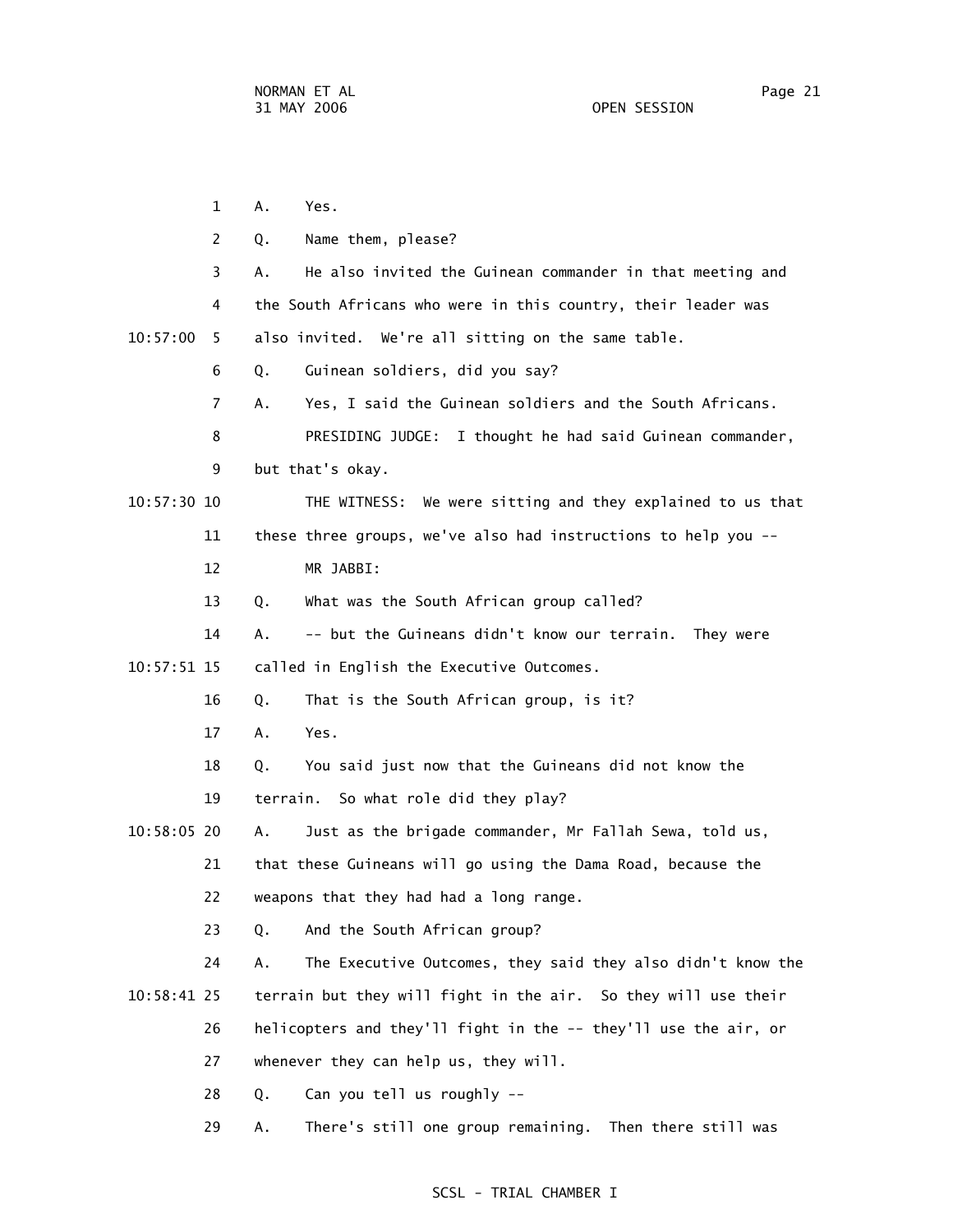1 SLA and they said the SLA, you would have to fight together. 2 Wherever they'll go, you'll join together, one soldier and one 3 Kamajor, and you'll fight. And we went together in all of those 4 attacks. In fact, they were giving the support weapons because 10:59:40 5 Kamajors didn't have that. We only believed in the concoctions 6 that we had. Some of us were without guns even. 7 Q. Can you tell us roughly the time of this Zogoda attack? 8 For instance, whether it was before the overthrow of the Kabbah 9 government or after? 11:00:09 10 A. No, Mr Kabbah was still in the chair. He had not been 11 overthrown. 12 Q. You said earlier on that the Kamajors actually started 13 their advance towards Zogoda before the other groups joined in. 14 Can you explain how the Kamajors planned for this attack? 11:00:38 15 A. Whenever there was an attack our paramount chiefs would 16 come together. So they met and asked us to go to Zogoda with 17 their authority. They said, "We owe this chiefdom. Those 18 bullets that we've bought for you, depend on that and go." So 19 that was what we depended on and we went. 11:01:36 20 Q. And what was the ultimate outcome of Zogoda? 21 A. We captured Zogoda from the rebels. But there's something 22 else to explain. We fought for some time. The shotguns that our 23 people bought for us started running out. So the paramount 24 chiefs went to Fallah Sewa. Say, "You are fighting this war 11:02:08 25 together with our children but they're running out of 26 ammunitions. So please let the government give them 27 ammunitions." During that same war he called us and gave us 28 bullets for those shotguns that we had. So that was what we 29 used.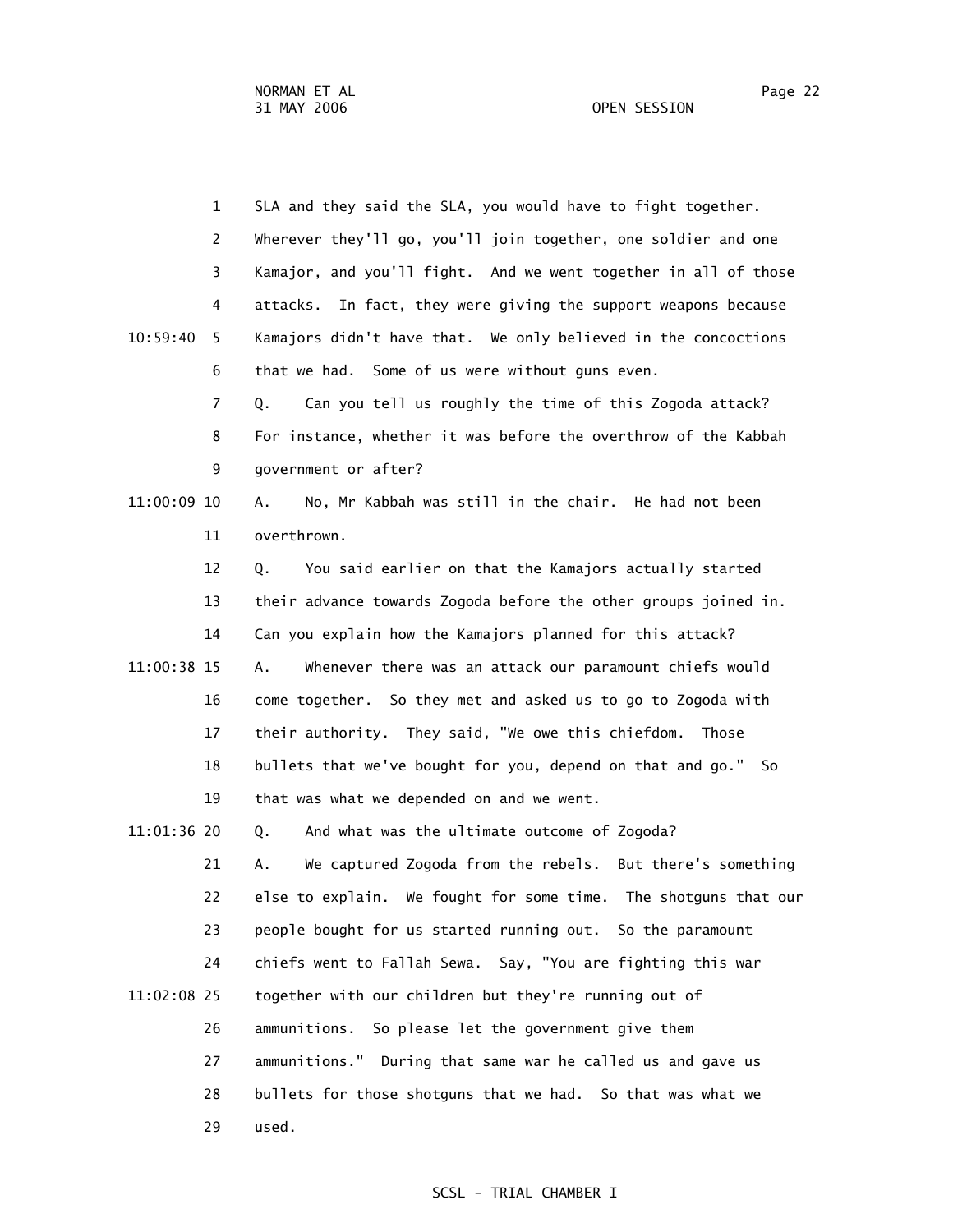|             | $\mathbf{1}$   | Thank you.  Now, Mr Witness, where were you when the Kabbah<br>Q. |
|-------------|----------------|-------------------------------------------------------------------|
|             | 2              | government was overthrown?                                        |
|             | 3              | We were still in Kenema.<br>А.                                    |
|             | 4              | Do you know when that was date-wise?<br>Q.                        |
| 11:03:18    | 5.             | No, that is -- one could not easily forget that. I think<br>Α.    |
|             | 6              | it's 1991. I'm not too sure of the date. Whatever it is now       |
|             | $\overline{7}$ | that you just $--$ mm $--$                                        |
|             | 8              | At that time when the Kabbah government was overthrown,<br>Q.     |
|             | 9              | what was the relationship between soldiers and Kamajors?          |
| 11:04:01 10 |                | I'd have explained something else before that.<br>Α.              |
|             | 11             | Something about what?<br>Q.                                       |
|             | 12             | About this same war. There was another town called Peyama.<br>А.  |
|             | 13             | Rebels were based there as well. And they captured the Kono       |
|             | 14             | Road, the Segbwema Road and the Kenema Road.                      |
| 11:04:24 15 |                | Where is Peyama?<br>Q.                                            |
|             | 16             | Nobody could ply those roads. Lower Bambara Chiefdom.<br>Α.       |
|             | 17             | How far is Peyama from Tongo?<br>Q.                               |
|             | 18             | It could be up to 3 or 4 miles.<br>Α.                             |
|             | 19             | What happened at Peyama that you want to explain?<br>Q.           |
| 11:04:57 20 |                | When we captured Zogoda, the Dama and Kenema Roads were<br>Α.     |
|             | 21             | there then free so vehicles could ply and go up to Bo Waterside.  |
|             | 22             | So vehicles would come to this town now, buy food stuff and take  |
|             | 23             | them to the place.                                                |
|             | 24             | Q.<br>Can you just go over that.                                  |
| 11:05:22 25 |                | Okay. When we captured Zogoda, it then incapacitated the<br>Α.    |
|             | 26             | rebels not to be able to attack the highway going to Bo Njala, to |
|             | 27             | Zimmi.                                                            |
|             | 28             | Q.<br>Yes?                                                        |
|             | 29             | Then food stuff started coming to Kenema.<br>Then the<br>Α.       |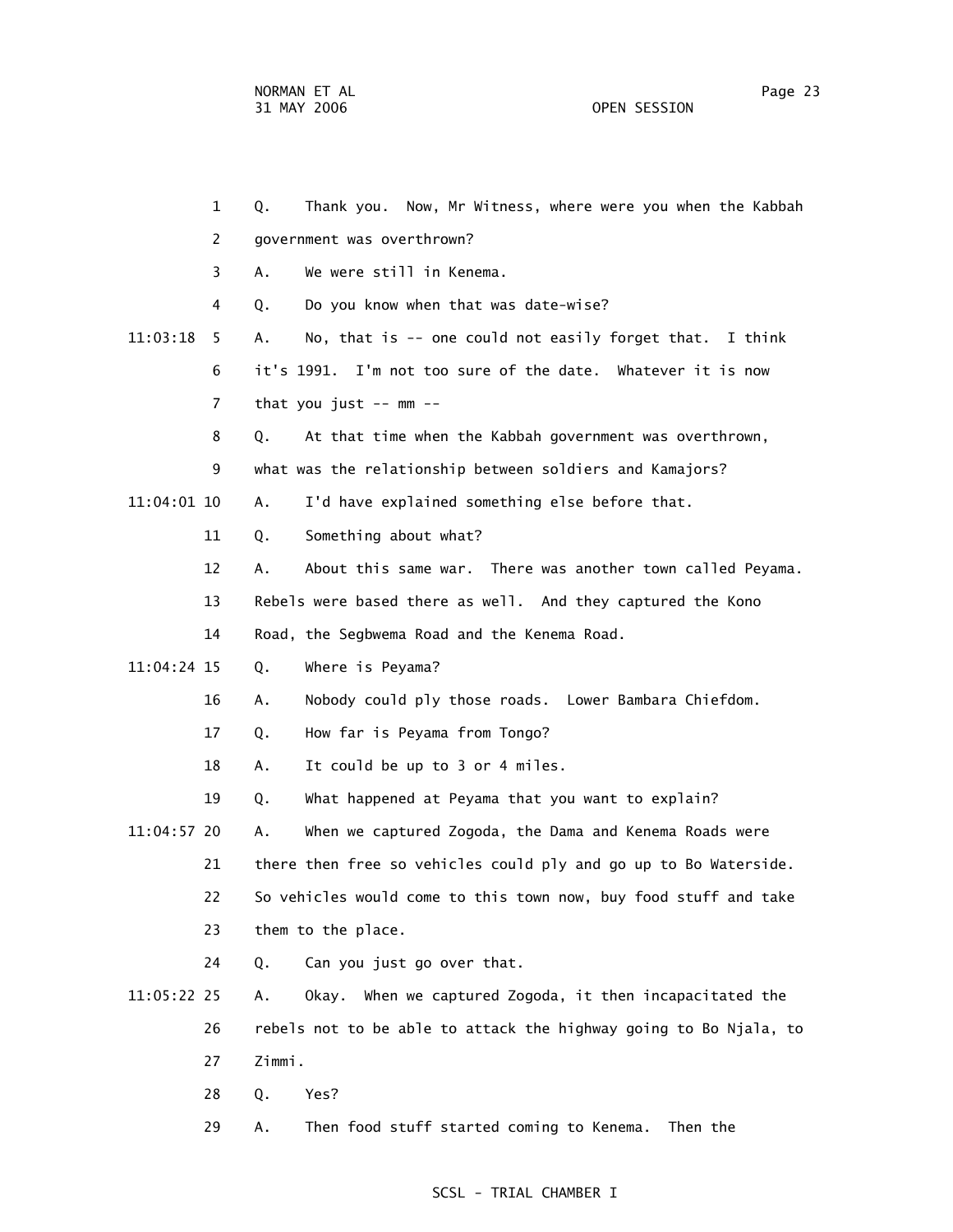|             | $\mathbf{1}$ | Lower Bambara Chiefdom said, "We helped you to drive all your      |
|-------------|--------------|--------------------------------------------------------------------|
|             | 2            | rebels from your own chiefdom so please help us as well to drive   |
|             | 3            | my own rebels from my own chiefdom, Lower Bambara."                |
|             | 4            | What happened in respect of the rebels in Lower Bambara?<br>Q.     |
| 11:06:29    | 5            | I already mentioned we met and we went at that time<br>Α.          |
|             | 6            | soldiers were based in Tongo and we went and explained to them.    |
|             | 7            | We told them we'd gone there to capture the place. Peyama.         |
|             | 8            | What did the soldiers do?<br>Q.                                    |
|             | 9            | They were happy about that and they also gave us soldiers,<br>Α.   |
| 11:06:53 10 |              | up to 300, so that we'll go together. All of us captured Peyama,   |
|             | 11           | Wima, going to Bala [phon].                                        |
|             | 12           | What to you was the significance of taking Peyama?<br>Q.           |
|             | 13           | People were in Tongo and couldn't get food for themselves<br>А.    |
|             | 14           | and that is the place that diamonds are mined. Because they were   |
| 11:07:44 15 |              | not able to mine diamonds and rebels were there, it was difficult  |
|             | 16           | for them to get food. But when we drove away the rebels so then    |
|             | 17           | everybody could get food to eat. Segbwema is along the Kailahun    |
|             | 18           | Road and those who were there couldn't come to Kenema then.<br>But |
|             | 19           | afterwards they could now come. And those by the Blama Mende end   |
| 11:08:11 20 |              | who couldn't come then, they were now enabled to come.             |
|             | 21           | Now, Mr Witness, I go back to the question you deferred.<br>Q.     |
|             | 22           | That is the question about the relationship between soldiers and   |
|             | 23           | Kamajors by the time the soldiers overthrew the Kabbah             |
|             | 24           | government. Would you want to explain that, please?                |
| 11:08:51 25 |              | There is something else I need to explain. If I explain<br>Α.      |
|             | 26           | that, you'll know how we ended.                                    |
|             | っっ           | Now Mr Witness let us go to the time that the soldiers             |

 27 Q. Now, Mr Witness, let us go to the time that the soldiers 28 overthrew the Kabbah government.

29 A. I've accepted, I'm coming there.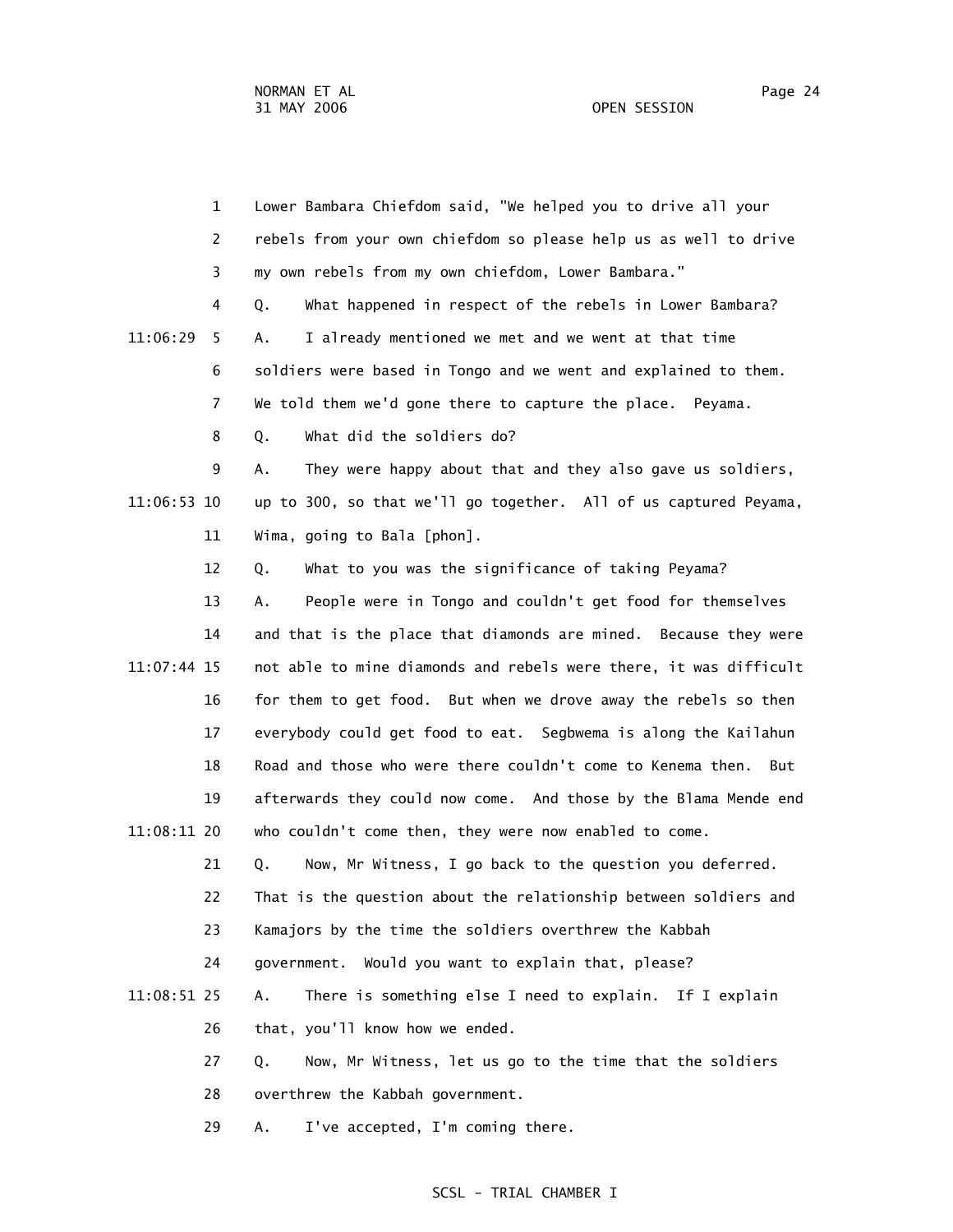- 1 Q. Can you explain what relationship the soldiers at that time
- 2 had with the Kamajors?
- 3 A. When they took over this country?
- 4 Q. By that time?
- 11:09:38 5 A. The reason why I said I wanted to explain something else, 6 when we captured Peyama, the rest of the Kailahun District came 7 together and said, "Let's go to Kailahun District," and so we 8 captured the Kailahun District. So several Kamajors went to the 9 Kailahun District. We went and captured Pendembu and other 11:09:56 10 places, wherever was their base.
	- 11 Q. What happened then?
	- 12 A. We were arranging the war to go and fight at Giema where 13 they were all based. It was then that they overthrew the 14 country.
- 11:10:24 15 Q. What was the relationship then between Kamajors and 16 soldiers at that time?
	- 17 A. There was an announcement that all Kamajors were disbanded, 18 so that all of those who were at the war front should be
	- 19 disarmed.
- 11:10:50 20 Q. Yes?

 21 A. The soldiers with whom we were together in the war front, 22 when they saw that we were many, we outnumbered them, they were 23 encouraging us so that we'll leave the place. We withdrew from 24 the war front and we came to Pendembu. It was then we met 11:11:10 25 several soldiers. They said, "All of you should gather together 26 and give us your weapons." They disarmed those who went 27 initially, and they captured several Kamajors and took them to 28 Daru. Those who still had their weapons went into the bush, went 29 through Mano and crossed the river.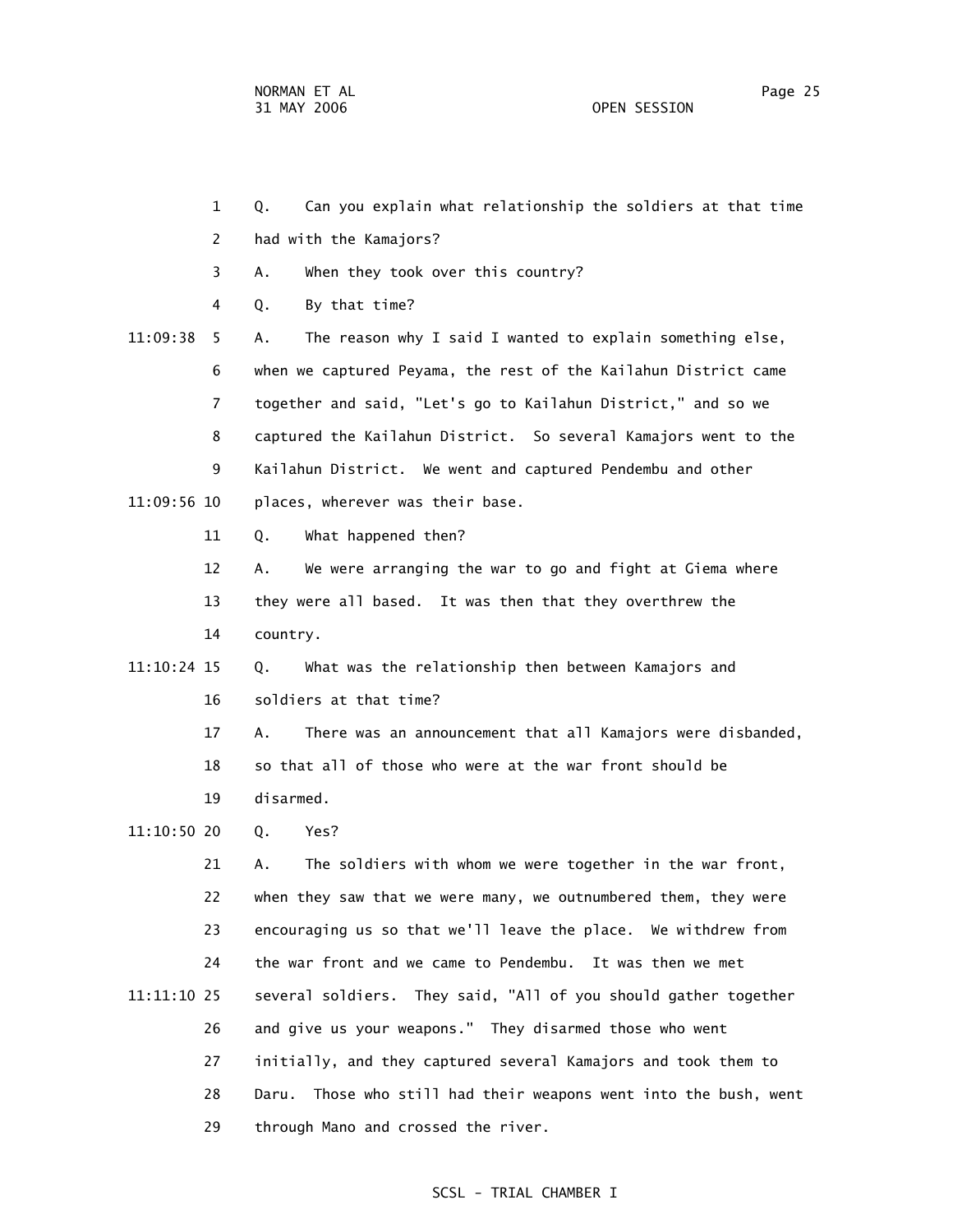1 Q. Yes? 2 A. And we heard another announcement and said, "Those rebels 3 who were in the bush, their brothers had taken over the country 4 so they should come to town and they would make peace." 11:12:32 5 Q. Who made the announcement, do you know? 6 A. Those who had overthrown the government. 7 Q. How did you respond? 8 A. That thing dispirited all the Kamajors in this country 9 because we were fighting together with the soldiers against the 11:13:11 10 rebels. Then just suddenly the rebels and the soldiers became 11 friends and made the Kamajors their enemies. 12 Q. Yes? 13 A. And they were chasing them very seriously. If they 14 captured one's wife, they would kill your wife. And they chased 11:13:39 15 us and all areas were captured, Peyama and Tongo and all the 16 other places, then they went there. 17 Q. Who went to those places you had captured? 18 A. They were mixed then, the rebels and this government that 19 the taken over the country, the soldiers, they were mixed then. 11:14:03 20 The places we had captured from the rebels before then together 21 with the soldiers and the rebels were then going there, then they 22 drove the Kamajors. 23 Q. So what did the Kamajors do in response to that? 24 A. We couldn't fight immediately afterwards, because they were 11:14:32 25 the people that would strengthen us and they used to give us 26 weapons. So just after that all of the Kamajors went towards the 27 Guinea border together with a large number of civilians. 28 Q. Where were you yourself at that time?

29 A. All of us left Kenema, went to Tongo and they drove us from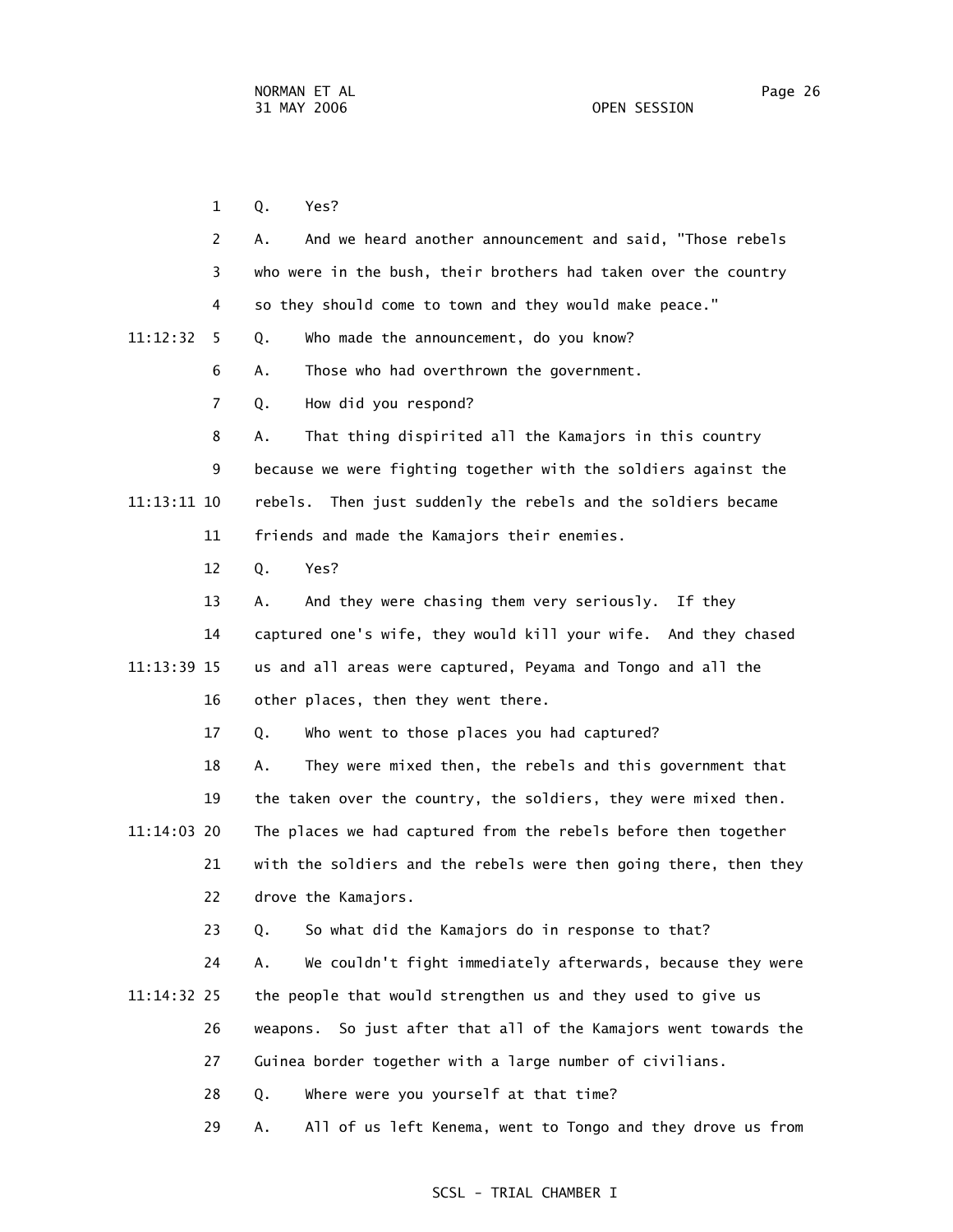1 there and we went to Giehun Kojo, Malegohun Chiefdom. That is my 2 own home. 3 Q. Did you go anywhere after that? 4 A. Yes. 11:15:23 5 Q. Can you explain to the Court, please? 6 A. Those Kamajors who had gone, they met together in a big 7 meeting and said, "What should we do about this?" 8 Q. Where was that meeting? 9 A. Giehun Kojo, Malegohun Chiefdom. 11:16:01 10 Q. Can you tell us roughly how long after the overthrow that 11 meeting took place? 12 A. It took up to three months or even above that. We all met 13 together and two of us were appointed. They asked us to go 14 and -- go to wherever President Kabbah and the others had gone 11:16:34 15 and ask them what we had done in Conakry. 16 Q. Who were the two people? 17 A. I, Lansana Bockarie, and Mr George Jambawai. 18 JUDGE ITOE: That they should go to where? 19 THE WITNESS: Conakry. Conakry, where the President and 11:17:01 20 others had gone in exile. We heard that when they were driven 21 from power, they were all in Conakry. 22 PRESIDING JUDGE: So there were three of you. There was 23 yourself, Jambawai and -- 24 THE WITNESS: No, we were two in number. I, myself, and 11:17:26 25 Jambawai. I and Jambawai. George Jambawai. 26 MR JABBI: 27 Q. What were you instructed to do? 28 A. All Kamajors and the chiefs, all of them that had hidden 29 from the rebels, were all that at meeting. So they said that,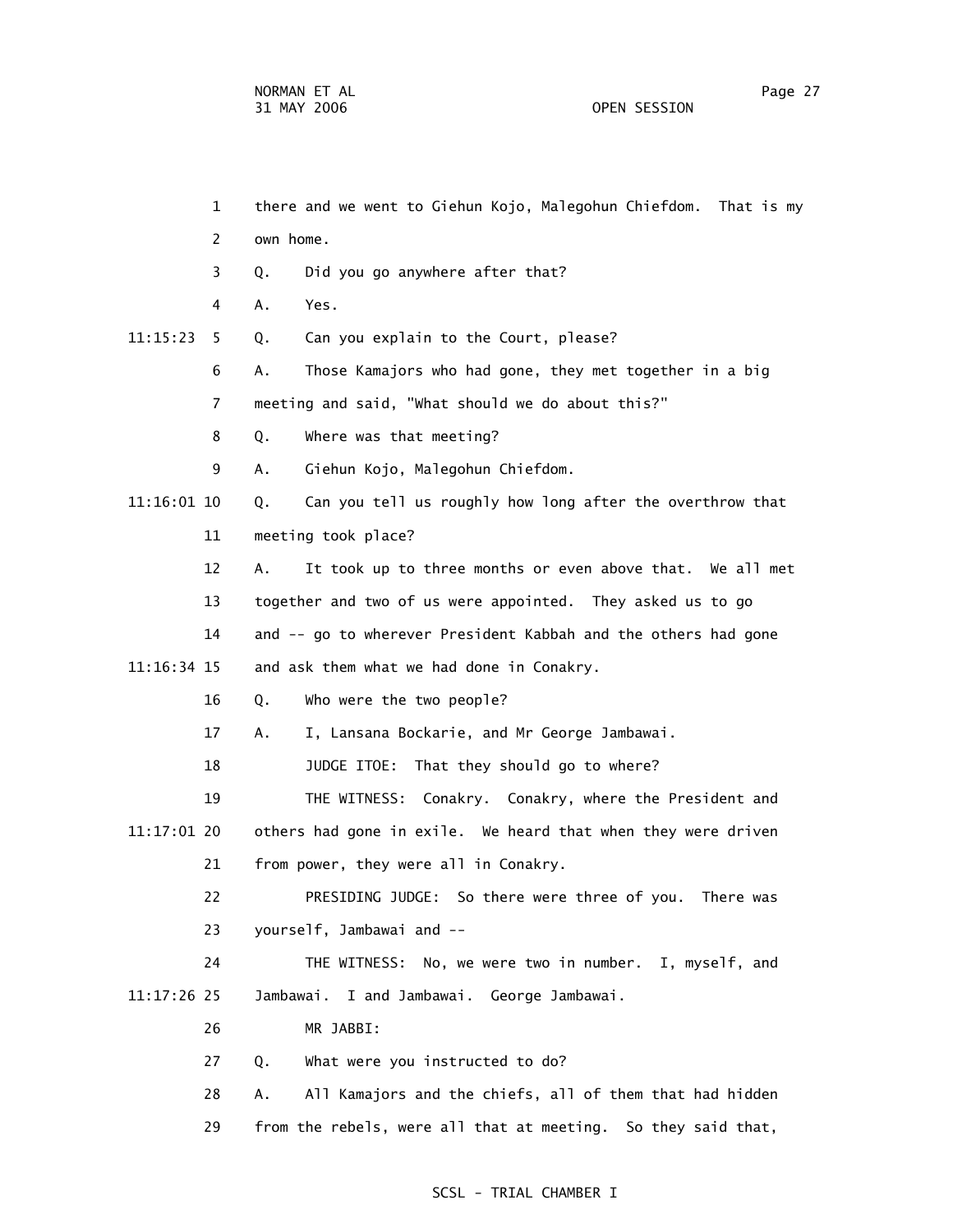1 "You go to the President in Conakry. Go and tell him that this 2 is what has happened in the country. Then we are just jumping 3 from one place to the other. Even you, the Kamajors could not 4 fight because you hadn't anything to fight with. So now that 11:18:33 5 they've gone to Guinea, if they want you to join the rebels, let 6 them tell you so that you'll come and tell us," and we'd beg 7 them. So we went. We were at the border, this way and that 8 other way, and we were struggling to get the card called carte 9 d'entrée. That's what you'd use to travel then. We hadn't that 11:19:09 10 card. So we struggled for a long time before we could acquire 11 it. It was after two weeks that we finally acquired it. We went 12 to Gegedou and we boarded a vehicle --

13 Q. Watch your pace, please. Yes, you went to where?

 14 A. Gegedou. We boarded a vehicle there and went to Conakry. 11:19:41 15 We arrived at the embassy at 7 o'clock in the morning, very early 16 in the morning.

17 Q. What happened?

 18 A. We asked for the ambassador, Mr Sankoh, and we met him and 19 we told him we had come to the President.

11:20:09 20 Q. Yes?

 21 A. Then he held us by our hands and took us to a place. When 22 we went there, we met Mr Lagawo was there, and introduce him to 23 us that "This Mr Lagawo, all of you know that he was a -- he was 24 representing the man, and this man and all these people that 11:20:28 25 you've met here, you should speak to them before it could reach 26 the President. I cannot just tell you to go right to the 27 President." So they all sat down together and we made a 28 presentation to them. All those senior people whom we met there. 29 Q. What did the ambassador say Mr Lagawo was?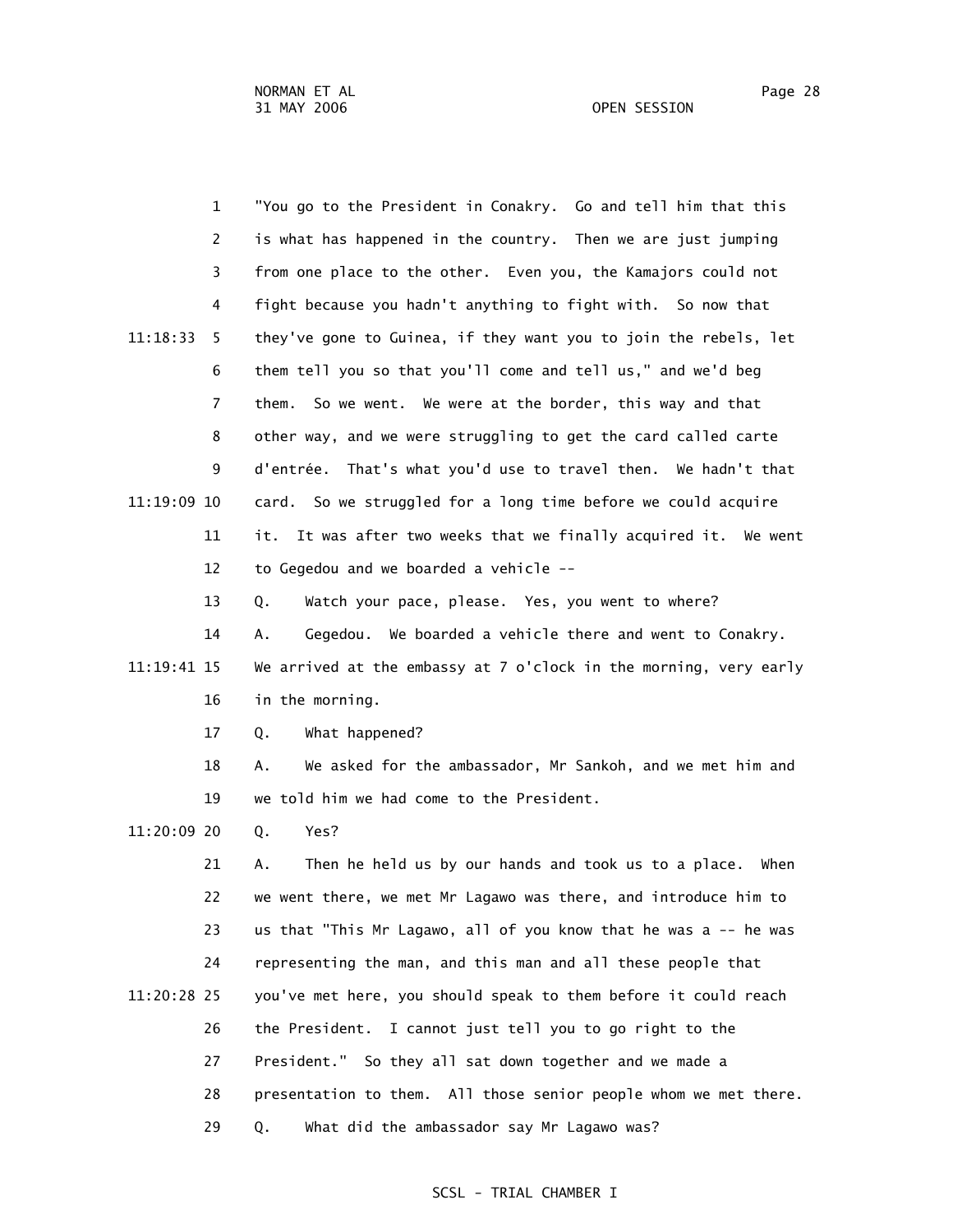|             | $\mathbf{1}$   | That the committee which they had formed in Guinea when the<br>Α. |
|-------------|----------------|-------------------------------------------------------------------|
|             | $\overline{2}$ | war drove them, that committee that they had created, it was      |
|             | 3              | Mr Lagawo who was the chairman.                                   |
|             | 4              | Did you know the name of that committee?<br>Q.                    |
| 11:21:19    | 5.             | Well, really I can't tell. But that committee was for this<br>Α.  |
|             | 6              | When the war had driven them out and they went there,<br>country. |
|             | $\overline{7}$ | whatever problems you had from here, they were the ones who'd     |
|             | 8              | handle them.                                                      |
|             | 9              | Was this still the two of you who were being introduced to<br>Q.  |
| 11:21:47 10 |                | Mr Lagawo?                                                        |
|             | 11             | Yes, yes. I and Mr George Jambawai.<br>Α.                         |
|             | 12             | What transpired then?<br>Q.                                       |
|             | 13             | They asked us what was going on here.<br>А.                       |
|             | 14             | And did you explain?<br>Q.                                        |
| 11:22:17 15 |                | Whatever trouble was befalling these people here and the<br>Α.    |
|             | 16             | Kamajors, we explained everything to them at that meeting. And    |
|             | 17             | we added that what brought us here was that we were fighting      |
|             | 18             | together with the soldiers, but now they've overthrown the        |
|             | 19             | government and they have accommodated the rebels, and we the      |
| 11:22:36 20 |                | Kamajors have no other strength. What do we do? Can we accept     |
|             | 21             | them?                                                             |
|             | 22             | Slowly, please. Slowly, please. Can you go over this last<br>Q.   |
|             | 23             | statement, please?                                                |
|             | 24             | When we explained to them the trouble that was befalling<br>Α.    |
| 11:22:57 25 |                | the people, that the rebels and the soldiers were doing to people |
|             | 26             | here, we told them that they had sent us, that the soldiers and   |
|             | 27             | the rebels have become one, they've taken over the country. "The  |
|             | 28             | country is in their hands. But now they're attacking us. But      |
|             | 29             | our people have sent us to come and ask you, 'Are we to beg them, |
|             |                |                                                                   |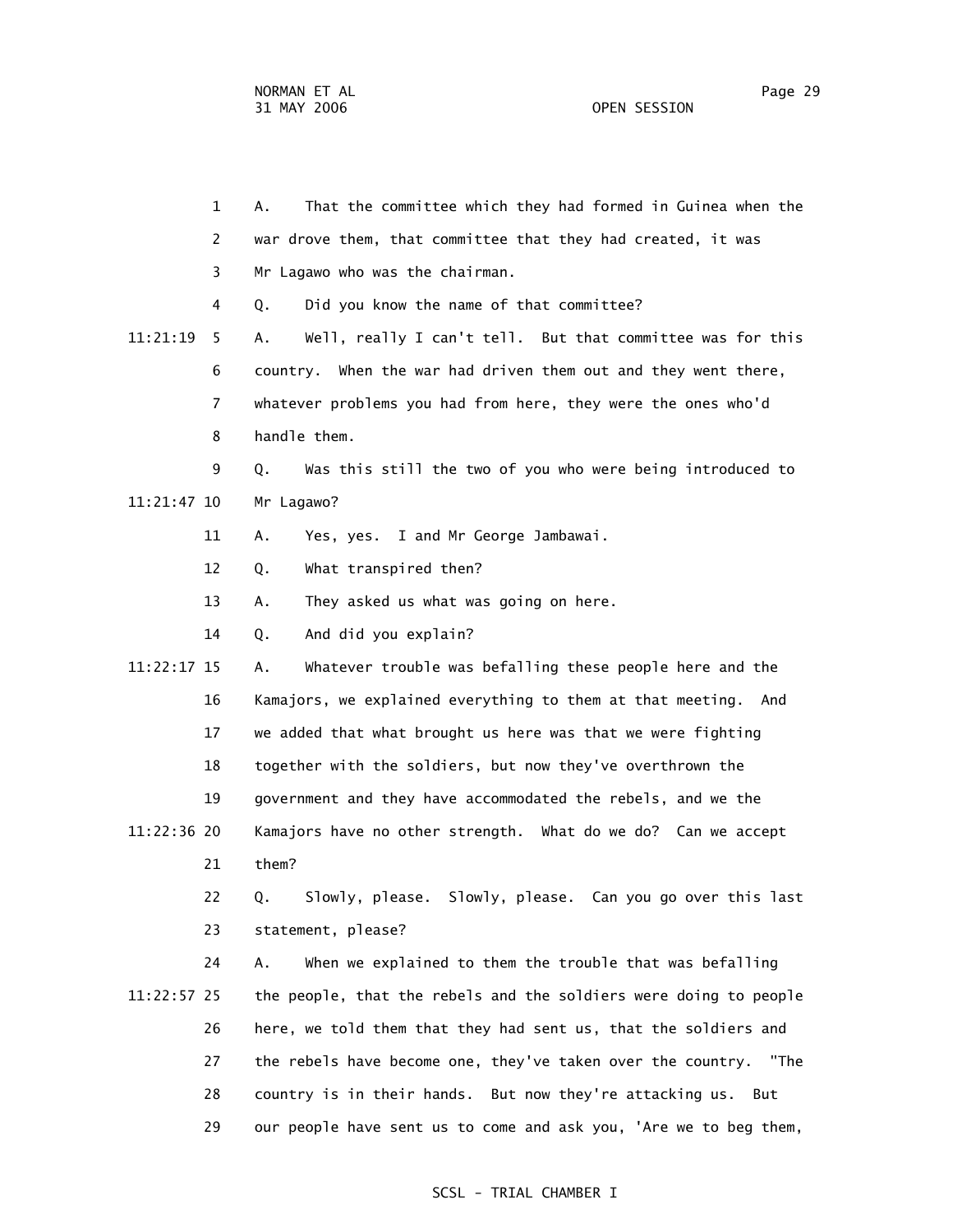1 are we to subdue to them, or are we for you people?' That was 2 why we were here, because all of us cannot come to Guinea and 3 stay there." 4 Q. Did you tell them anything more? 11:23:44 5 A. There were many things. All that was happening here we 6 told them. In fact, we told them so that the President would 7 hear and he'd give us a reply. 8 Q. Were you asking for anything in particular? 9 A. We'll get there. But what we told to those people, they 11:24:16 10 accepted. 11 Q. Carry on, please. 12 A. That, "All this information that you've given us is very, 13 very serious, but we'd think about it. But we're working for 14 somebody. Pass the night, tomorrow morning we'll give you a 11:24:53 15 reply." 16 Q. Did they say the somebody they were working for? 17 A. Yes, they said the President. Then, indeed, he was the one 18 we went to see. 19 Q. Which president? 11:25:21 20 A. Dr Alhaji Tejan Kabbah, His Excellency. 21 Q. So the next day what happened? 22 A. They lodged us, they cared for us a lot. In fact, 23 Chief Amara Gando and Mr Murray Lamin, they took us and they 24 lodged us there at [indiscernible]. That's where we slept and 11:25:54 25 they gave us a lot of entertainment in the morning. 26 Q. Yes? 27 A. Then even if we eat all of this food, we've left people 28 behind. We want to know exactly what has come out of your 29 consultation. So they met again just like we have met and they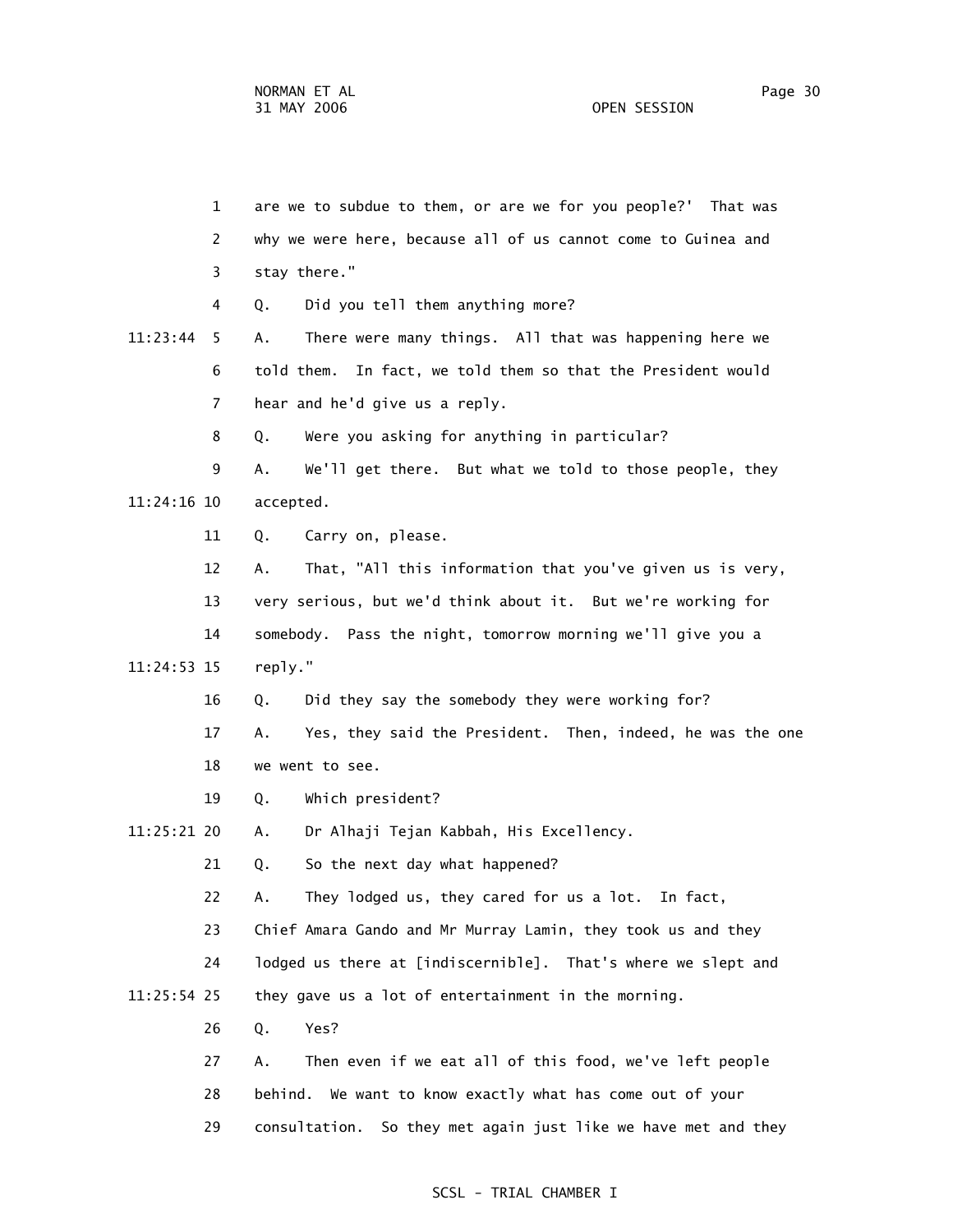| 1              | all sat together. There were ministers among them, JB Dauda and  |
|----------------|------------------------------------------------------------------|
| 2              | others. There were many. All of them were there. They all sat    |
| 3              | down, just like we're sitting here.                              |
| 4              | What ministers did you see?<br>Q.                                |
| 11:26:41<br>5. | JB Dauda was there, Solomon Musa, Chief Amara Lansana<br>Α.      |
| 6              | Gando, Chief Murray Lamin. Many of them were there.              |
| 7              | What did they report?<br>Q.                                      |
| 8              | They said, "We told you that we'd consult to the morning.<br>Α.  |
| 9              | Come now and we'll tell them. What is going to happen now?       |
| 11:27:15 10    | We're all unhappy. We thought that you, the Kamajors, have       |
| 11             | joined forces with the juntas because that was information we    |
| 12             | heard here in Conakry. But now that you've come and said that    |
| 13             | the Kamajors are still for us, and all the people including the  |
| 14             | chiefs, that they are still supporting the government -- our     |
| 11:27:49 15    | government" --                                                   |
| 16             | Q.<br>Yes?                                                       |
| 17             | "The two of you, we're going to send one of you to return.<br>Α. |
| 18             | One person will stay."                                           |
| 19             | Yes? Just a minute, please.<br>Q.                                |
| 11:28:29 20    | My Lords, the first accused is asking to be<br>MR JABBI:         |
| 21             | allowed to ease himself.                                         |
| 22             | PRESIDING JUDGE: We will just break for the recess anyhow        |
| 23             | and we will allow Mr Norman to ease himself. The Court will      |
| 24             | recess, thank you.                                               |
| 11:28:57 25    | [Break taken at 11.30 a.m.]                                      |
| 26             | [CDF31MAY06C - SV]                                               |
| 27             | [Upon resuming at 11.58 a.m.]                                    |
| 28             | PRESIDING JUDGE: Yes, Mr Bockarie.                               |
| 29             | Yes, My Lord, may I apologise for being<br>MR BOCKARIE:          |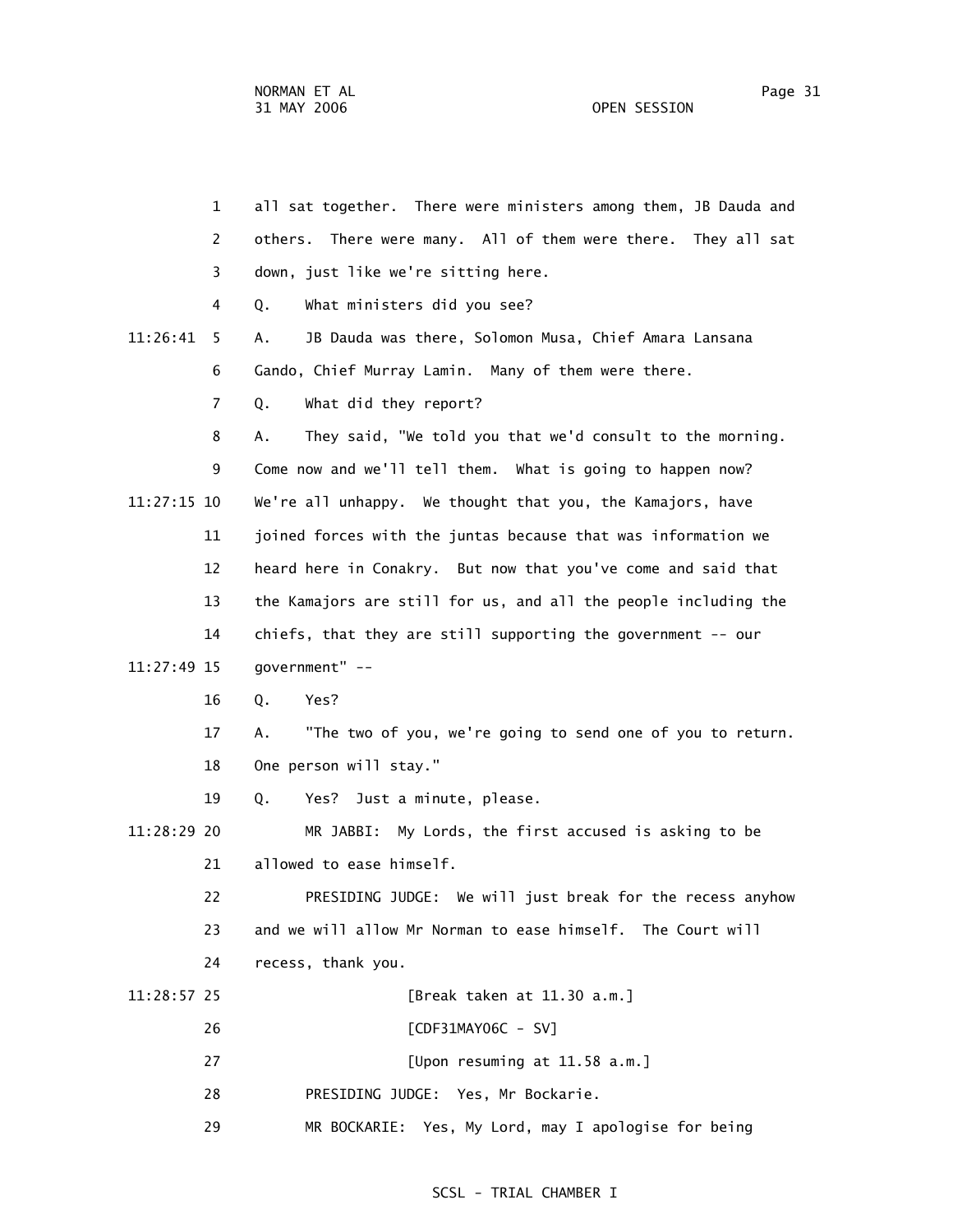1 absent for the first half of the morning session. My Lord, I had 2 some very important pressing matter downtown which necessitated 3 my presence there. I apologise. However, I'm back, 4 Your Honours. 11:58:50 5 PRESIDING JUDGE: We would have appreciated, Mr Bockarie, 6 that you should have informed the Court prior to rather than 7 after. If that was something that was known to you either Monday 8 or before this morning, it would have been nice for the Court to 9 know about it and it would have avoided some uncertainty this 11:59:16 10 morning. But we're pleased to see that you're back and you're 11 ready to proceed. 12 MR BOCKARIE: Yes, I'll take note of that and I hope a 13 recurrence will not occur again. Thank you. 14 PRESIDING JUDGE: Thank you. Dr Jabbi. 11:59:31 15 MR JABBI: Yes, My Lord. 16 Q. Welcome back, Mr Witness. When we broke off you were 17 explaining what the committee at Conakry was reporting to you 18 after the overnight consultation. Would you like to continue, 19 please? 12:00:07 20 A. Yes. 21 Q. Carry on, please. 22 A. When we met they thanked us a lot, because it had been long 23 they'd not got any message from the country, all they had was 24 from the air. Then they said, "All the information that you've 12:00:33 25 brought, we've heard. But one person should take our voice 26 along. That now that you've arrived, we've got the message and 27 the action that we're going to take on the information, one 28 person is going to stay, and that person who is going to stay, 29 they should wait. The reason why you're returning, it is for you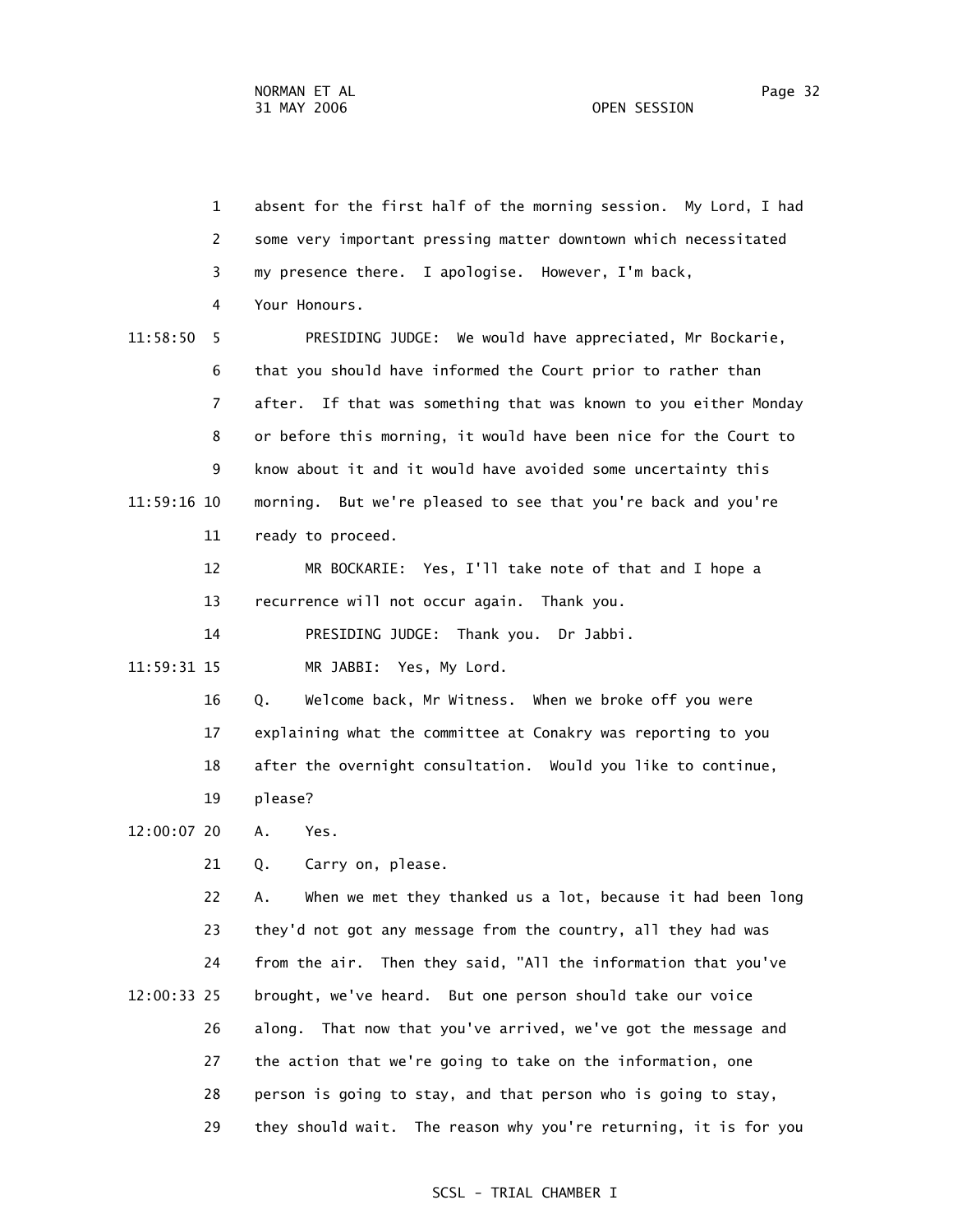1 to tell them that the government that they overthrew is the same 2 government that is still in existence. So you should return and 3 tell them that nobody should subdue to them. Do not accept them. 4 No Kamajors should subdue to them."

12:01:05 5 Q. Mr Witness, slowly, please. Yes, carry on.

 6 A. "Now that you've explained to us that down south that 7 people are still looking up to the government, all that you hear 8 you wouldn't trust. But return and tell them that they still 9 have our support. The person that is staying behind, the action 12:01:48 10 that we're going to take, he would take it to you, he would take 11 the message to you. So you, this man is older than you. You are 12 younger. You return. Mr George Jambawai would stay behind, he 13 would bring an answer, a reply."

14 Q. Yes, please.

- 12:02:20 15 A. Then I became lowly for a while. Then they asked why. 16 Then I said, "If I go now and meet the Kamajors, then I tell them 17 that nobody should beg them, nobody should subdue to them, but 18 there are no bullets to fight against them. So what do we do?" 19 Q. Yes, please.
- 12:03:03 20 A. Then they said, "Well, that sentiment that you expressed 21 saying, we know, the President himself has told us that you and 22 ECOMOG would be fighting together to drive away those people. So 23 you just go back, Mr Jambawai would follow soon."

24 Q. Yes, please.

- 12:03:36 25 A. They gave me the fares and bid me farewell and accompanied 26 me to board a vehicle. I returned to Gegedou, went to Kolumba. 27 Then I crossed the river at Lalehun. That is in Sierra Leone. 28 Q. Do you know the chiefdom where Lalehun is?
	-

29 A. Penguia. Penguia. That's the chiefdom in Kailahun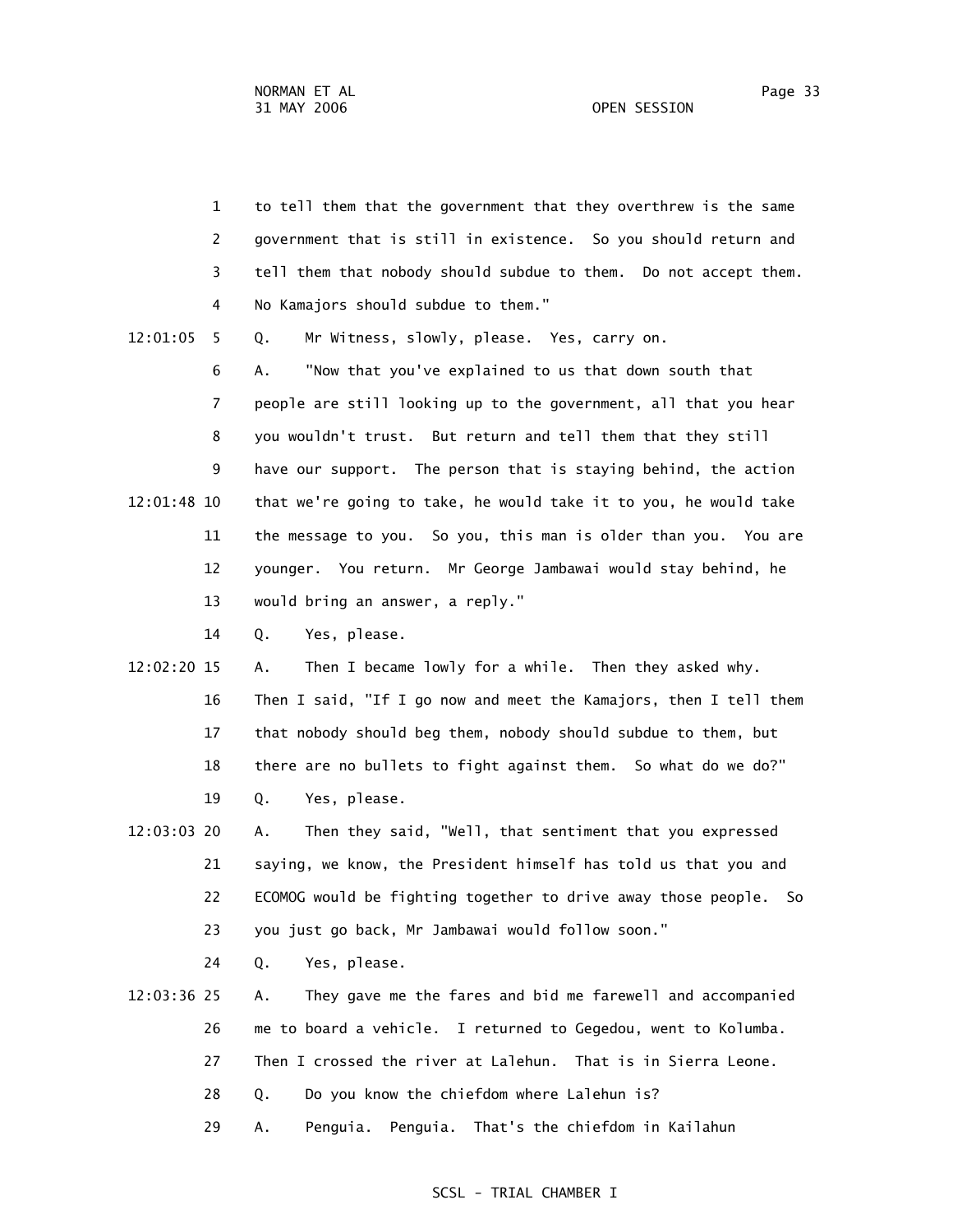1 District. The movement that was I making, you know, because 2 everybody was looking for us. In Kolumba, when I went and 3 arrived there, they didn't want me to go across the river because 4 there was a large crowd there, including Kamajors. Just so they 12:04:52 5 could hear what I had brought from Guinea. I was given that 6 information unto the time I reached CO Dugbe at Penguia. And the 7 there was a message that I was to deliver to CO Dugbe. 8 Q. Where was CO Dugbe on your return from Guinea? 9 A. He was in Selu in the Penguia Chiefdom in Kailahun 12:05:19 10 District. 11 Q. Yes? 12 A. When I had -- after I had given all the information that I 13 brought from Conakry, they too said that I should tell Dugbe that 14 I shouldn't forgot because he was the one based at the river 12:05:35 15 side, that's the border. If there is anything he is getting 16 there, he should look after those things. 17 Q. Yes? 18 A. So I came and delivered that message. We had suffered a 19 lot during the war. It was up to one month plus, up to two 12:06:07 20 months, we had no information at all. 21 Q. To whom did you deliver the message? 22 A. Those Kamajors who were -- because if you had said that 23 whatever message you brought, it would reach everybody. Wherever 24 you were, if you give that information to one person, it would 12:06:24 25 spread. Wherever Kamajors were, they would repeat the message. 26 Everywhere in this country, including our people, the civilians, 27 because all of them were moving out from their places to the 28 bushes. After two months or after two months plus I got a 29 message from CO Dugbe in Penguia that if they go they should tell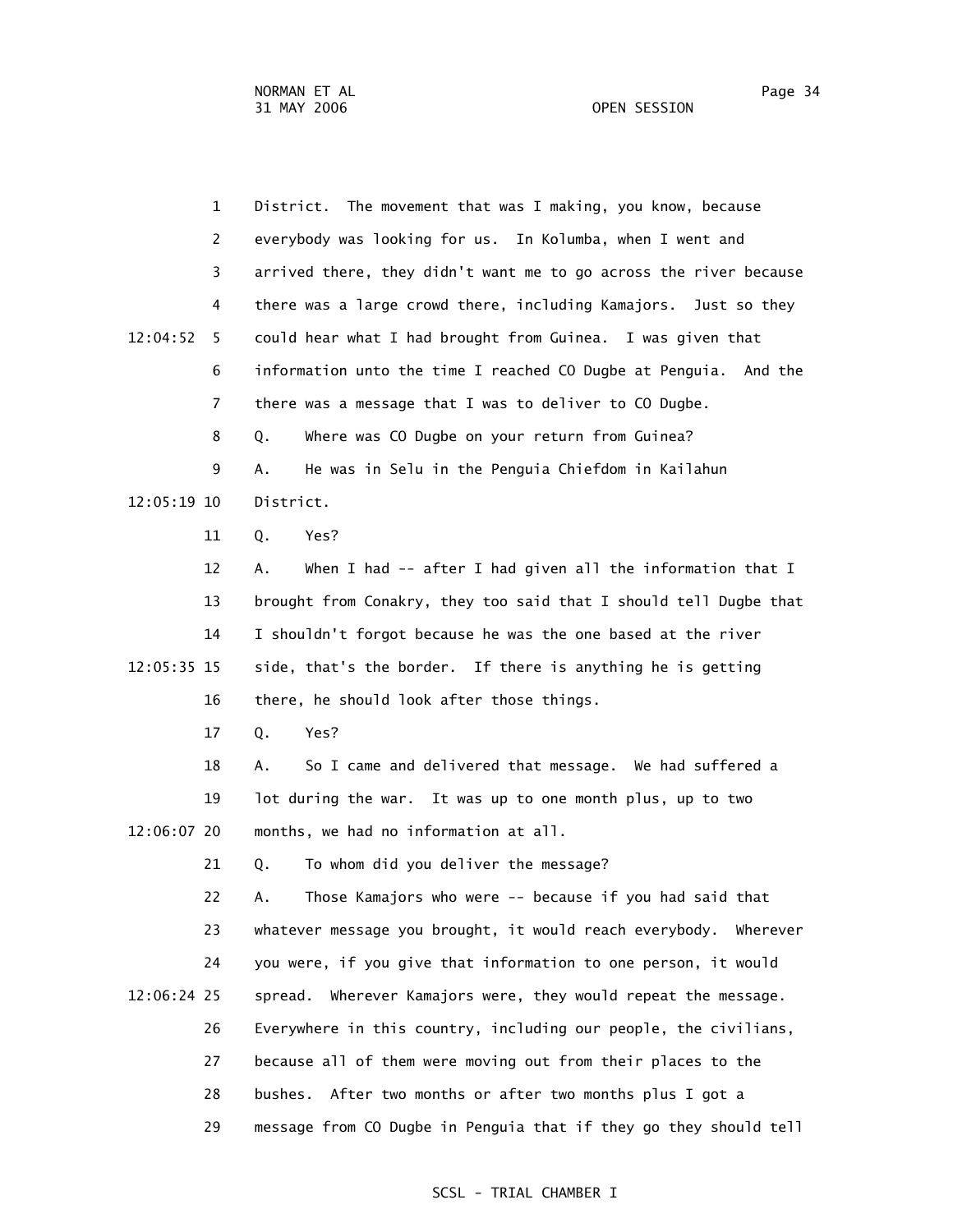1 me -- 2 Q. Where were you when CO Dugbe sent you the message you're 3 about to say? 4 A. Malegohun, because we refused to stay in the town; we would 12:07:18 5 be in the bushes. Because those guys, if they find any Kamajor 6 in the town, they would burn down that town completely. 7 Q. And what was the message you received from CO Dugbe? 8 A. That if they go, the Kamajors should tell me that they 9 should get up immediately together with the escort to the river 12:07:49 10 side towards the Lalehun side. There is something there for us 11 that we should pick up. Bullets, gun bullets. 12 Q. And did you go? 13 A. Yes, yes. All of us were looking forward to that. I went 14 together with so many other Kamajors. 12:08:14 15 Q. Any idea how many Kamajors went with you? 16 A. They were more than 300. They said bullets -- they said 17 the -- 18 Q. Can you give the number again, please; how many Kamajors 19 went with you? 12:08:38 20 A. They were more than 60. 21 PRESIDING JUDGE: More than 60? I thought he had said 300. 22 MR JABBI: It was the interpreter -- 23 THE INTERPRETER: It was the interpreter's mistake. 24 PRESIDING JUDGE: It should have been 60, not 300? 12:08:55 25 MR JABBI: Yes, My Lord. That's why I repeated the 26 question. 27 PRESIDING JUDGE: Okay. 28 MR JABBI:

### SCSL - TRIAL CHAMBER I

29 Q. Yes, you went to CO Dugbe?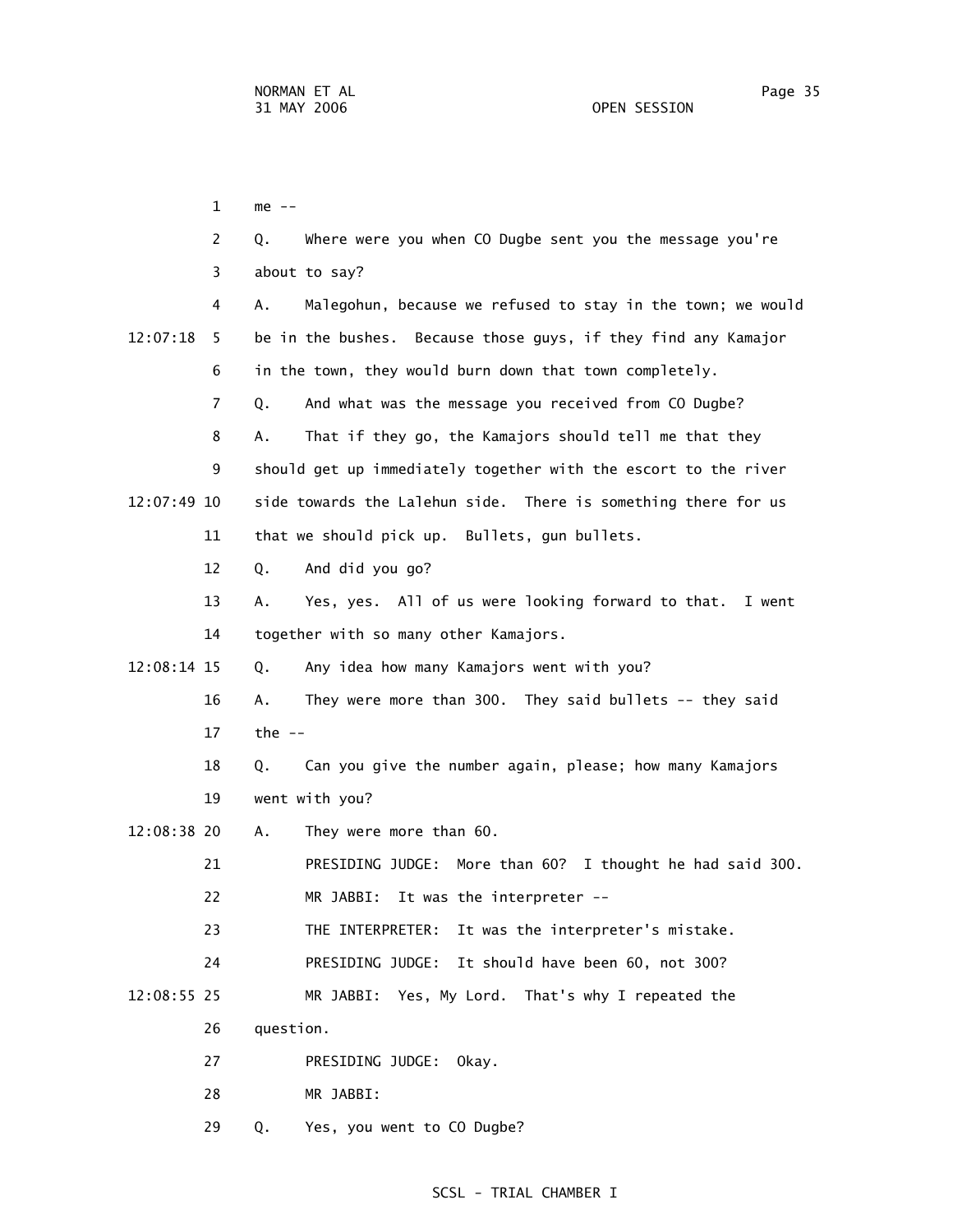|             | $\mathbf{1}$ | He said - he had sent for me - "The things that you<br>А.<br>Yes.  |
|-------------|--------------|--------------------------------------------------------------------|
|             | 2            | and George Jambawai went for to Conakry" --                        |
|             | 3            | JUDGE ITOE: You met him in what town? In what town?                |
|             | 4            | CO Dugbe.                                                          |
| 12:09:24    | 5            | THE WITNESS: Selu.                                                 |
|             | 6            | MR JABBI:                                                          |
|             | 7            | Selu in Penguia Chiefdom?<br>Q.                                    |
|             | 8            | Penguia Chiefdom, Selu. In the Kailahun District.<br>Α.            |
|             | 9            | So on arrival at Dugbe's what did he say?<br>Q.                    |
| 12:09:54 10 |              | That Mr George has crossed over with bullets for all of us.<br>А.  |
|             | 11           | Who is Mr George?<br>Q.                                            |
|             | 12           | Mr George Jambawai, the man with whom I went to Guinea.<br>Α.<br>I |
|             | 13           | left him there and returned.                                       |
|             | 14           | Q.<br>Yes?                                                         |
| 12:10:25 15 |              | "The bullets, I have taken some Kamajors, we've gone for<br>А.     |
|             | 16           | the bullets and they are all here in hiding. That's why I sent     |
|             | 17           | for you so you would come and take the bullets away. But they      |
|             | 18           | were given for Tongo."                                             |
|             | 19           | Any idea of the quantities of the ammunition?<br>Q.                |
| 12:10:53 20 |              | It was plenty a little. But in those days it was the war<br>Α.     |
|             | 21           | period, you wouldn't sit there counting. But it was many.<br>I.    |
|             | 22           | can't tell the number but it was many. But it was meant to be      |
|             | 23           | distributed by chiefdoms.                                          |
|             | 24           | Did you know what types of bullets they were?<br>Q.                |
| 12:11:23 25 |              | Single-barreled bullets.<br>Α.                                     |
|             | 26           | Yes, you said it was meant to be distributed by chiefdoms.<br>Q.   |
|             | 27           | What did you do?                                                   |
|             | 28           | Yes. We distributed them by chiefdoms.<br>Penguia had<br>Α.        |
|             | 29           | theirs, Peje West, Peje Bongre, Njaluahun --                       |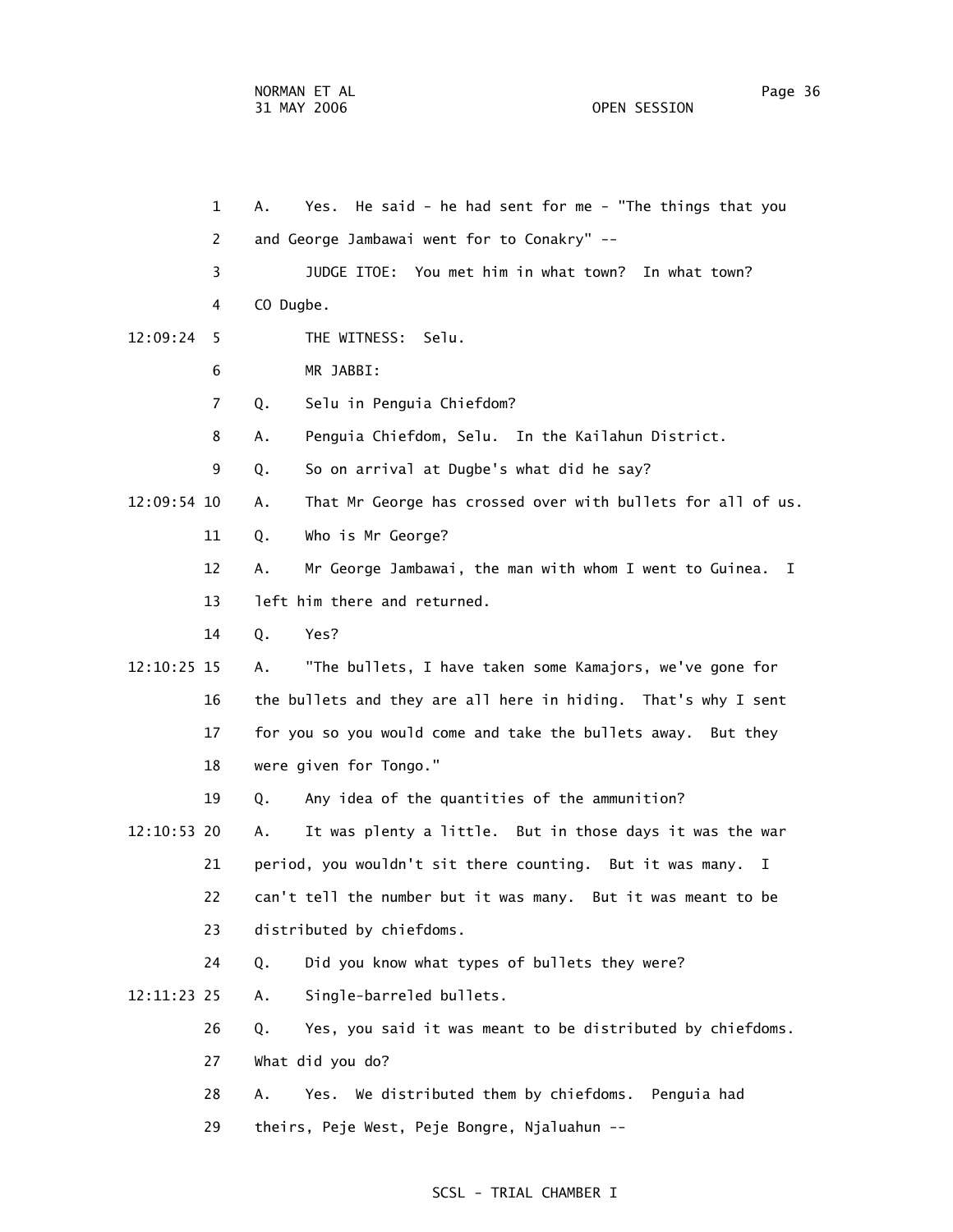1 Q. Go slowly, please. You said Penguia? 2 A. Penguia. 3 JUDGE ITOE: They were distributed to chiefdoms; I think 4 that is okay. That enumeration is superfluous. But it's your 12:12:14 5 case, you know. 6 MR JABBI: My Lord, we think that the -- 7 PRESIDING JUDGE: That's okay, we have it on the record. 8 That's what we mean, we mean not to repeat that. It's on the 9 record. 12:12:23 10 MR JABBI: What he has already said, My Lord. 11 PRESIDING JUDGE: Yes. 12 MR JABBI: 13 Q. Yes. Can you continue? You've named about three 14 chiefdoms? 12:12:31 15 A. You want me to name the chiefdoms? Lower Bambara, Dodo, 16 Nongowa, Malegohun, Yawei, Gandorhun Gbane, Gorama Mende, those 17 chiefdoms are around that area where we were that I should 18 distribute it to them, because when we went, we told them the 19 message that the Kamajors were around us; we were all in the same 12:12:56 20 place. So they distributed them. It was all on paper that we 21 should distribute it to them. 22 Q. Now, Mr Witness, do you know in what month these 23 ammunitions arrived in those areas, the time you took them to 24 distribute them?

 12:13:27 25 A. I have said a while ago that you shouldn't bother me with 26 dates or months because in that bush where we were, we hadn't 27 time for dates. But when I tell you the instances, you will sit 28 and think about it; that was when we captured Tongo. It was the 29 bullets that we used to capture Tongo. Because just when we got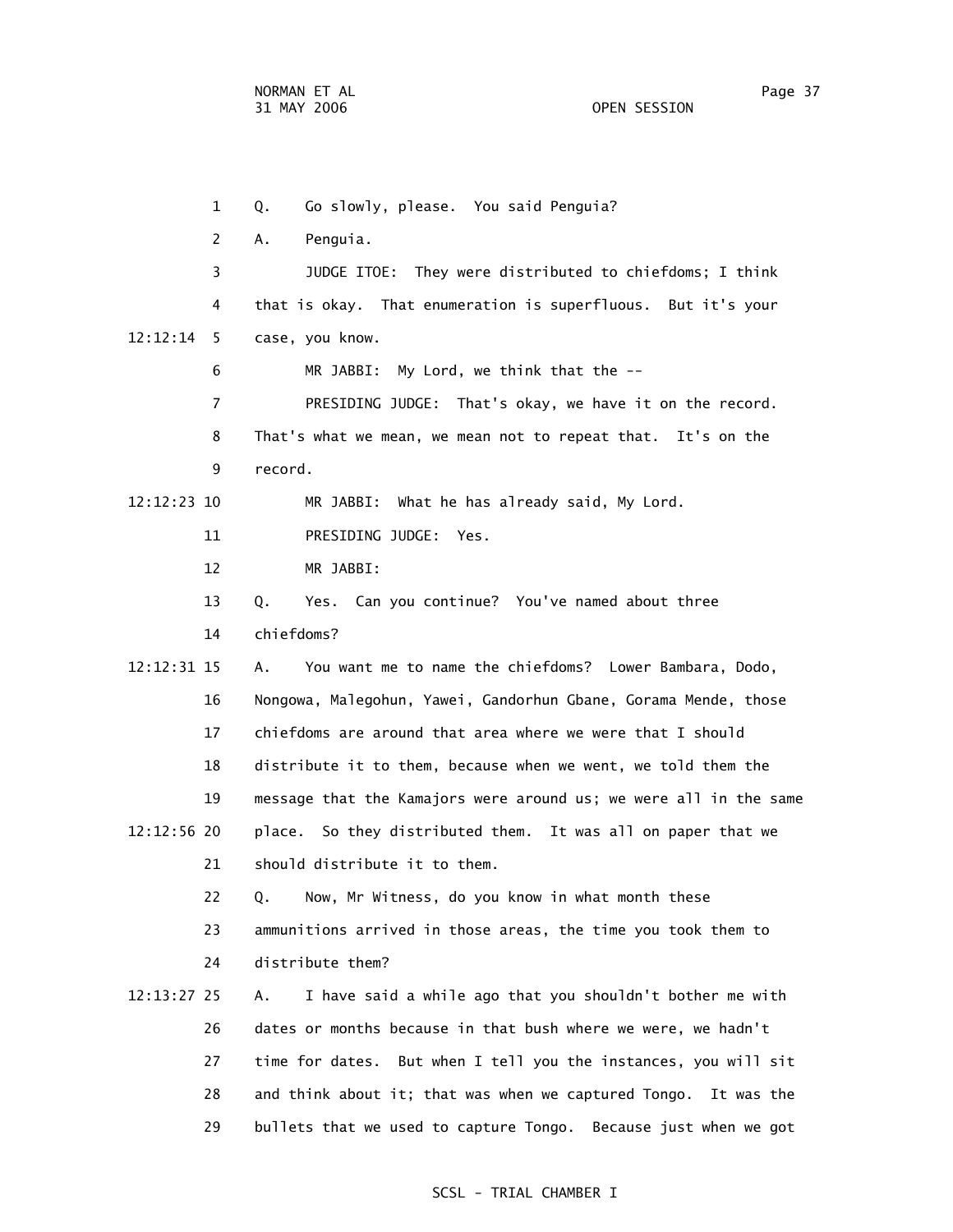|  | <b>OPEN SESSION</b> |  |
|--|---------------------|--|
|  |                     |  |

|               | $\mathbf{1}$   | there, we did not take them anywhere except Tongo, because that   |
|---------------|----------------|-------------------------------------------------------------------|
|               | $\overline{2}$ | was where the rebels and the juntas were, and that's where they   |
|               | 3              | were coming from to harass us, so we went there to dislodge them. |
|               | 4              | Q.<br>Was the President, for example, still in exile in Conakry?  |
| 12:14:05      | 5              | Yes, still the juntas had the country in their hands.<br>Α.       |
|               | 6              | Do you know how many times Tongo was attacked by the<br>Q.        |
|               | $\overline{7}$ | Kamajors on that occasion?                                        |
|               | 8              | Tongo -- telling the number would be very difficult because<br>Α. |
|               | 9              | it was changing hands. You stay there for a while, they would     |
| 12:14:47 10   |                | dislodge you in the evening. If they stayed there in the          |
|               | 11             | evening, we would dislodge them in the morning. But the time      |
|               | 12             | that they stayed there and we dislodged them finally, they have   |
|               | 13             | stayed there for long. That's when they joined the soldiers. We   |
|               | 14             | stayed there for quite some time before we dislodged them         |
| 12:15:05 15   |                | finally.                                                          |
|               | 16             | You say that those were the weapons -- the ammunition you<br>Q.   |
|               | 17             | used to take over Tongo. Are you referring to the final taking    |
|               | 18             | of Tongo by the Kamajors?                                         |
|               | 19             | Yes, the final one. What I can even add is when I did that<br>Α.  |
| $12:15:49$ 20 |                | journey, when I left and went to Dugbe, it was up to 30 miles.    |
|               | 21             | Those of us who travelled along, we were not able to join in the  |
|               | 22             | Tongo attack because on that day that they say we should attack   |
|               | 23             | Tongo, we had sores on the soles of our feet, so those who went,  |
|               | 24             | the others went and captured Tongo.                               |
| $12:16:08$ 25 |                | What you are saying is that those of you who actually went<br>Q.  |
|               | 26             | to collect the ammunitions were not able to take part in the      |

27 attacks on Tongo? Is that what you are saying?

 28 A. Yes. We were not -- we couldn't join in the attack because 29 we had sores on the soles of our feet. It was 30 miles to and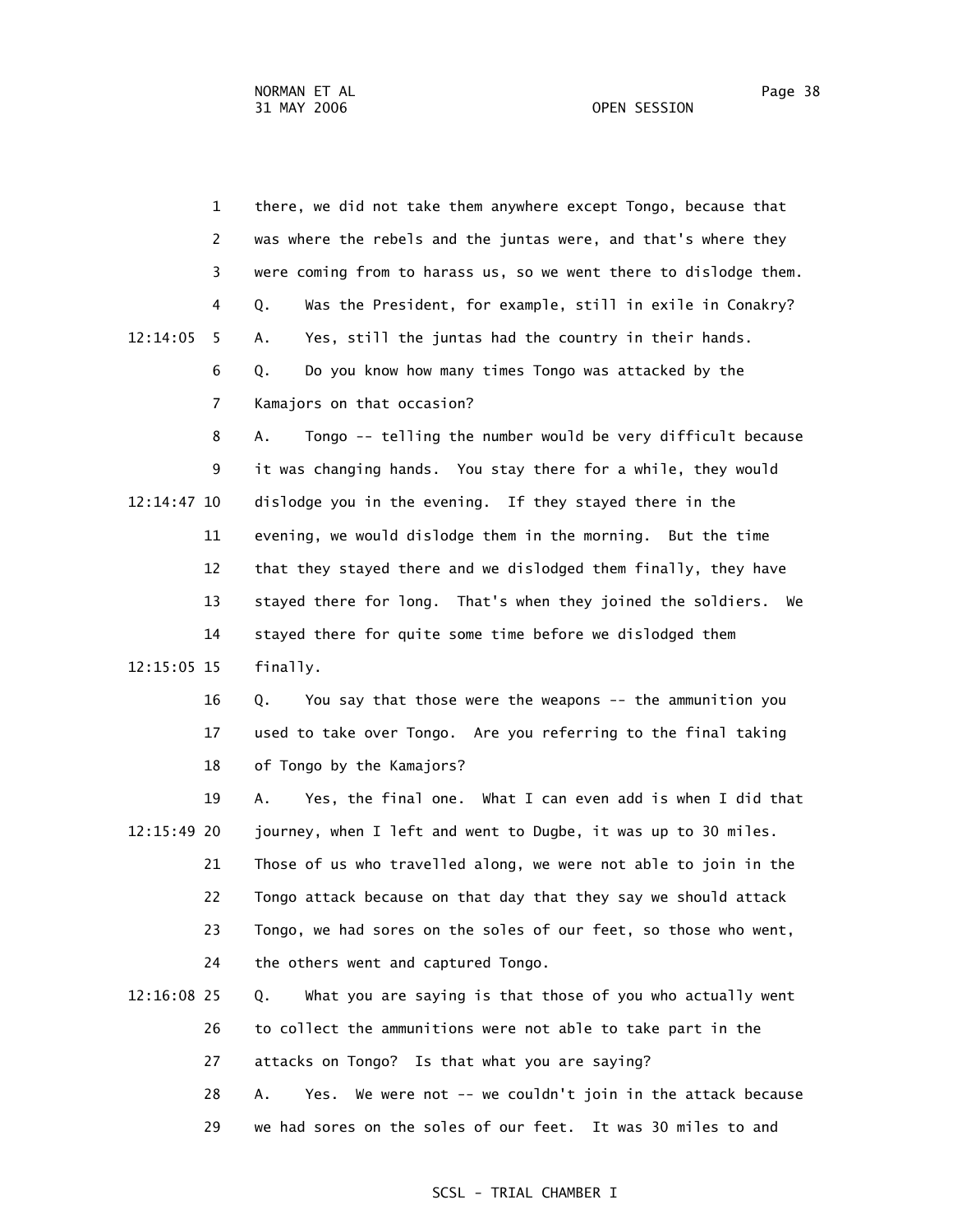1 fro, the place where we went and the border. 2 Q. What was your mode of travel to and from CO Dugbe? 3 A. Please explain a little for me to understand. 4 Q. How did you travel to CO Dugbe? How did you travel to come 12:17:14 5 back? How? 6 A. On foot. On foot in the bush. In fact, we wouldn't go 7 through the main road. We would be going, passing through the 8 bushes, using bypass routes. 9 Q. Where were you yourself when Tongo was finally taken? 12:18:00 10 A. Giehun Kojo, Malegohun Chiefdom, Kenema District. 11 Q. Did you yourself go to Tongo at any time around that time? 12 A. Yes. 13 Q. When was that? 14 A. It looks like it was about eight days before I went there. 12:18:47 15 When they captured there, it was about eight days before I went 16 there. Because I had told you a while ago that I had sore on my 17 feet and we were not travelling in vehicles, we were walking. 18 Q. How did the Kamajors manage the takeover of Tongo after 19 they had actually taken over, do you know? 12:19:34 20 A. You know, you've complicated it a little. You said 21 things -- 22 JUDGE THOMPSON: Can you repeat that question? Did I hear 23 you say: how did they manage the takeover of Tongo after they 24 had taken Tongo? Isn't it a little -- 12:20:15 25 MR JABBI: He has already said that it is a bit 26 complicated. 27 JUDGE THOMPSON: Yes, I thought so myself and that's why I 28 was joining him. 29 JUDGE ITOE: Because the question was complicated.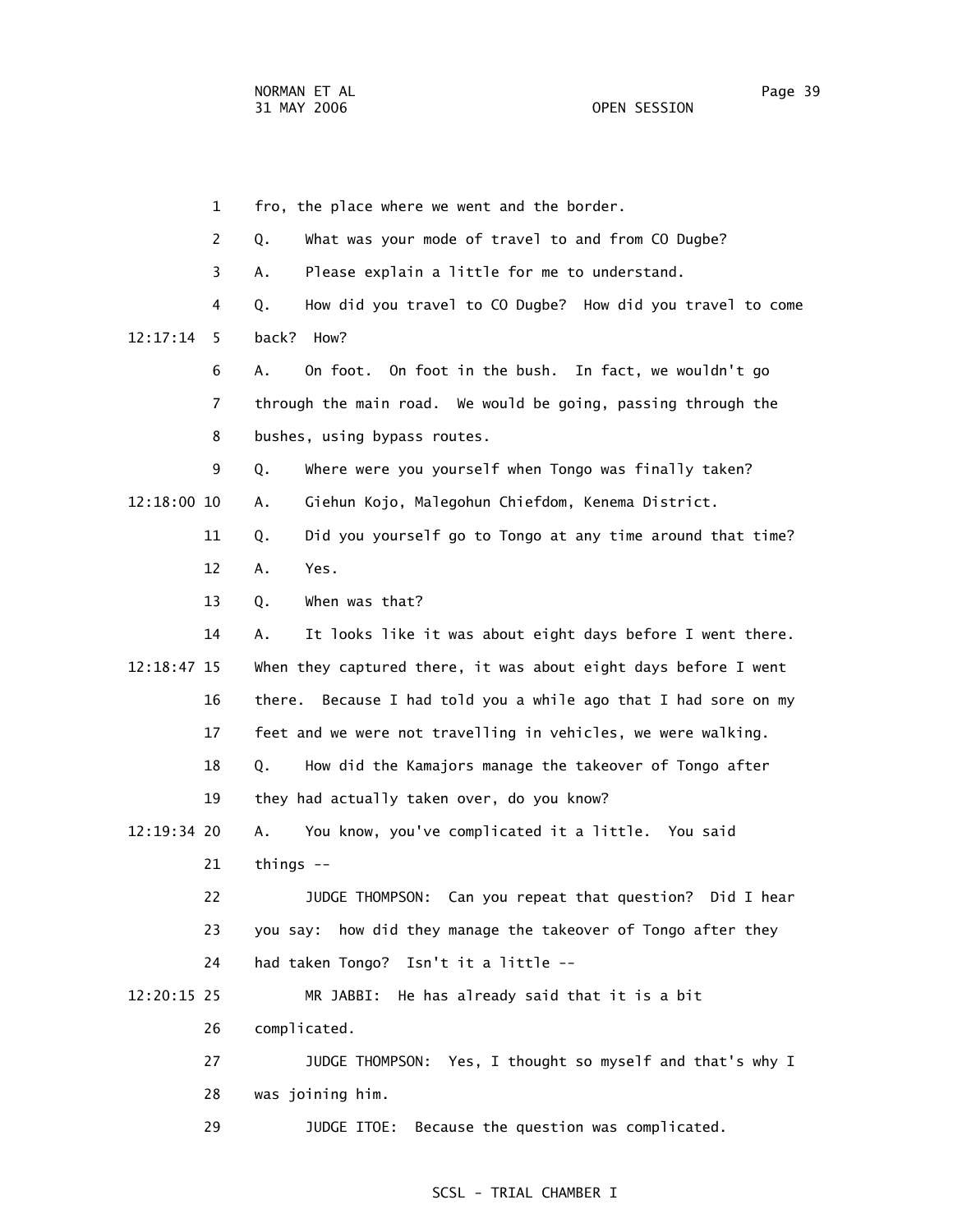1 MR JABBI: Yes, the witness has already said so, My Lord. 2 JUDGE THOMPSON: We need some clarification towards more 3 precision. 4 MR JABBI: Yes, My Lord. Sorry about that. 12:20:32 5 Q. Now, after the Kamajors took over Tongo -- you say you went 6 there some eight days after the final takeover. Do you know how 7 they were managing affairs in Tongo at that time? 8 A. Yes, what they told me when I went there. 9 Q. Can you briefly help the Court with that aspect? 12:21:12 10 A. All those Kamajors who had left their chiefdoms, they were 11 guests to those Kamajors who had been born in that chiefdom. 12 After they captured that town, BJK Sei, who was the chief hunter, 13 he was not in town, but we sent for him. Then he, Siaka Lahai, 14 who was the battalion commander then, he was there. They were 12:21:54 15 the ones who captured the town, but we went for BJK Sei; he was 16 the chairman. Whoever, when we fought in a chiefdom, we would 17 return it to you. Even if -- all the people who would go there 18 would be under your control. There was control, there was 19 command because all the people were not equal, so the person who 12:22:18 20 was above you was in control. So we sent for him because it was 21 his chiefdom. 22 PRESIDING JUDGE: Can you go over that again with this 23 witness so I understand what he's saying, Dr Jabbi? 24 MR JABBI: 12:22:34 25 Q. Mr Witness, can you just go over this last statement you 26 made that whenever you captured a particular place -- 27 JUDGE THOMPSON: I think it better -- 28 THE WITNESS: Those chiefdoms -- 29 MR JABBI: Wait a minute, Mr Witness.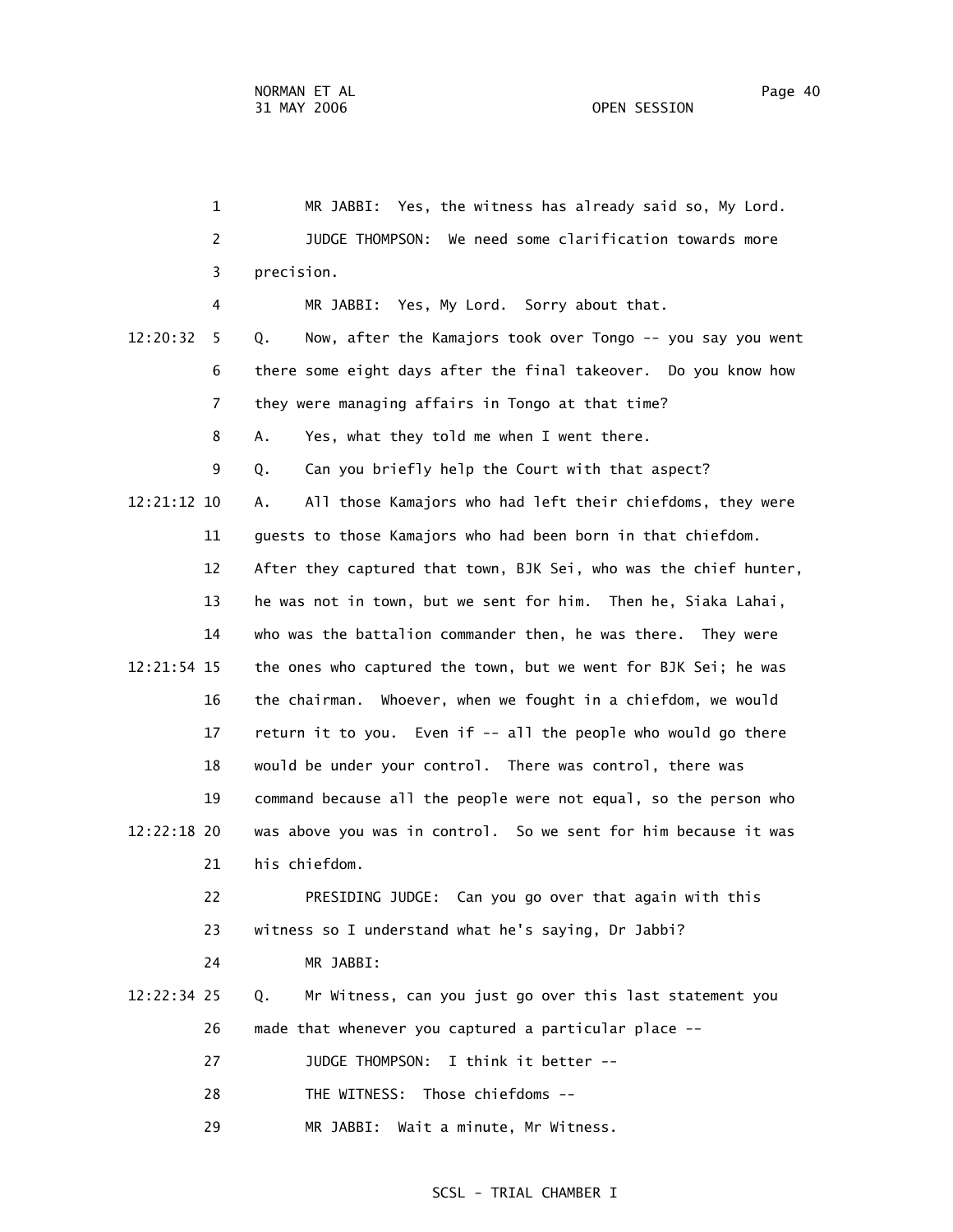1 JUDGE THOMPSON: Again, giving us the norm and then the 2 actuality doesn't help. You want facts. How did they manage 3 Tongo after its capture? Let's stick to that. He could testify 4 to that and it's not helpful, from my perspective, to tell us 12:23:11 5 that whenever they capture a place this is what they do. You may 6 not always adhere to the norm. 7 MR JABBI: Yes, indeed, My Lord. 8 JUDGE THOMPSON: So let us keep on the factual plane. 9 MR JABBI: Yes, My Lord. 12:23:22 10 Q. Now, Mr Witness, the question is how the Kamajors actually 11 managed affairs after taking over Tongo. So what they did in 12 respect of Tongo in particular is what I'm asking you to explain. 13 A. That's why I told you a while ago, because Tongo is a 14 popular place in that district. That's where money is. Those 12:24:12 15 who were born there, the Kamajors who were born there, whatever 16 you were organising there, they should lead, you wouldn't lead. 17 Even if you were the senior commander, they would lead. And they 18 would present that to the people that captured that town. Some 19 of the chiefs were in the bushes. When we captured Tongo, they 12:24:36 20 came there, they held a meeting. 21 Q. You say when they came there they held a meeting. Who held 22 the meeting you want to talk about? 23 A. BJK, when we held a meeting, he called those chiefs, people 24 who were in the bushes, and told them that we've captured the 12:25:08 25 town, but we do it and we do not have bullets, we cannot just sit 26 here like that. 27 Q. Were you present in person at the meeting? 28 A. Yes. The one that we held before he called those people,

29 that was what we said. That he would call them and present the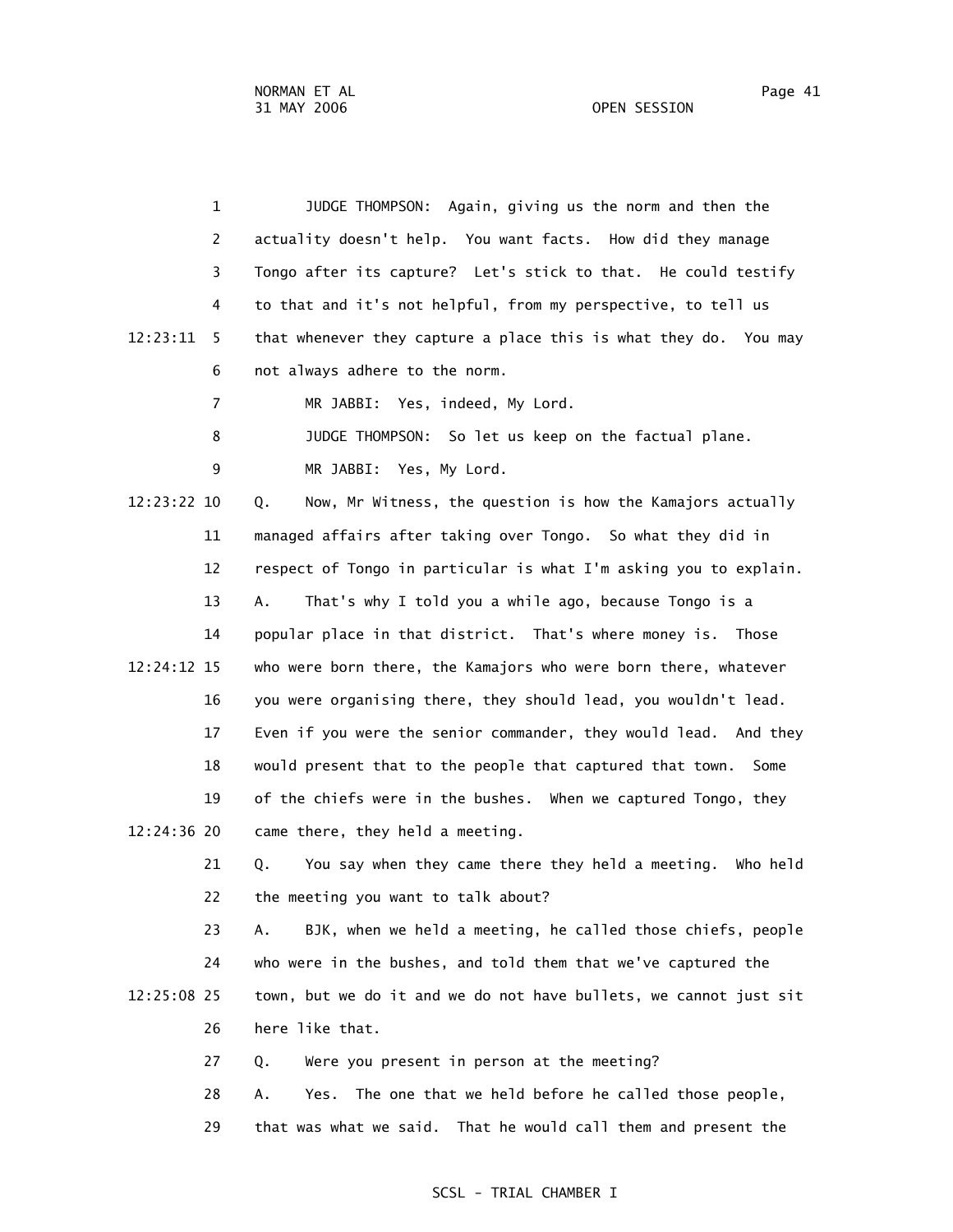| $\mathbf{1}$  | same thing to them, because there was no food, because at that    |
|---------------|-------------------------------------------------------------------|
| 2             | time the war was so intense, nobody could mine for diamonds.      |
| 3             | Did the chiefs and the civilians return to Tongo?<br>Q.           |
| 4             | The chiefs returned, some chiefs and so many other<br>Α.<br>Yes.  |
| 12:26:12<br>5 | people, the civilians who had gone into the bushes returned to    |
| 6             | the town. It came to a time -- it became difficult to control     |
| 7             | the mining. Left to the Kamajors alone, if you gave him an        |
| 8             | order, he would take it. But the civilians, it was not easy to    |
| 9             | control them.                                                     |
| 12:26:30 10   | Did the chiefs assume their usual role on return,<br>Q.           |
| 11            | notwithstanding the presence of the Kamajors?                     |
| 12            | Α.<br>Yes, because they held a meeting in Kenema, the chiefs and  |
| 13            | their representatives who were civilians, to come and work with   |
| 14            | the Kamajors in Tongo.                                            |
| 12:27:15 15   | Now, after all this exercise, what was your own role in the<br>Q. |
| 16            | Kamajor movement after the capture of Tongo?                      |
| 17            | Α.<br>After the capture of Tongo it was not long that there was   |
| 18            | another attack by ECOMOG for them to dislodge the rebels and the  |
| 19            | juntas from Freetown. So that's the time the fighting started.    |
| 12:28:15 20   | Your focus was on his role and he seems to<br>JUDGE THOMPSON:     |
| 21            | have gone outside that universe of discourse. Perhaps you want    |
| 22            | to take him back in case that is important for you.               |
| 23            | My Lord --<br>MR JABBI:                                           |
| 24            | JUDGE THOMPSON: I wouldn't press it. It's your evidence.          |
| 12:28:30 25   | My Lord, I want to accommodate what he has said<br>MR JABBI:      |
| 26            | and try and find a suitable time to repeat that question.         |
| 27            | Now, you have just said something about ECOMOG taking<br>Q.       |
| 28            | Freetown; was that before or after the capture of Tongo by the    |
| 29            | Kamajors?                                                         |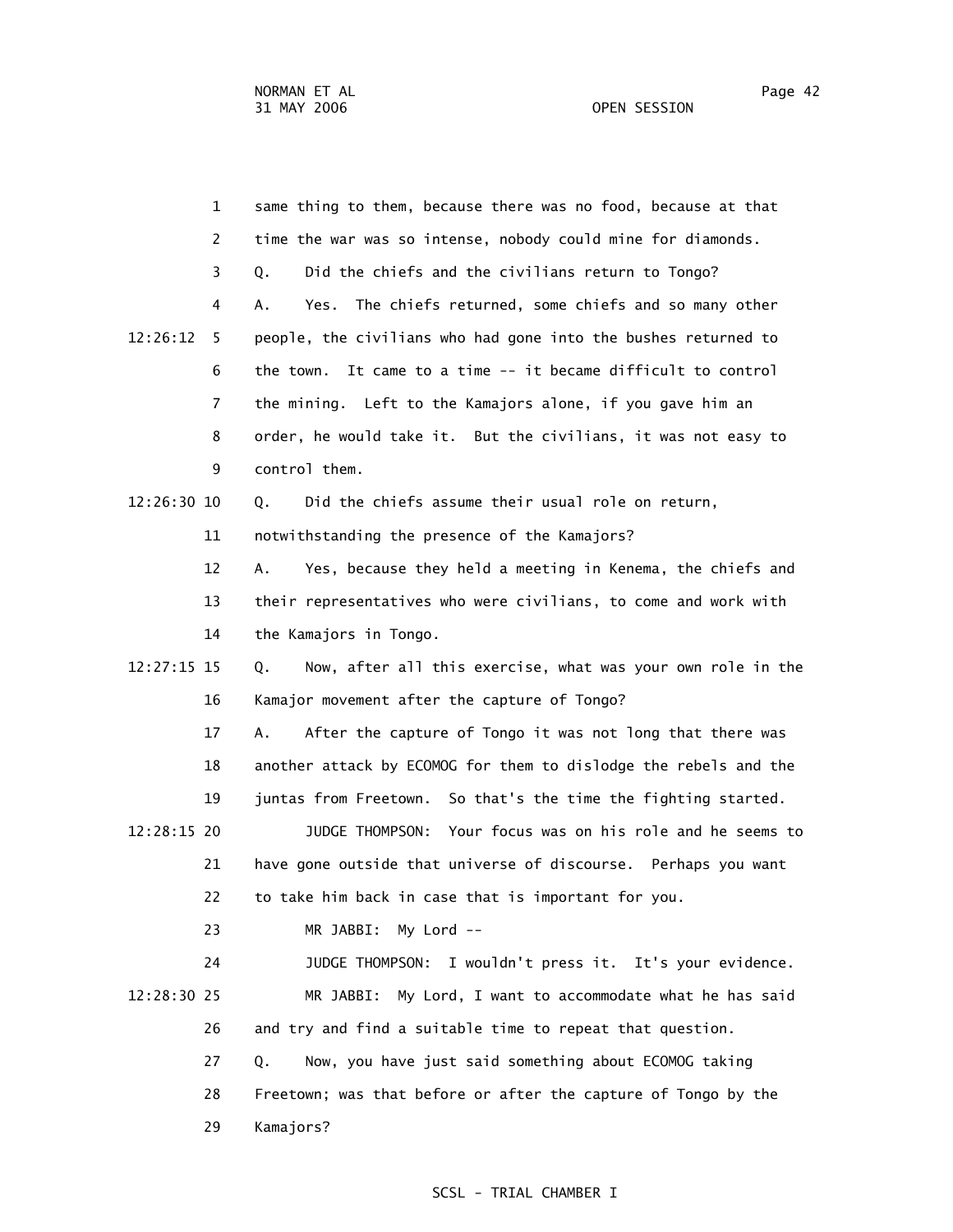1 A. We captured Tongo first, before they captured here. The 2 reason why I returned there - you said the work I did there after 3 that - I was going to explain without not mentioning ECOMOG 4 because we worked together. That was why I started there. 12:29:16 5 Because I cannot -- I can explain how they captured there and 6 Kenema and I would explain what I did after that. That was why I 7 returned to ECOMOG. 8 Q. Now, roughly, if you can help, roughly how long after the 9 capture of Tongo was Freetown taken by ECOMOG, if you know? 12:29:47 10 A. I can't recall the date, but it happened before, even 11 before they captured Kenema. Because the juntas were in Kenema. 12 We captured Tongo first, before they cleared Kenema. In fact, 13 that made our people happy in Kenema. They never were sure that 14 the Kamajors could dislodge the juntas and the rebels. They were 12:30:24 15 not sure that we could capture Tongo, because at that time they 16 were in Kenema and Freetown. 17 Q. And do you know when Kenema was captured from the junta? 18 A. We just heard it from the radio, but we captured Tongo 19 first, before they captured Kenema. So we were leaving Tongo to 12:31:00 20 come to Kenema. 21 Q. And if we can now come to your own role after this 22 exercise, all this exercise, your own role in the Kamajor 23 movement. Can you explain that? 24 PRESIDING JUDGE: By "exercise" you mean what? 12:31:32 25 MR JABBI: All the capture of Tongo, the taking of 26 Freetown, the taking of Kenema, which he has experienced. 27 Q. After all that, can you tell the Court what role you played 28 in -- 29 A. There was still fighting in Kailahun District. When ECOMOG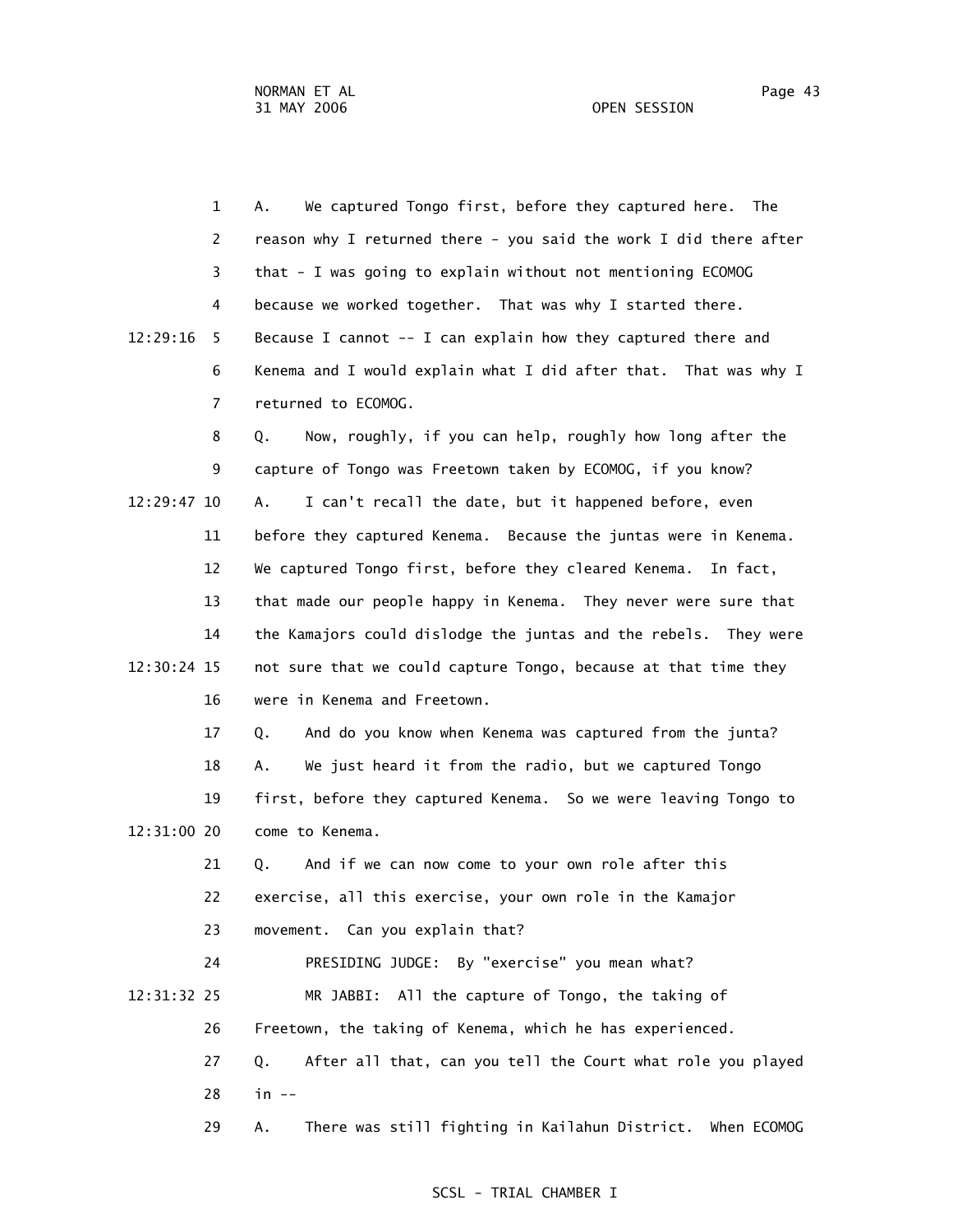- 1 reached Kenema they took me to Daru.
- 2 Q. Who took you to Daru?
- 3 A. ECOMOG. ECOMOG.
- 4 Q. Yes?
- 12:32:20 5 A. They said, "We've heard about you, that you are doing a 6 good job. What we want to do now, we want you to join us to go 7 to Bo. We want troops to move to go and capture Kono. So let's 8 go to that meeting." So together we came to the meeting in Bo. 9 I was the only Kamajor among them.
- 12:32:38 10 Q. What happened at that meeting?
- 11 A. That colonel told me that we were going to capture Kono, 12 "but we've heard about you, that you are an honest person. So we 13 want you and all those Kamajors whom you trust to lead us so that 14 all of us could go and capture Kono. So that was why we brought 12:33:12 15 you here. So that would show that you and the commanders would 16 familiarise before we go. Those Kamajors whom they cannot 17 control, you can control them. Whatever they did to them, they 18 can complain to you. That was why we brought you here." So they 19 brought me to Bo. So we held that meeting, I accepted and on 12:33:30 20 that day we left immediately and went to Kenema. We slept in 21 Segbwema.
	- 22 Q. Give some time, please, Mr Witness.
	- 23 A. I'm waiting.
	- 24 Q. Yes?
- 12:33:50 25 A. We left Segbwema for Bunumbu. At that time the rebels had 26 all come together in the Kailahun District and they were all 27 based in Bunumbu and all those surrounding villages. So we 28 continued fighting. All those soldiers that ECOMOG had provided, 29 they were up to 1000, with armoured cars -- four armoured cars,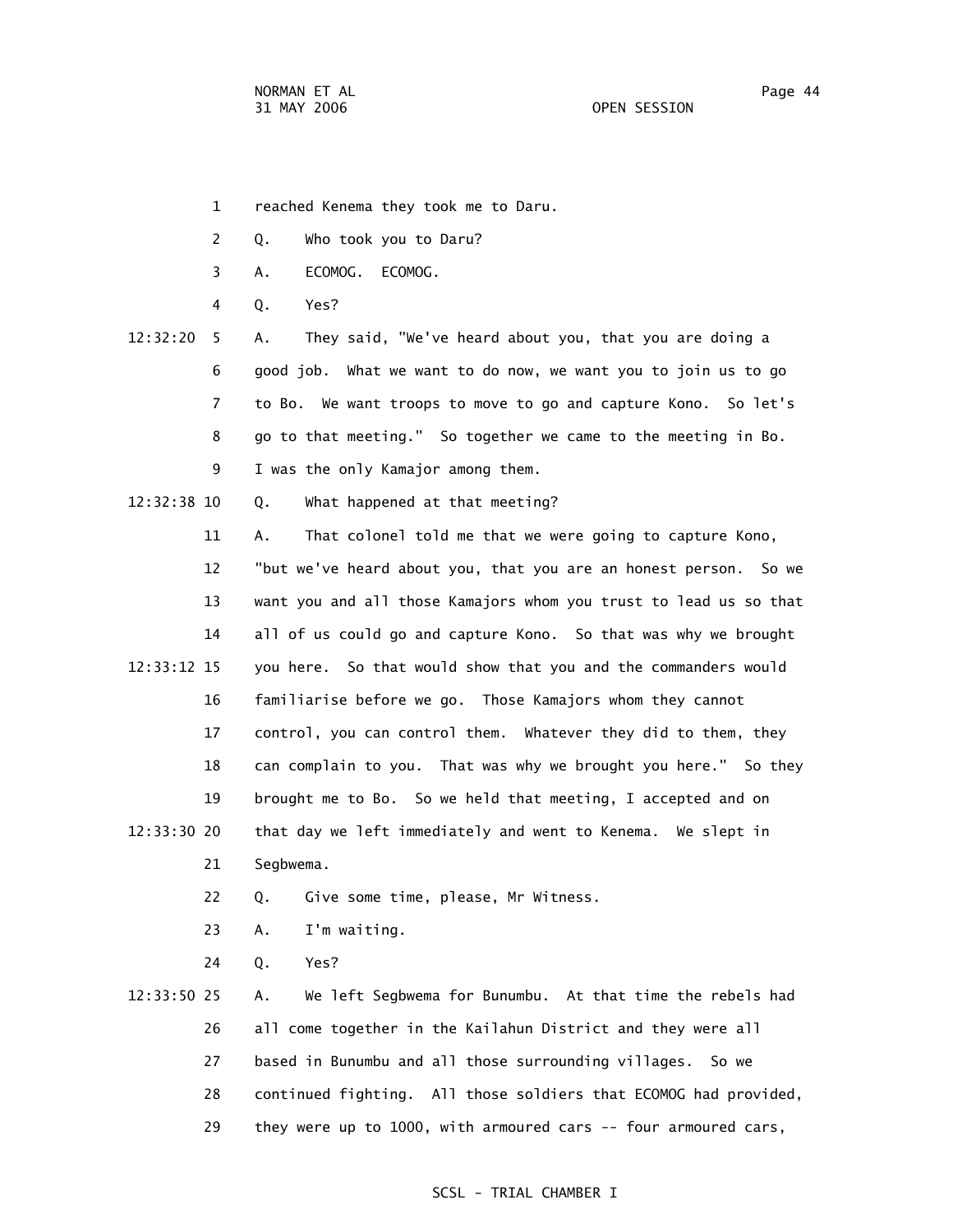|               | $\mathbf{1}$   | four tank cars, because we were going to capture Kono. We         |
|---------------|----------------|-------------------------------------------------------------------|
|               | 2              | continued fighting on that day until Bunumbu and we arrived there |
|               | 3              | at night. And in Bunumbu we fought there for over two hours       |
|               | 4              | before finally captured there. All those weapons and the          |
| 12:34:20      | 5              | soldiers we used to capture there. At that point -- in fact, we   |
|               | 6              | only captured the junction that night.                            |
|               | $\overline{7}$ | Did you in fact get to Kono?<br>Q.                                |
|               | 8              | We didn't arrive in Kono. In the morning we left Bunumbu.<br>А.   |
|               | 9              | We said we were going to Yawei. They were burning down the        |
| 12:34:46 10   |                | bridges as they went, so before we could cross over we had to     |
|               | 11             | reconstruct those bridges. We spent two days there before         |
|               | 12             | arriving in Yawei. When we captured Bandajuma Yawei and there     |
|               | 13             | was a message that Bunumbu should not be left empty. Because we   |
|               | 14             | were just going. So they sent some troops behind.                 |
| 12:35:08 15   |                | PRESIDING JUDGE: Is this relevant, Dr Jabbi, to the               |
|               | 16             | indictment? I don't have a recollection that Kono was --          |
|               | 17             | MR JABBI: My Lord, he is winding up and, as he has just           |
|               | 18             | said, they did not get to Kono in the end.                        |
|               | 19             | PRESIDING JUDGE: I'm just wondering why this last part of         |
| 12:35:26 20   |                | his evidence because it appears to have --                        |
|               | 21             | THE WITNESS:<br>No.                                               |
|               | 22             | PRESIDING JUDGE: -- no relevance to what we're dealing            |
|               | 23             | with.                                                             |
|               | 24             | MR JABBI: Pardon, My Lord?                                        |
| $12:35:35$ 25 |                | PRESIDING JUDGE: I said I was wondering why this witness          |
|               | 26             | would testify about these matters, which appear - I'm talking of  |
|               | 27             | the last part of his evidence - to have no relevance to the       |
|               | 28             | indictment.                                                       |
|               | 29             | At least, My Lord, the interaction between<br>MR JABBI:           |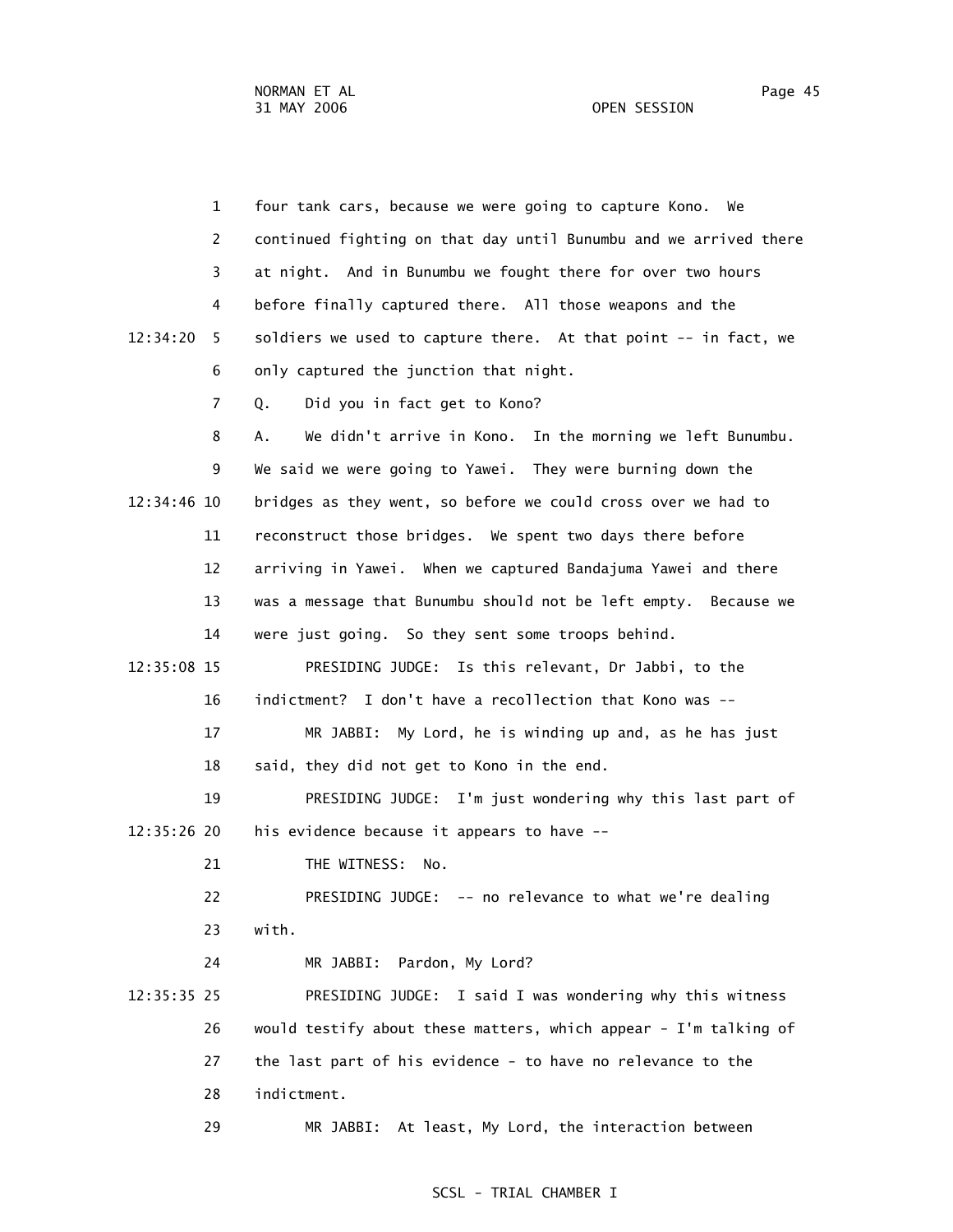1 Kamajors and ECOMOG. As he has said, they held a meeting in Bo, 2 went to Kenema and proceeded along those lines. So it's just for 3 that relevance. 4 JUDGE THOMPSON: So it sets the stage for what? That 12:36:01 5 interaction sets the stage for? 6 MR JABBI: I would want to elicit it from the witness. 7 JUDGE THOMPSON: Quite. 8 MR JABBI: 9 Q. So after this interaction with ECOMOG, what happened to you 12:36:24 10 in respect of your own status within the Kamajor movement? 11 A. After we had done all of those things and gone to Yawei, 12 Arthur Koroma, who was the CDF co-ordinator in that district, he 13 called me and told me that I had done a good job. "Those whom 14 you had accompanied, you've done a very good job. So now you are 12:36:54 15 a battalion commander." 16 Q. Battalion commander in respect of what area? 17 A. Malegohun. He said, "You are going to stay there with a 18 battalion." 19 Q. Where is Malegohun Chiefdom; in what district? 12:37:32 20 PRESIDING JUDGE: We've been through that. 21 THE WITNESS: Kenema District. 22 MR JABBI: Thank you. My Lord, that is all for the 23 witness. 24 PRESIDING JUDGE: Thank you. Counsel for second accused, 12:37:45 25 any cross-examination of this witness? 26 MR BOCKARIE: Yes, Your Honour. 27 CROSS-EXAMINED BY MR BOCKARIE: 28 Q. Mr Witness, were you given any official position within the

29 CDF?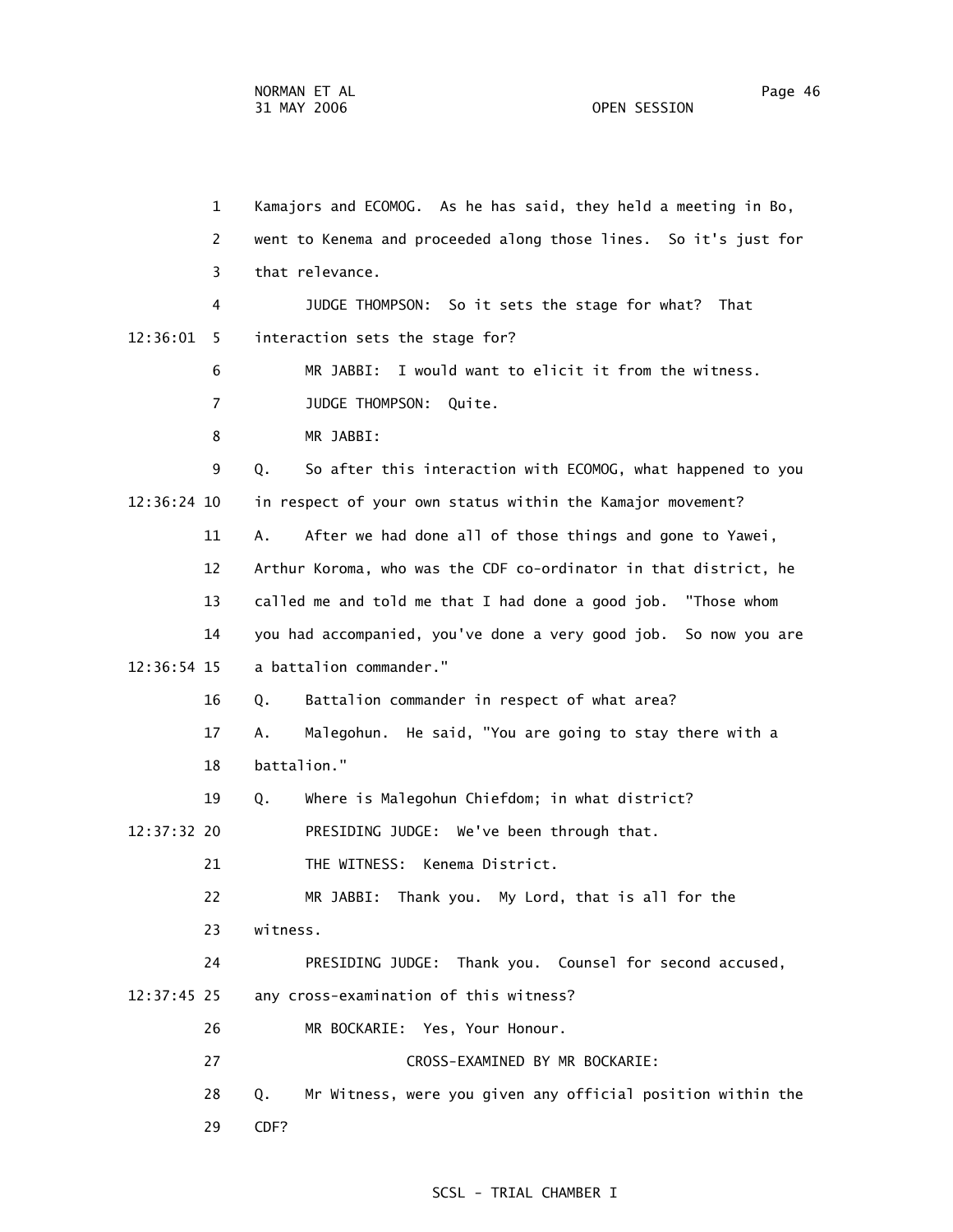1 A. Except for this battalion commander that I have just spoken 2 about. 3 PRESIDING JUDGE: So the answer is no? 4 MR BOCKARIE: Save for -- 12:38:29 5 PRESIDING JUDGE: Save for the battalion commander at the 6 end? 7 MR BOCKARIE: Yes, save for battalion commander. 8 Q. And this position was given to you by Arthur Koroma; 9 correct? 12:38:43 10 A. Yes. 11 Q. According to your testimony, Arthur Koroma gave you this 12 position because of the role you played in the capture of Bunumbu 13 and Wima; am I correct? 14 A. Yes, that's what he said. 12:39:15 15 JUDGE ITOE: Is that the same place they call Wima or Wima? 16 What is it? Are they different places? We've called the Wima, 17 Wima, you know. 18 MR BOCKARIE: Probably it's a matter of pronunciation, 19 My Lord. 12:39:40 20 Q. Now, as battalion commander, can you tell this Court what 21 were your responsibilities, if any? 22 A. They gave me that position, that was towards the end of the 23 war. They said they would call us for impress and they would 24 tell us exactly what our duties were. But at that time the war 12:40:07 25 had subsided, so they didn't do it. 26 PRESIDING JUDGE: Maybe you can clarify with the witness 27 what he means by "the end of the war". 28 MR BOCKARIE: 29 Q. Can you tell this Court what exactly you meant when you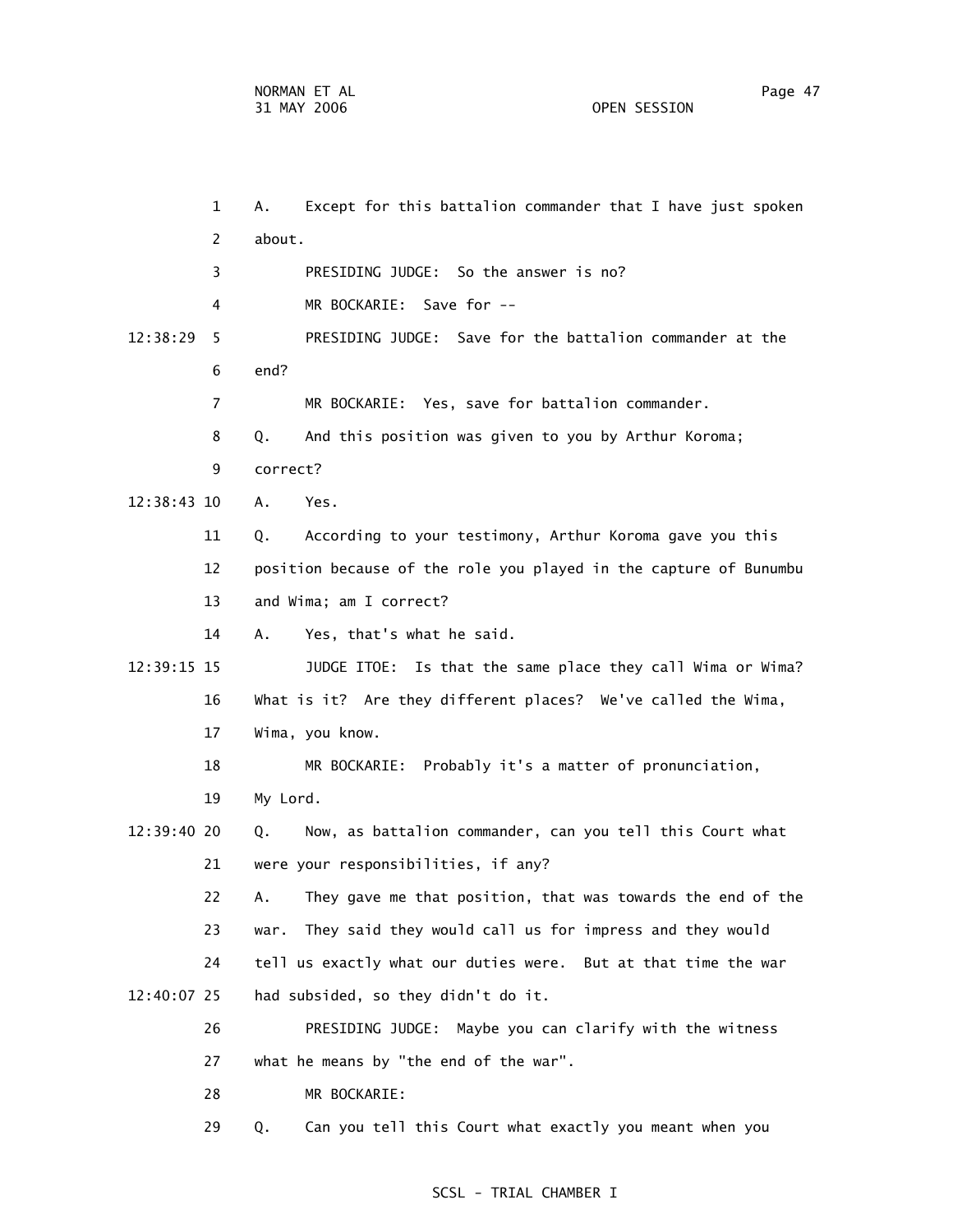1 said "the end of the war"? By then fighting has ceased? 2 A. There was not so much fighting because at that time it was 3 ECOMOG who was leading most of the things. They had captured 4 Daru, Segbwema, coming towards this end. So there was some 12:40:47 5 relative peace. It was not like we were leading and we would go 6 fighting. No, it was not like that. 7 Q. At that time ECOMOG was still in Sierra Leone? 8 A. Yes. 9 Q. And the war has not been officially declared over; am I 12:41:20 10 correct? 11 A. Yes. 12 Q. Mr Witness, would I be correct to say that your appointment 13 as battalion commander was a form of compensation in respect of 14 the role you played in the capture of Wima and Bunumbu? 12:41:51 15 JUDGE ITOE: But has he not said so? 16 MR BOCKARIE: Compensation. 17 JUDGE ITOE: Compensation, I know. It's because 18 Arthur Koroma admired his role in the capture of Bunumbu and Wima 19 that he appointed him battalion commander. 12:42:09 20 MR BOCKARIE: I'll take the point, Your Honour. 21 Q. Mr Witness, did you know Moinina Fofana? 22 A. Yes, I knew him later. 23 Q. Can you please tell this Court when? 24 A. At the time ECOMOG captured the whole of Kenema. 12:43:05 25 Q. Could that be before the arrival of Tejan Kabbah in 26 Freetown, that is the restoration, or after the restoration? 27 A. At that time the government has been restored. 28 Q. So I'll be correct to say you knew him after the attack on 29 Kenema; correct?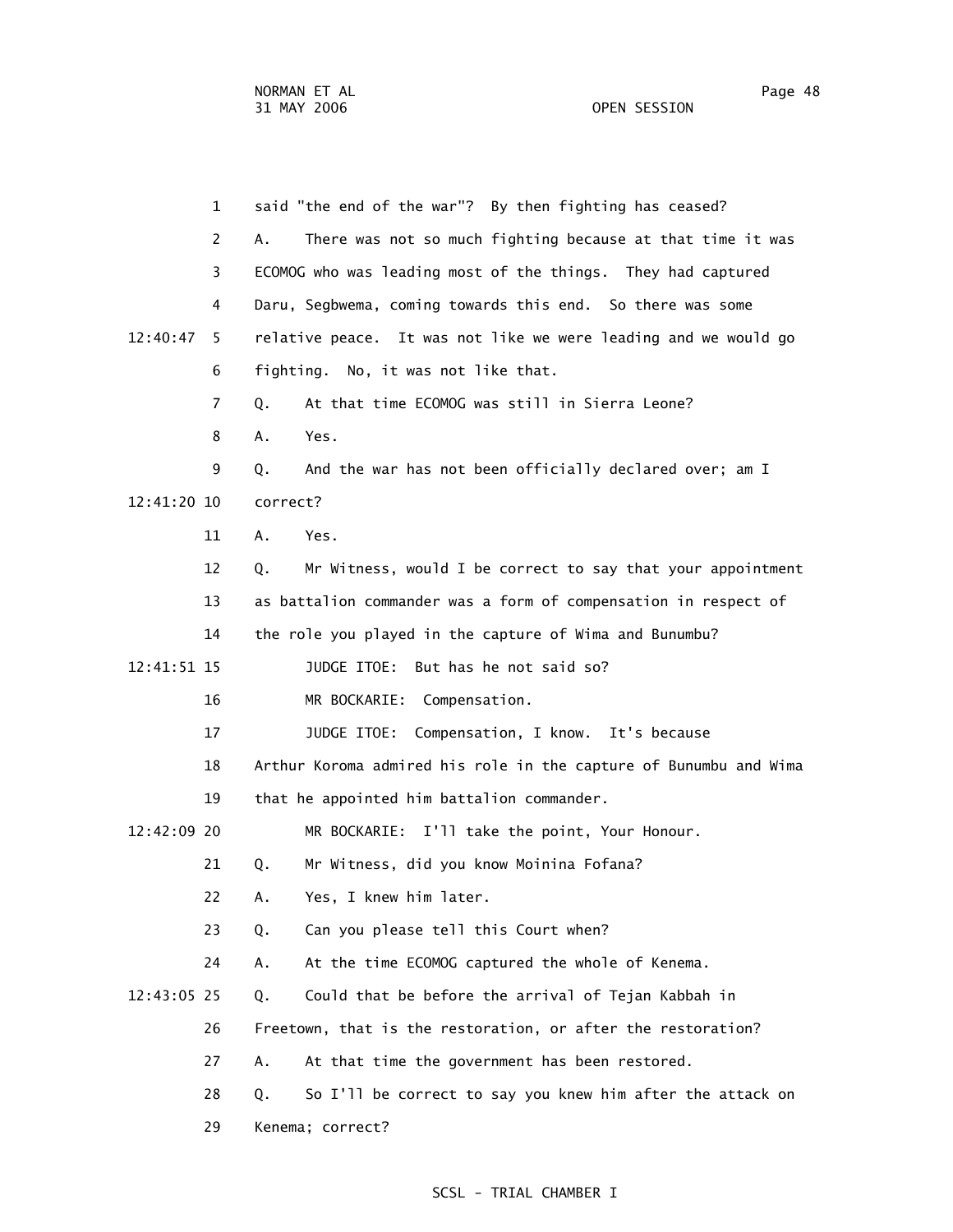1 A. Yes. 2 Q. Mr Witness, to your knowledge, was Mr Fofana given any 3 official position within the CDF? 4 A. At that time when ECOMOG captured Kenema, when we went 12:44:13 5 there, they said he was the director of war. 6 Q. So at that time, that was the time you knew that he was 7 called director of war? 8 A. Yes. 9 Q. It was during this time that CDF, in collaboration with 12:45:03 10 ECOMOG, will plan to attack rebel bases; am I correct? 11 A. Repeat the question. 12 Q. It was during this time that CDF, in collaboration with 13 ECOMOG, would sit down, plan to attack areas occupied by the 14 junta forces; am I correct? 12:45:37 15 A. Like where? 16 Q. For instance, Bunumbu. 17 A. At Bunumbu -- at the time in Bunumbu, I didn't know 18 Moinina Fofana. I didn't know him. 19 Q. Thank you. Mr Witness, you were very much involved in the 12:46:17 20 attack on Tongo; correct? 21 A. Yes, I was close to it. 22 JUDGE ITOE: When you say he was very much involved, I 23 would say that a certain amount of reserve -- 24 PRESIDING JUDGE: He wasn't there. 12:46:39 25 JUDGE ITOE: He wasn't there. He was here and he only went 26 there on the eighth day after Tongo had fallen. 27 PRESIDING JUDGE: He assisted in carrying ammunition from 28 the river to Tongo area, but could not take part in the fight 29 because of his injuries, sore foot.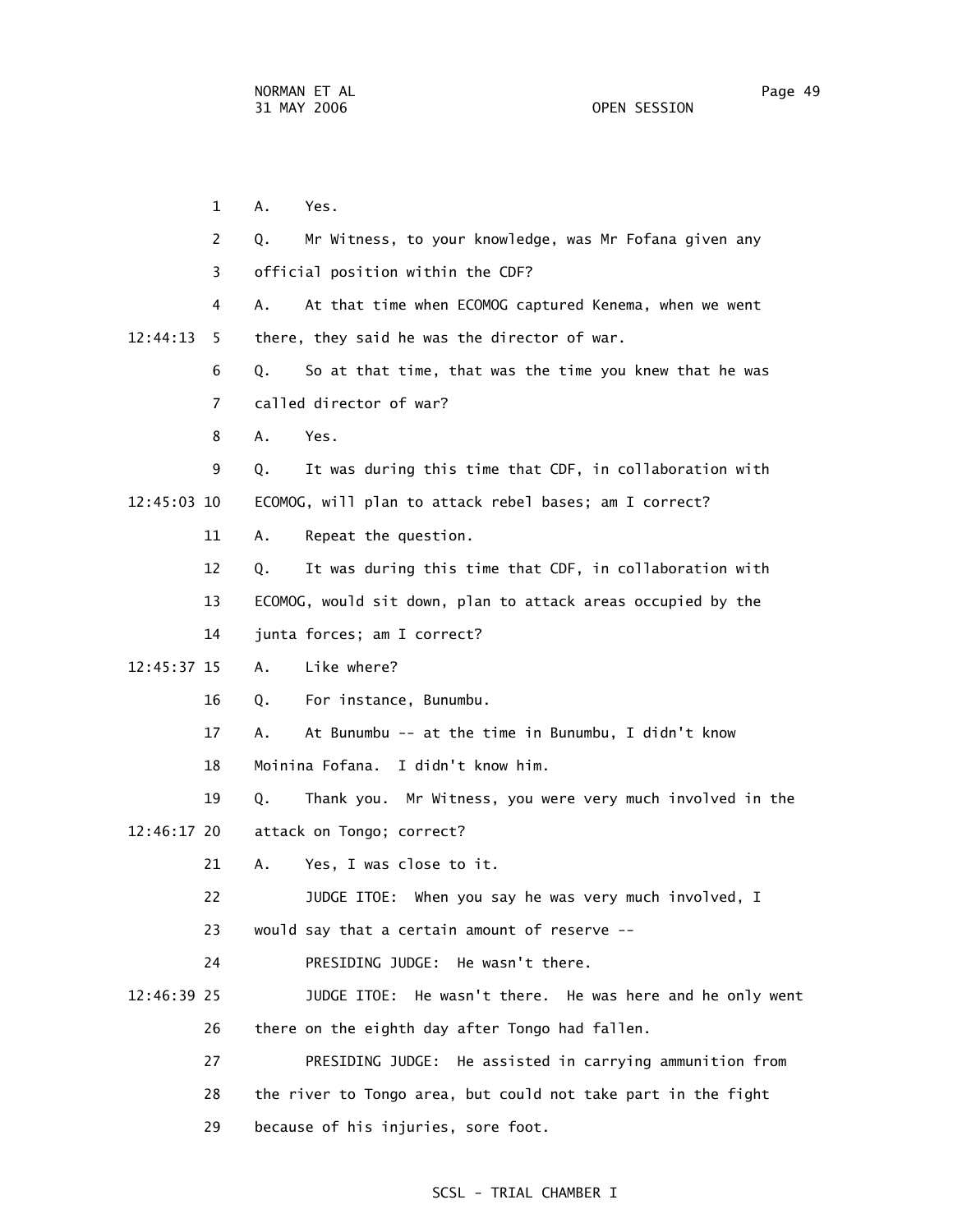1 MR BOCKARIE: I'll take the cue, Your Honour. 2 PRESIDING JUDGE: At least this is his evidence, as I 3 recall it. 4 JUDGE THOMPSON: Are you seeking to contradict that? 12:47:07 5 MR BOCKARIE: No, Your Honour. 6 JUDGE THOMPSON: I thought perhaps your instructions are 7 different? 8 MR BOCKARIE: No, Your Honour. I'm trying to make a point. 9 JUDGE THOMPSON: I see. 12:47:16 10 MR BOCKARIE: 11 Q. Now, Mr Witness, the planning for the attack on Tongo, do 12 you know where it was done? 13 A. I can explain a little about it. We took the complaint 14 about Tongo to Conakry, and the bullets that arrived had those 12:47:46 15 instructions. So when we met in the area Giehun Kojo, we said 16 Tongo is close to us and it is disturbing us a little, so it's 17 the first place that we should capture. 18 Q. So could I be correct that the planning on the attack of 19 Tongo was taken at Giehun Kojo, because of its proximity to 12:48:12 20 Giehun Kojo? 21 A. It could not just be Giehun Kojo because if you -- 22 THE INTERPRETER: Your Honours, can the witness please 23 repeat his answer? 24 JUDGE THOMPSON: Counsel, you must be very clear. Why not 12:48:29 25 keep to your instructions? I mean, now you're putting to him 26 multiple choices. Why not give him what clearly is in line with 27 your instruction and, if your instruction also includes multiple 28 choices, why not put them separately? We don't know what your 29 instructions are as to where the planning was done. That would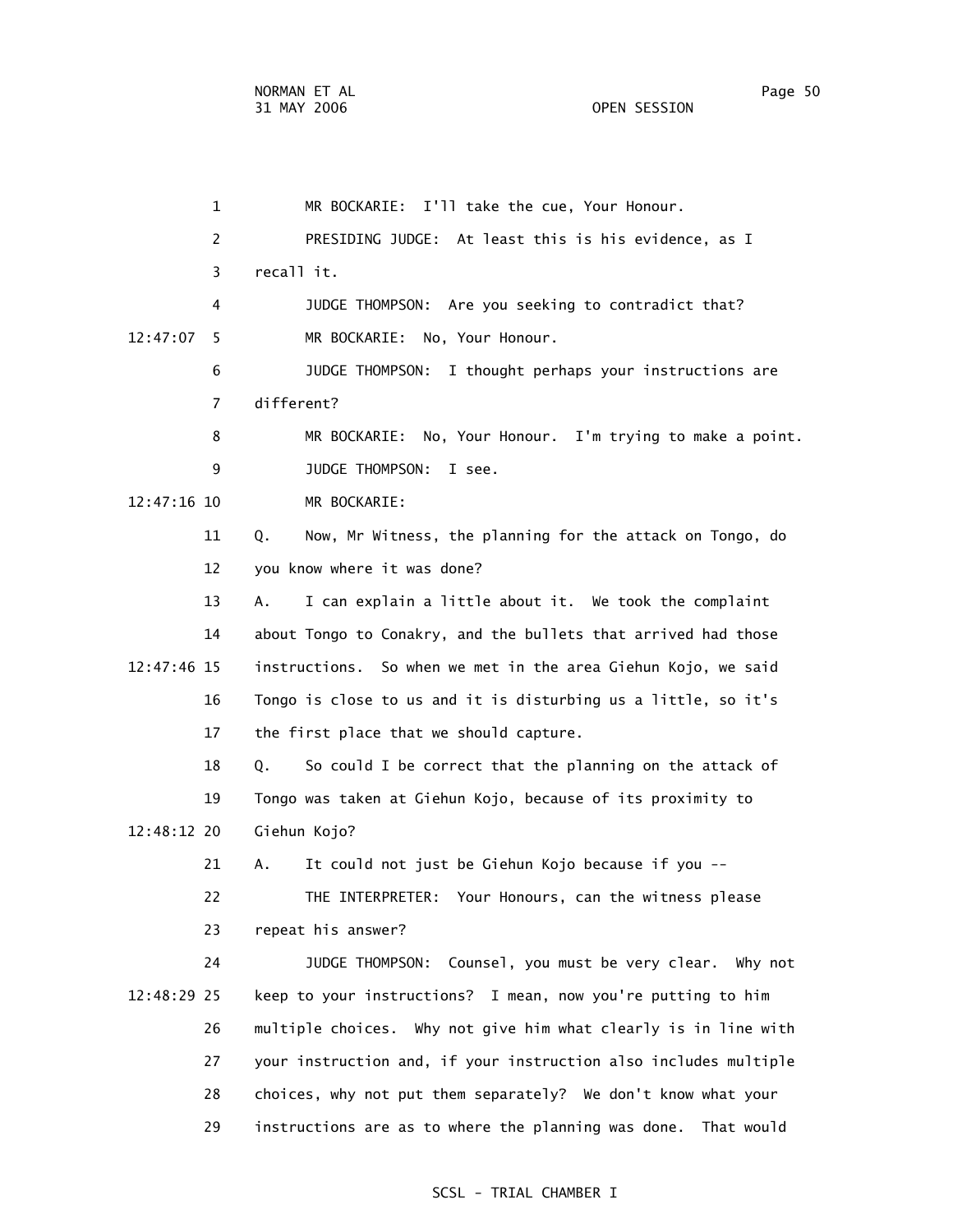1 help the witness to give us clear and precise answers. 2 MR BOCKARIE: 3 Q. Mr Witness, did you ever receive information from Moinina 4 Fofana in respect of matters of policy and strategy in the 12:49:12 5 prosecution of the war? 6 A. No, I knew Moinina Fofana at the time the war was almost 7 coming to an end. All the fighting that we were doing was in his 8 absence. I only knew him later. And that position, those 9 nomenclatures, in fact, we only knew them after we did all those 12:49:46 10 fightings, director of war, director of this. In fact, I was not 11 there. 12 PRESIDING JUDGE: Did you say, Mr Witness, that you were 13 not there or he was not there? 14 THE WITNESS: That question that he asked, that if 12:50:10 15 Mr Moinina Fofana was directing the war, telling us about the 16 war, I said at that time I didn't even know about him. I didn't 17 even know about him, and at that time we did not even hear that 18 there was a director of war. It was after the capture of Kenema, 19 later, that we've heard that they've given people positions. 12:50:30 20 When they brought them they would introduce them to us. When we 21 were fighting, nobody -- I did not see them give us orders. 22 MR BOCKARIE: Thank you very much, Mr Witness. That will 23 be all for him, thank you. 24 PRESIDING JUDGE: Mr Lansana, do you wish to cross-examine 12:51:02 25 this witness? 26 MR LANSANA: Yes, Your Honour, by all means. 27 PRESIDING JUDGE: Are you ready to do so? 28 MR LANSANA: Yes, Your Honour. 29 CROSS-EXAMINED BY MR LANSANA: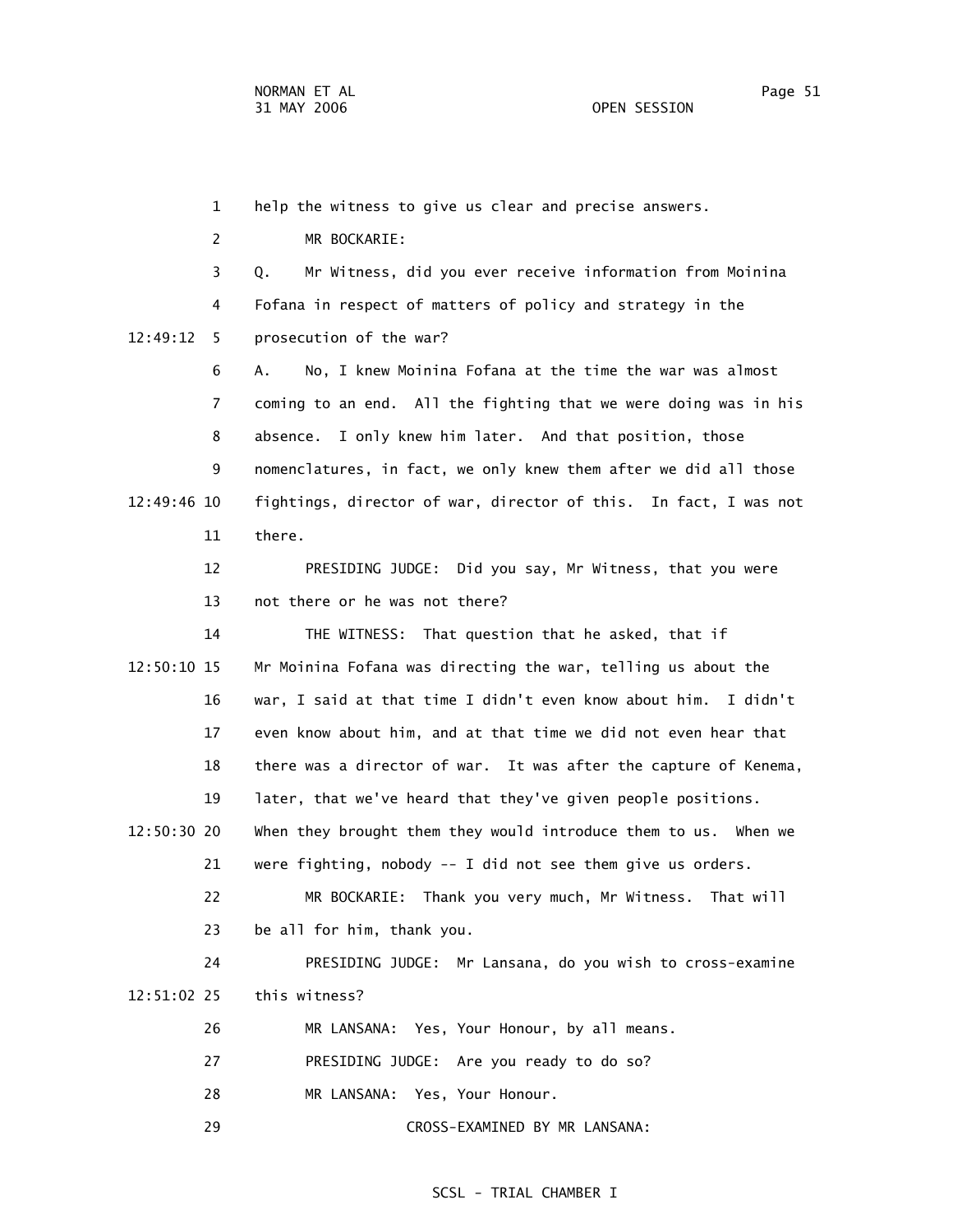1 Q. Good morning, Mr Witness.

2 A. Yes.

 3 Q. Mr Witness, you testified before this Court to the effect 4 that you fought alongside the Sierra Leone Army just after the 12:51:38 5 war started; correct?

6 A. Yes.

 7 Q. That it was in fact later that you got initiated; correct? 8 A. Yes.

 9 Q. Can you tell this Court what difference there was, if any, 12:52:16 10 between your ability as a fighter before you were initiated and 11 your ability as a fighter after you were initiated?

 12 A. That initiation gave us the bravery to withstand bullets. 13 Had it not been for that initiation, most people would not have 14 been involved in the fighting. Even those Kamajors you're 12:52:56 15 talking about now would not be involved in the fighting.

> 16 Ordinarily, when we were fighting with the soldiers, the way we 17 were dying and receiving injuries was not the same, because when 18 we got that initiation, everybody became brave. We were not 19 dying and receiving injuries as before.

 12:53:10 20 Q. Thank you. Now you mentioned two initiators, Kamoh Brima 21 Bangura and Kamoh Lahai Bangura, and you said you were initiated 22 in your own chiefdom. Can you tell this Court which particular 23 initiator initiated you?

 24 A. There was something I want to correct. I did not say I was 12:53:39 25 initiated in my chiefdom. They summoned us and brought us to 26 Kenema where we were initiated, okay. It was Kamoh Brima Bangura 27 who initiated me.

> 28 Q. Thank you. At the time of your initiation did you know of 29 another initiator called Allieu Kondewa?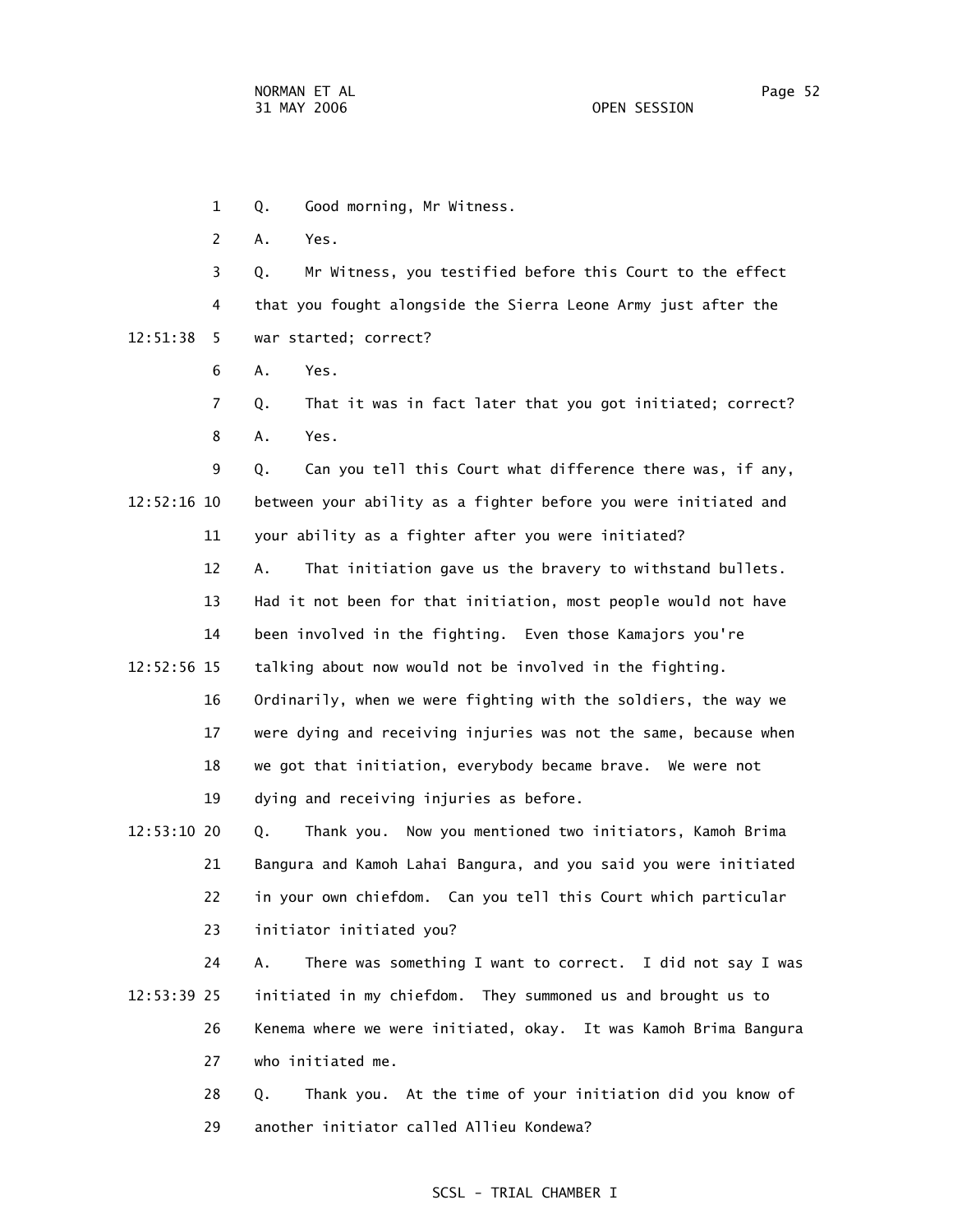1 A. We heard that name. When we heard that they were doing 2 initiation in the Bo end, we used to hear that name. 3 Q. Did you ever get to see him or to get to know him? 4 A. I knew him when ECOMOG took over this country. In fact, we 12:54:29 5 were separated. Those who were in the south would not go to the 6 east; those who were in the east would not go to the south, and 7 they were in the south. 8 Q. For the initiators you knew and saw, did you ever see any 9 of them participating in combat? 12:54:51 10 A. I can explain a little. There was one kamoh in this war 11 who died. He didn't carry a gun but he used to go to the front. 12 We would go together. He would stand in front of the troops. He 13 had no gun. In fact, he was the one that gave us the zeal. He 14 had no gun. Those of us who had the gun would be at his back. 12:55:23 15 JUDGE ITOE: Who is this kamoh? 16 THE WITNESS: Kowa. Kowa. He's deceased. Late Kowa. 17 MR LANSANA: 18 Q. Apart from that Kamoh Kowa that you've mentioned, did you 19 know or hear about any other initiator that went into combat? 12:55:44 20 A. I didn't know any other priest that went to fighting. 21 Q. Mr Witness, the initiators you saw and knew about, did you 22 ever see them supply weapons to combatants? 23 A. There is a little of it. I can explain a little, yes. 24 Q. Yes? 12:56:40 25 A. Kamoh Brima Bangura, when we were going to clear Kailahun 26 the government sent bullets to him, and all the food, that he 27 should distribute it to us. At that time I was not going. In 28 fact, he was distributing it to the Kamajors one after the other. 29 They sent it to the -- distributed it to the leaders, but the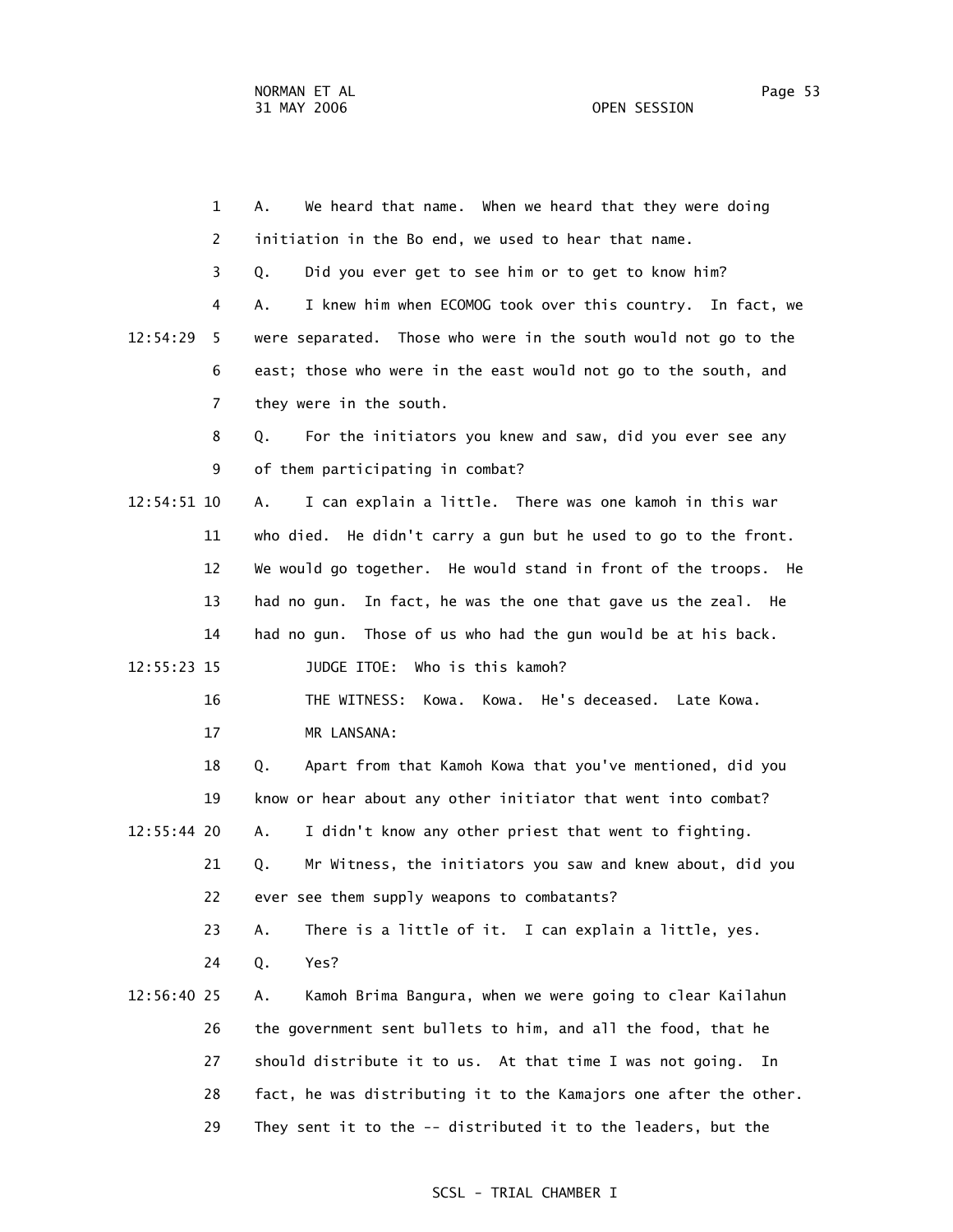1 government had sent it to him in Kenema. 2 JUDGE THOMPSON: Counsel, who was this priest? 3 MR LANSANA: I was just going to name, Your Honour. 4 THE WITNESS: Brima Bangura. 12:57:35 5 MR LANSANA: Kamoh Brima Bangura. 6 THE WITNESS: He's now deceased. 7 MR LANSANA: 8 Q. Apart from Kamoh Brima Bangura and the incident that you've 9 narrated, is it to your knowledge that there was another 12:57:55 10 initiator who performed that same role, supplying weapons and 11 ammunition to Kamajors? Was there any other, to your knowledge? 12 A. No, no. 13 Q. Thank you. Now, you talked about Camp Zogoda; is that 14 correct? 12:58:18 15 A. Yes. 16 Q. You said the SLA joined you later, four days later, if I'm 17 correct, when you went to take Camp Zogoda? 18 A. Yes. 19 Q. Do you know of any lieutenant called Lieutenant Seth Marah? 12:58:52 20 A. Yes, the one that I knew in Tongo. I knew him in Tongo. 21 Q. Was he involved in the Zogoda attack? 22 A. I cannot clearly say because the brigade brought some 23 soldiers in Kenema for that attack and we did not use the same 24 routes. There were so many other routes. Some Kamajors went 12:59:23 25 through the Blama end. Others went to Diame -- through Diame. I 26 do not exactly know the route he used, if he went at all. 27 Q. Thank you. 28 A. But I used to know him. 29 Q. And you said in your evidence this morning that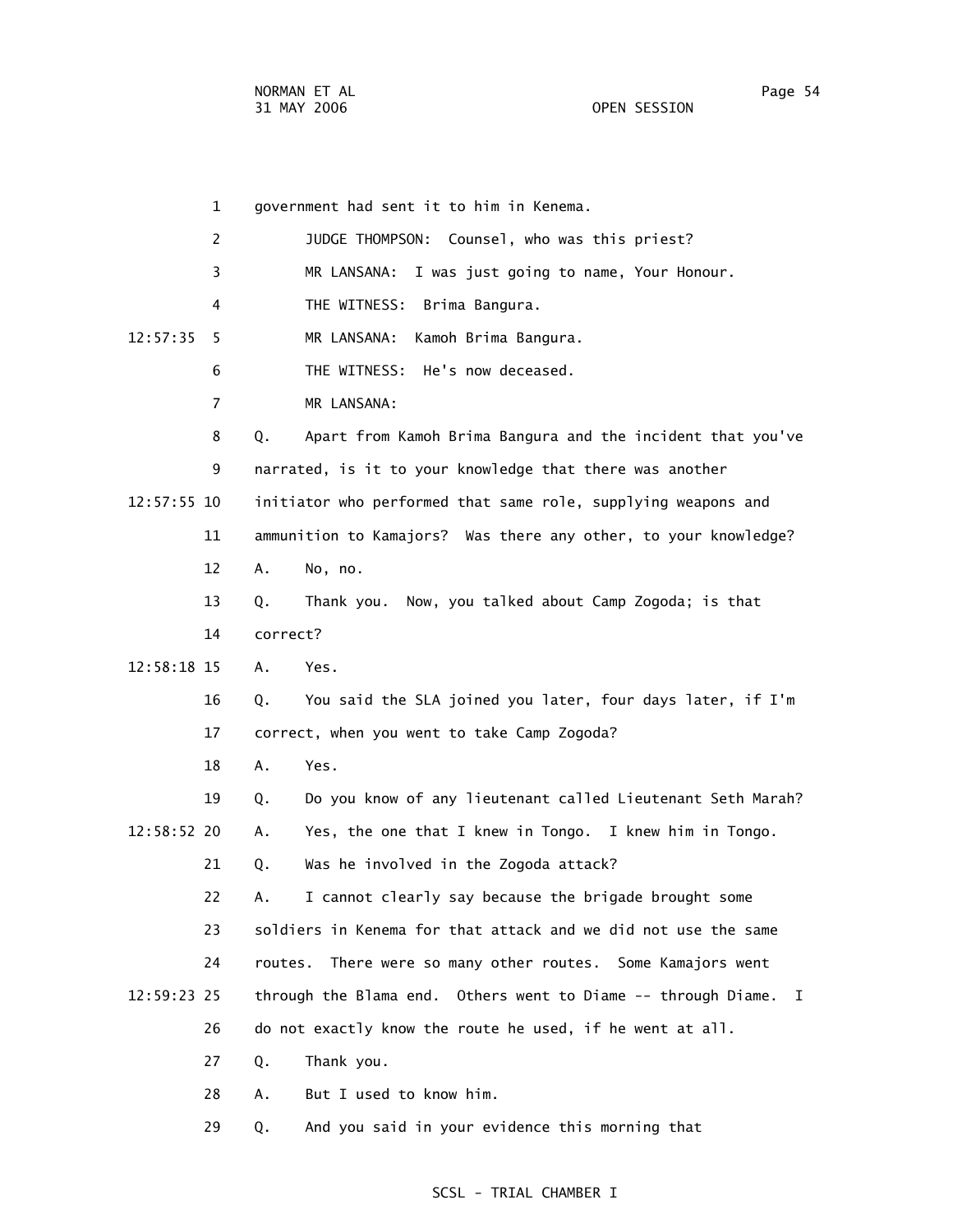|          | 1              | instructions for the attack on Camp Zogoda came from the chiefs; |
|----------|----------------|------------------------------------------------------------------|
|          | $\overline{2}$ | am I right?                                                      |
|          | 3              | Yes.<br>А.                                                       |
|          | 4              | Now, is it to your knowledge that the attacks on other<br>Q.     |
| 12:59:59 | 5.             | towns and locations for the AFRC/RUF or the junta came from the  |
|          | 6              | chiefs?                                                          |
|          | $\overline{7}$ | I want you to repeat the question.<br>Α.                         |
|          | 8              | Like you say, the attack on Zogoda came from the chiefs.<br>Q.   |
|          | 9              | Is it the case that other attacks on other locations also came   |
|          | 13:00:33 10    | from the chiefs? Is that to your knowledge?                      |
|          | 11             | MR KAMARA:<br>Objection, Your Honour. That question is           |
|          | 12             | double barreled and it should be separated because locations     |
|          | 13             | would differ by instructions. For the witness to --              |
|          | 14             | JUDGE THOMPSON:<br>In a multiplicity.                            |
|          | 13:00:48 15    | MR KAMARA: Yes, My Lord.                                         |
|          | 16             | MR LANSANA: Thank you. Conceded.                                 |
|          | 17             | Now, do you know of any other attack on any other location<br>Q. |
|          | 18             | that was instructed or that was ordered by the chiefs?           |
|          | 19             | Apart from Zogoda?<br>Α.                                         |
|          | 13:01:12 20    | Yes.<br>Q.                                                       |
|          | 21             | Α.<br>Peyama.                                                    |
|          | 22             | Q.<br>Any other?                                                 |
|          | 23             | А.<br>Wima.<br>There are so many towns.                          |
|          | 24             | So, in effect, you're saying that for quite a number of<br>Q.    |
|          | 13:01:25 25    | attacks that you had against the locations of the rebels or the  |
|          | 26             | junta, those attacks were ordered by the chiefs?                 |
|          | 27             | Yes. They were the ones who initiated us. They provided<br>А.    |
|          | 28             | bullets. Whatever they say is what you do.                       |
|          | 29             | Q.<br>Thank you.                                                 |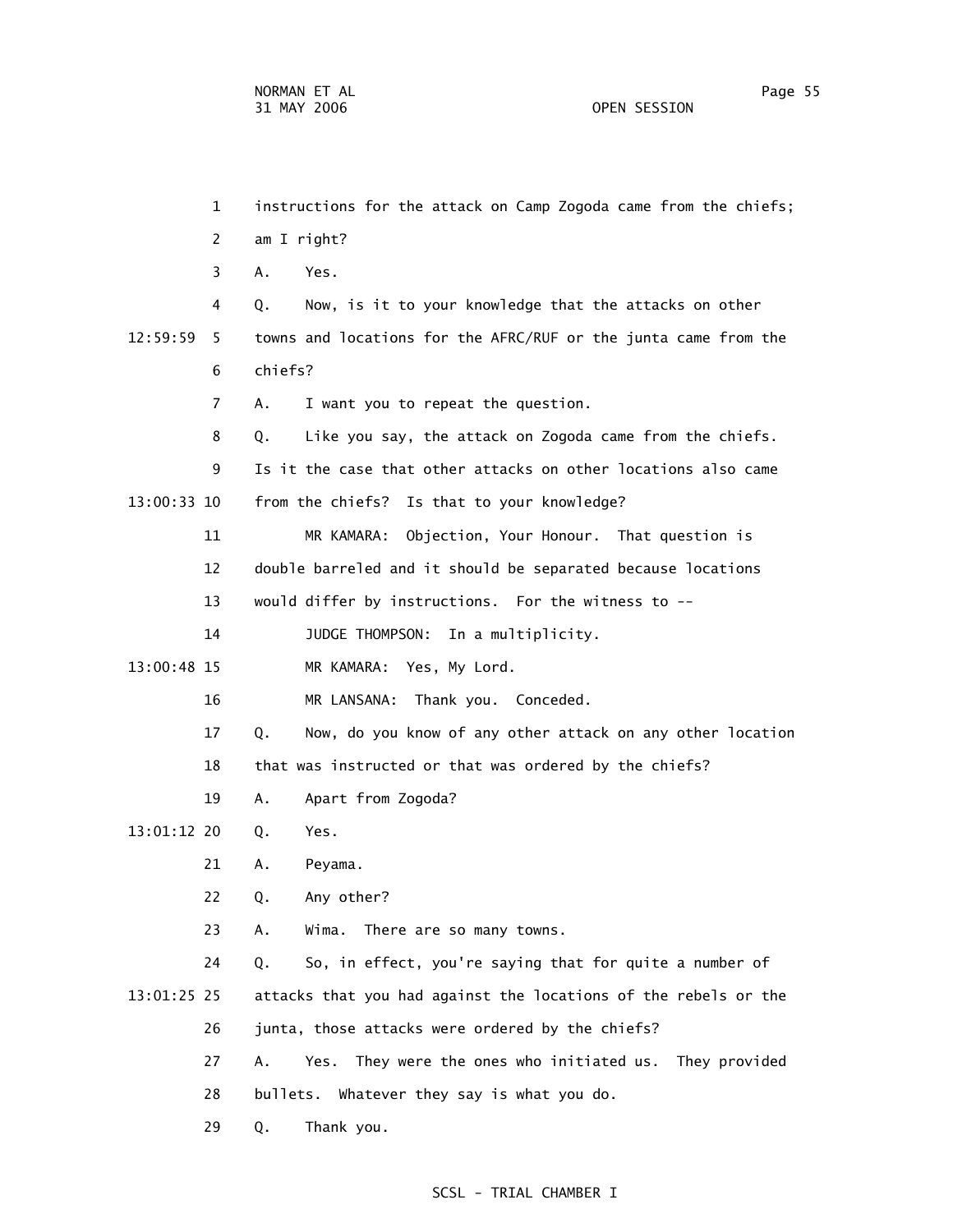1 A. If they say you will go there, then you say, "I'm going 2 there." If they did not give you bullets would you go? 3 MR LANSANA: Your Honours, that will be all for this 4 witness. 13:01:58 5 PRESIDING JUDGE: Thank you. Mr Prosecutor, are you ready 6 to proceed? We won't proceed, I just want to know if you're 7 ready to proceed. We will adjourn. It is 1 o'clock which is our 8 usual time to recess. So are you ready to proceed with that 9 cross-examination tomorrow morning? 13:02:15 10 MR KAMARA: Yes, My Lord. 11 PRESIDING JUDGE: Very well. 12 MR KAMARA: Thank you. 13 PRESIDING JUDGE: So the Court will adjourn to 9.30 14 tomorrow morning. Court is adjourned. Thank you. 13:03:02 15 [Whereupon the hearing adjourned at 1.03 p.m., 16 to be reconvened on Thursday, the 1st day of 17 June, 2006, at 9.30 a.m.] 18 19 20 21 22 23 24 25 26 27 28 29